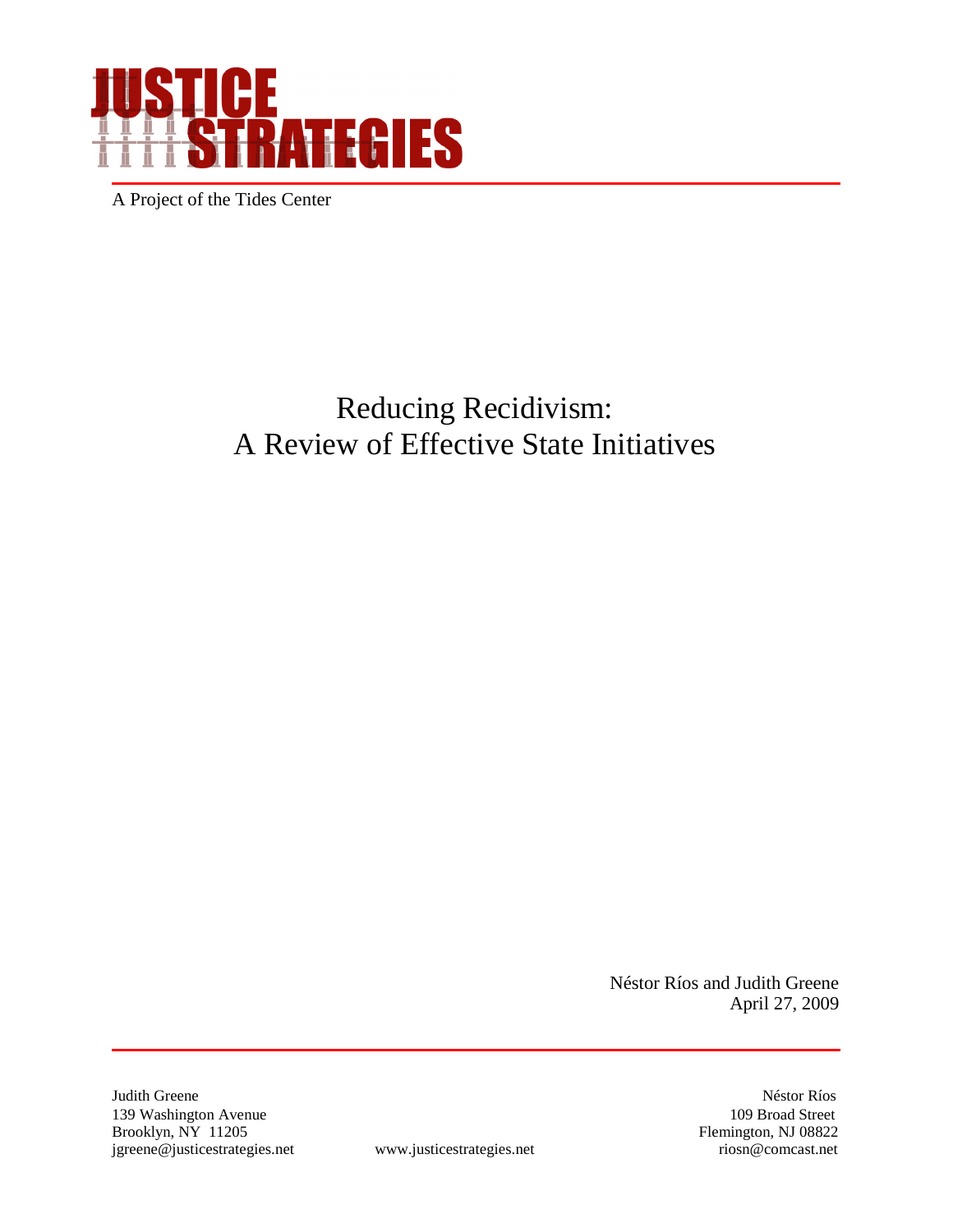Justice Strategies, a project of the Tides Center, Inc., is a nonpartisan, nonprofit research organization. Our mission is to provide high quality policy research to advocates and policymakers pursuing more humane and cost-effective approaches to criminal justice and immigration law enforcement.

This report was supported by a grant from the Open Society Institute.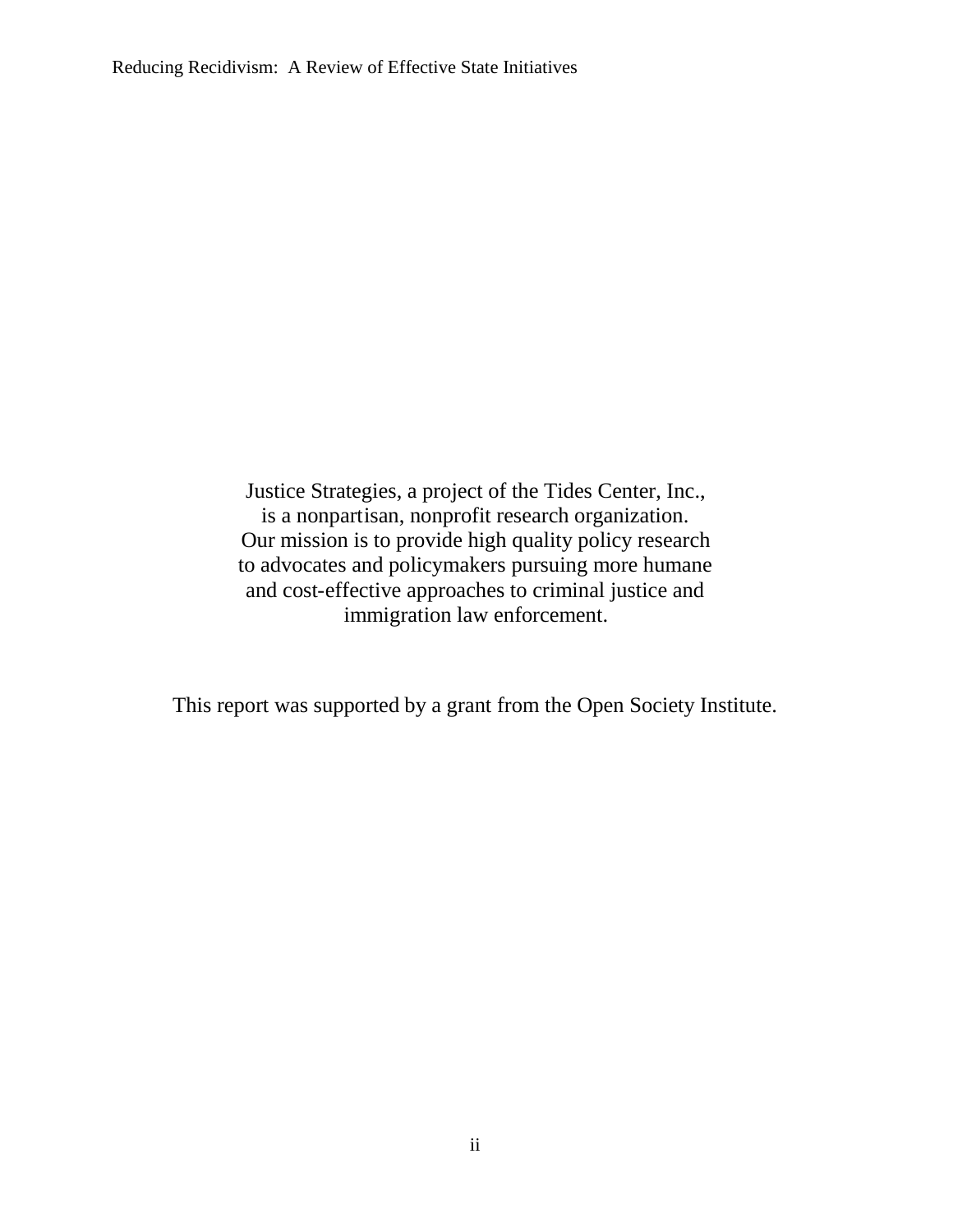## TABLE OF CONTENTS

| <b>EXECUTIVE SUMMARY</b>                                                | iv             |
|-------------------------------------------------------------------------|----------------|
| <b>PREFACE</b>                                                          | $\mathbf{1}$   |
| <b>INTRODUCTION</b>                                                     | $\overline{2}$ |
| <b>CHAPTER I</b>                                                        | $\overline{4}$ |
| <b>Prison Population Growth and the Crisis in Community Supervision</b> |                |
| <b>CHAPTER II</b>                                                       | 10             |
| <b>Can Community Supervision "Work"?</b>                                |                |
| <b>CHAPTER III</b>                                                      | 15             |
| <b>Organizational Transformation Changes Outcomes in Maryland</b>       |                |
| <b>CHAPTER IV</b>                                                       | 27             |
| <b>Measuring PCS's Impact</b>                                           |                |
| <b>CHAPTER V</b>                                                        | 31             |
| <b>What Other States Are Doing</b>                                      |                |
| <b>CONCLUSION</b>                                                       | 37             |
| APPENDIX OF STATISTICAL TABLES                                          | 38             |
| <b>WORKS CITED</b>                                                      | 40             |
| <b>ABOUT THE AUTHORS</b>                                                | 44             |
|                                                                         |                |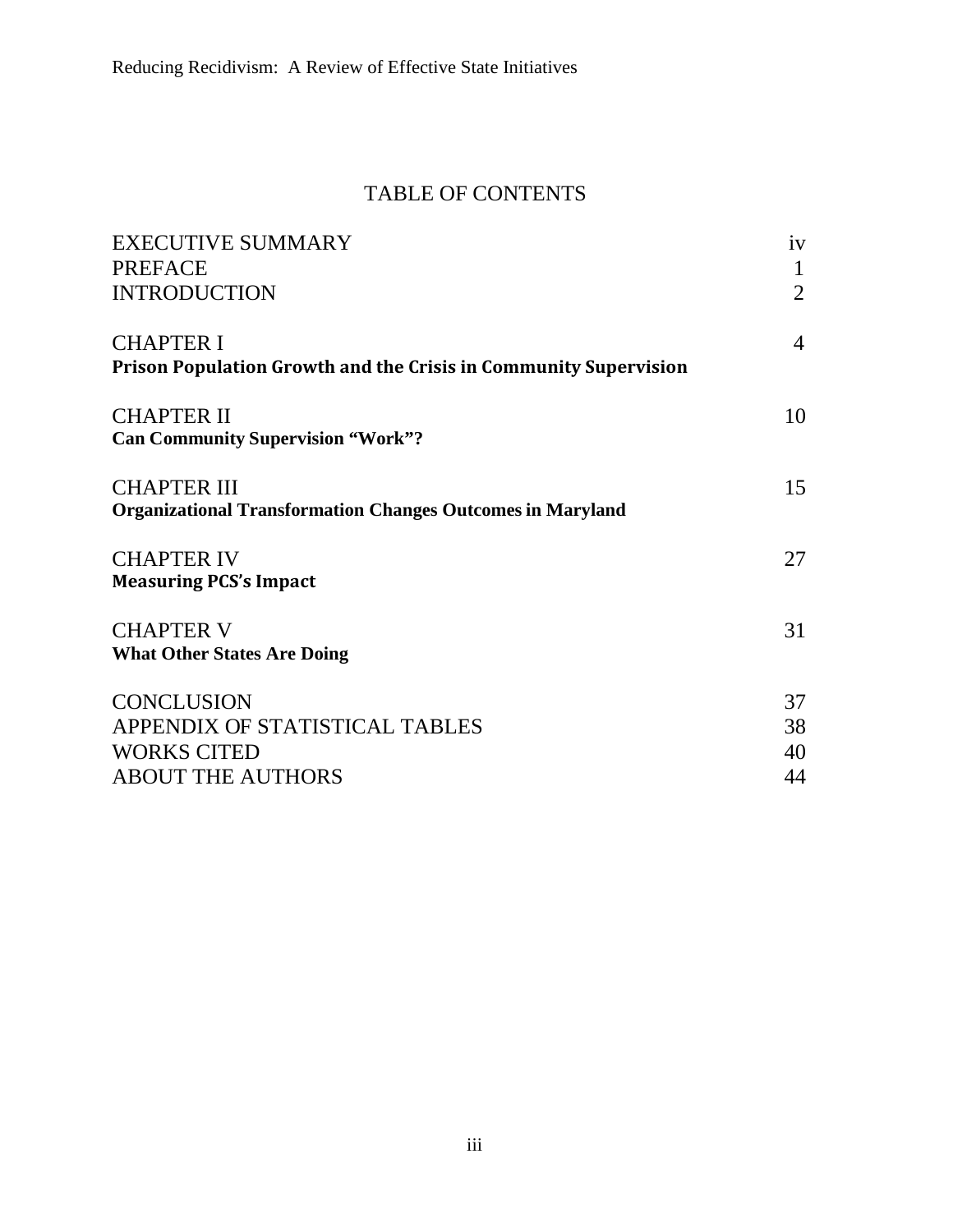## **Executive Summary**

#### **Millions behind bars**

Last year the United State's adult population in prison or jail was estimated at over 2.3 million, about one in every 100 Americans. In the twenty-year period between 1987 and 2007, the number of individuals in prison rose by 173 percent, while the U.S. population grew by just 24 percent. One in every 106 adult white males, one in every 36 adult Hispanic men, and one in every 15 adult black men was incarcerated in mid 2006. Statistics also show high rates of racial disparity for minority women.

#### **Colorado prison population growth**

In 2007, Colorado's incarceration rate of 465 people in state prison per 100,000 residents was above the national average (447). By August 2008, the number of adults in prison in Colorado was 23,072, up 40 percent from 16,539 in December 2000. The female prison population increased even more rapidly, by 73 percent.

#### **Probation and parole populations rise**

Nationally, from 1995 to 2006 the number of adults under community supervision (on probation or parole) grew by more than onethird. Of those who exited probation in 2006, 18 percent were incarcerated due to failure under supervision, 9 percent were known to have been revoked for a technical violation of probation rules, and 4 percent were incarcerated for a new crime. By the end of 2006, there were 780,616 people under parole supervision, a 2 percent increase over 2005.

In Colorado, the number of people on parole is mushrooming. In August of 2008, the total parole population in Colorado was 8,862, with 1,381 under intensive supervision.

#### **Recidivism rates are high**

In 2006, for the nation as a whole, 39 percent of people who exited parole were revoked and re-incarcerated; 26 percent of this number were re-incarcerated for a technical violation of their supervision, not a new crime. In Colorado, 64 percent of people released from the Department of Corrections(DOC) in fiscal year 2002 were rearrested within three years. In fiscal year 2007, 4,055 individuals entered the DOC due to failure while on parole (35 percent of total DOC admissions). In fiscal year 2008, of the 5,222 individuals placed in community corrections residential facilities in Colorado, over one-third failed this placement, and many were sent to prison.

On June 30, 2007, there were 49,448 adults serving probation sentences in Colorado. More than 19,000 people had their probation sentence terminated in fiscal year 2007, with 32 percent failing for noncompliance with supervision conditions.

#### **Racial disparity in parole revocations**

A new study by University of Colorado Professor Sara Steen has found evidence of racial disparity in sanctioning people who commit technical violations of parole rules. Black parolees are eight times more likely to be revoked by the parole board than white parolees.

#### **Fiscal consequences**

Colorado's over-reliance on incarceration as a method of social control puts a heavy burden on taxpayers. In fiscal year 2007, Colorado spent 8.8 percent of its total general fund expenditures on corrections. Between 1987 and 2007, Colorado posted the second highest increase (5.1 percent) in the proportion of correctional spending in the U.S. The DOC budget for fiscal year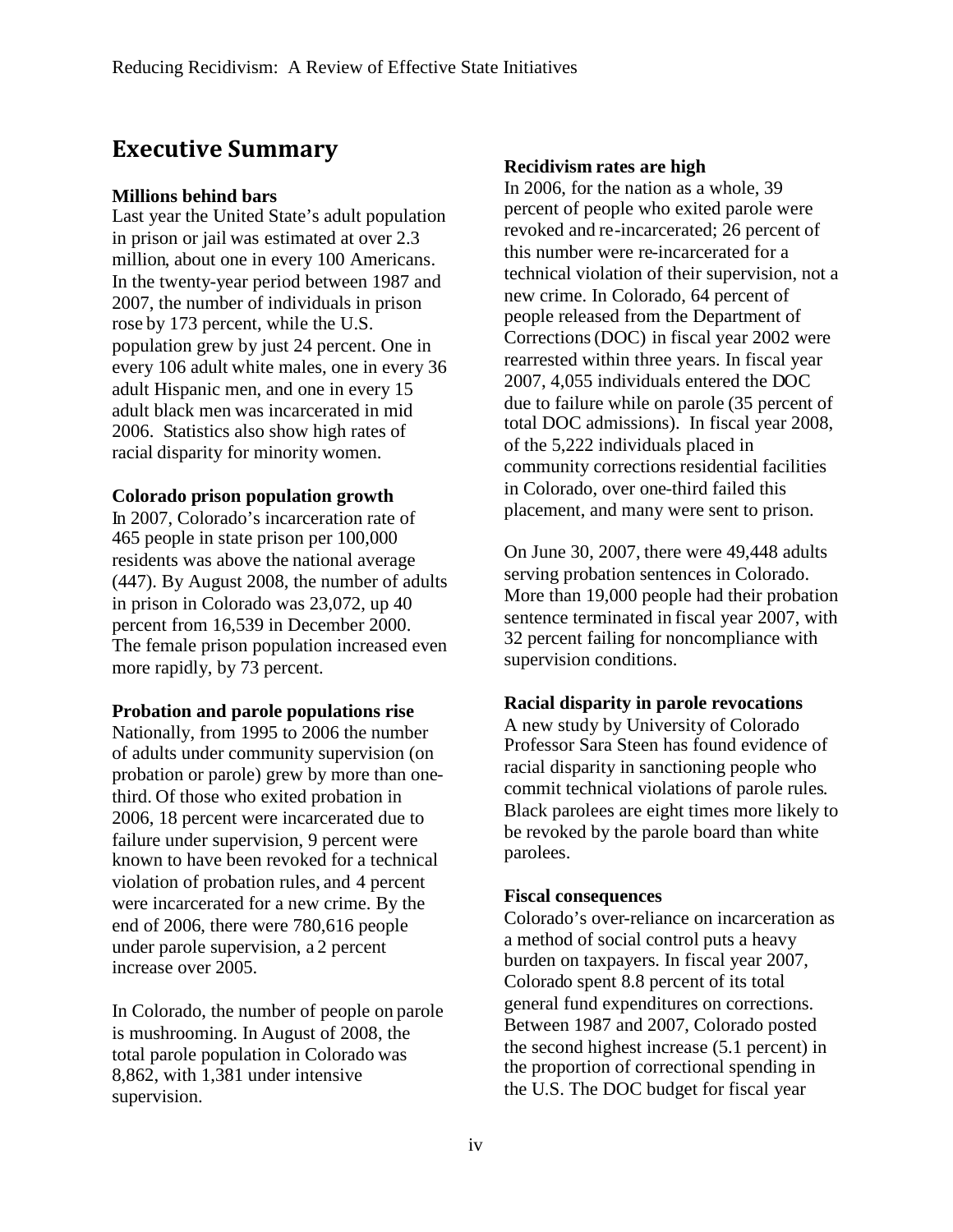2009 is nearly \$760 million – an 8 percent increase over the previous year. The cost of housing an adult in a DOC facility was \$27,588 in fiscal year 2006, jumping by 4.2 percent to \$28,759 in 2007. In 2007, about 20 percent of Colorado's prison beds were occupied by people who had failed parole.

#### **Can community supervision "work"?**

A review of research by experts at the Urban Institute (UI) published in 2005 raised serious concerns about the efficacy of traditional parole supervision. The UI research team concluded that supervision had little effect on the rate of rearrest after people were released from prison. They identified a number of explanations for disappointing research results, noting that:

- Parole supervision meetings between the offender and officer are infrequent.
- Parole officers are often located far from the neighborhoods where parolees reside.
- Responses to non-criminal behavior that constitute violations to the conditions of release are often inconsistent and depend upon the officer.
- Since 1970, the parole function has shifted from a service to a surveillance orientation.

George Mason University Professor Faye Taxman concluded that simply increasing the number of contacts or reducing caseloads without changing the nature of those contacts was unlikely to improve outcomes.

#### **The Maryland experience:**

Faced with a problem-plagued system when she was appointed to direct the Maryland Division of Parole and Probation, Judith Sachwald created a new model for

community supervision. Based on research findings on what works in correctional services, the program design for Proactive Community Supervision (PCS) rests on four key prescriptive elements:

- 1. Use a standardized tool to assess criminal characteristics.
- 2. Engage people under supervision in a behavioral contract that joins their personal desires and goals to appropriate services that also address their specific criminogenic traits; monitor performance as a key to making progress with the offender; and focus attention on criminogenic issues.
- 3. Emphasize achievement of behavioral goals via positive and negative re-enforcers.
- 4. Maintain an environment where supervisees can take incremental steps and learn from missteps or small relapses.

Under PCS, each supervision agent is responsible for a mix of people on probation and parole. Agents carry either a caseload of 50-55 high-risk/high-need people or up to 200 low-risk/low-need people.

The use of classification practices and standardized assessment instruments enhances the personal and professional skills of individual supervision agents. The goal of assessment and classification is identification of the "criminogenic needs" of individuals under supervision. PCS case planning is a process that incorporates critical information from a range of sources:

- The assessment tool
- Οbjective information about the home environment
- Criminal history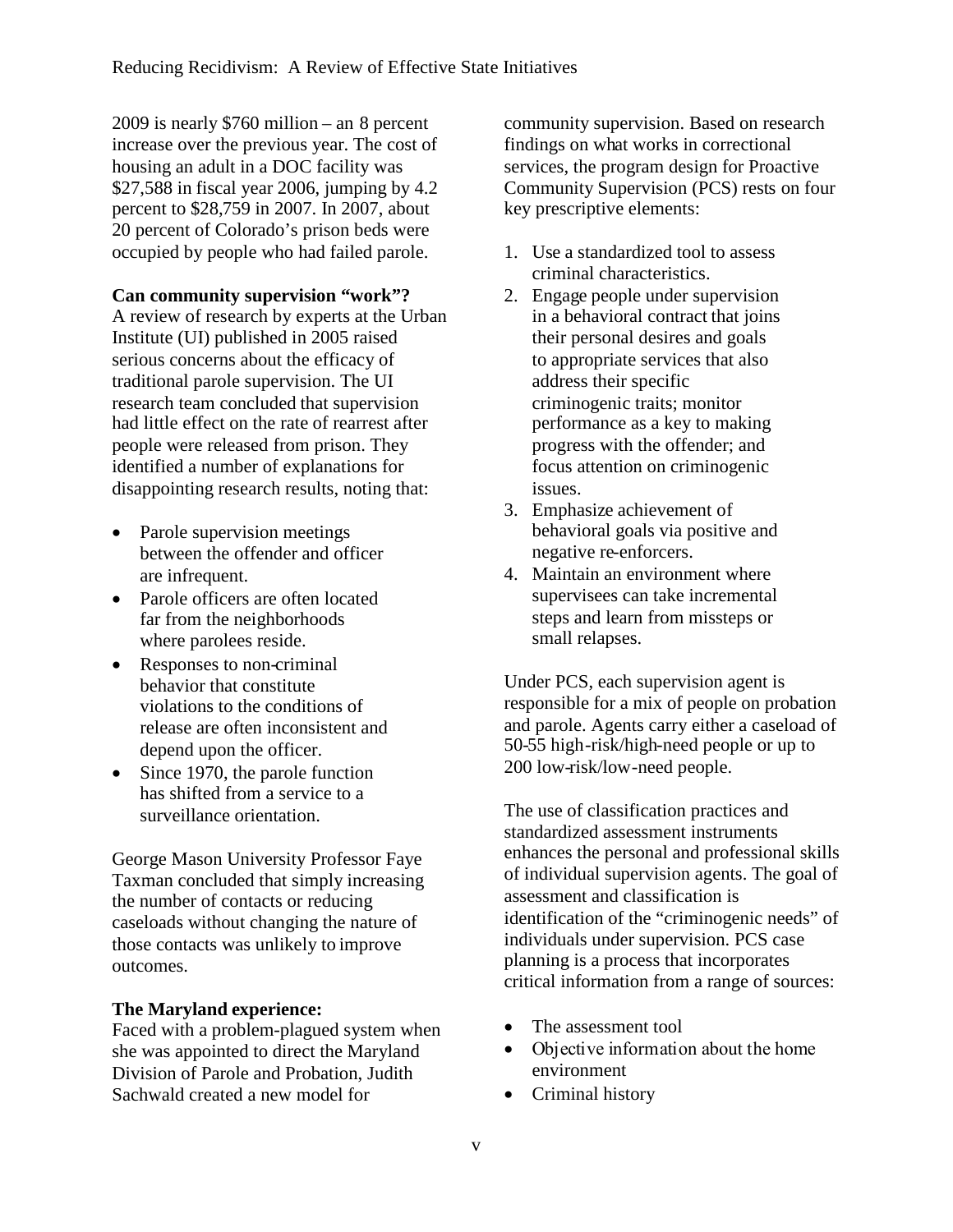- Supervisee self-identified interest areas
- Drug test results

The process provides a flexible model of supervision focused on the typical types of criminogenic traits of those under supervision. The typologies and associated behavioral responses sought include:

- Disassociated / develop a pro-social social support network
- Drug-involved addict / achieve abstinence from illicit drug use
- Drug-involved entrepreneur / obtain prosocial employment
- Domestic violent / control power and control issues
- Mental health / address mental health issues
- Sex offender / control sexually deviant behavior
- Violent / address violent tendencies

#### **Organizational development**

Creating a more effective model for community supervision required fundamental changes in the culture of probation and parole. Introduction of PCS transformed the nature of community supervision through a shift in philosophy, changing the nature of the agent/supervisee relationship, and refocusing organizational and professional objectives.

Initial funding provided nine months of support for new personnel but budget retrenchment after 9/11 ended further funding increments. With no money for training staff, the existing department training unit was supplemented with 12 field supervisors reassigned as trainers who conducted comprehensive communication skills training. Consultants worked with the new training unit in train-the-trainers workshops, and four to five participants took the training to field offices.

Supervisors and line staff received intensive training on a variety of topics including:

- motivational interviewing
- interpersonal communication
- $\bullet$  team building
- conflict management and resolution
- decision making
- fundamental PCS practices
- evidence-based practices
- strengthening community partnerships

The training program fostered peer-to-peer networks, respect for trainees, consistency, and patience with those not grasping the PCS concepts. There was a "no-fault" feedback standard and booster training for those still having trouble applying behavioral concepts.

A software tool assisted agents with the process of translating all of the data collected about the supervisee into a meaningful case plan. The software also integrated performance indicators used by supervisors to monitor outcomes.

#### **Measuring PCS's impact**

Evaluation of the PCS community supervision model was undertaken by a team of researchers led by Dr. Faye Taxman. She found that PCS cases involved far more contacts than traditional supervision cases. While PCS agents provided more scrutiny over people they supervised, they were not more likely to sanction them for their noncompliant behavior. Yet statistical analysis revealed that people supervised under PCS had a *42 percent lower rate of rearrest* for new crimes than those supervised using traditional methods. The technical violation rate was also lower for the PCS group: 35 percent compared to 40 percent of the non-PCS group.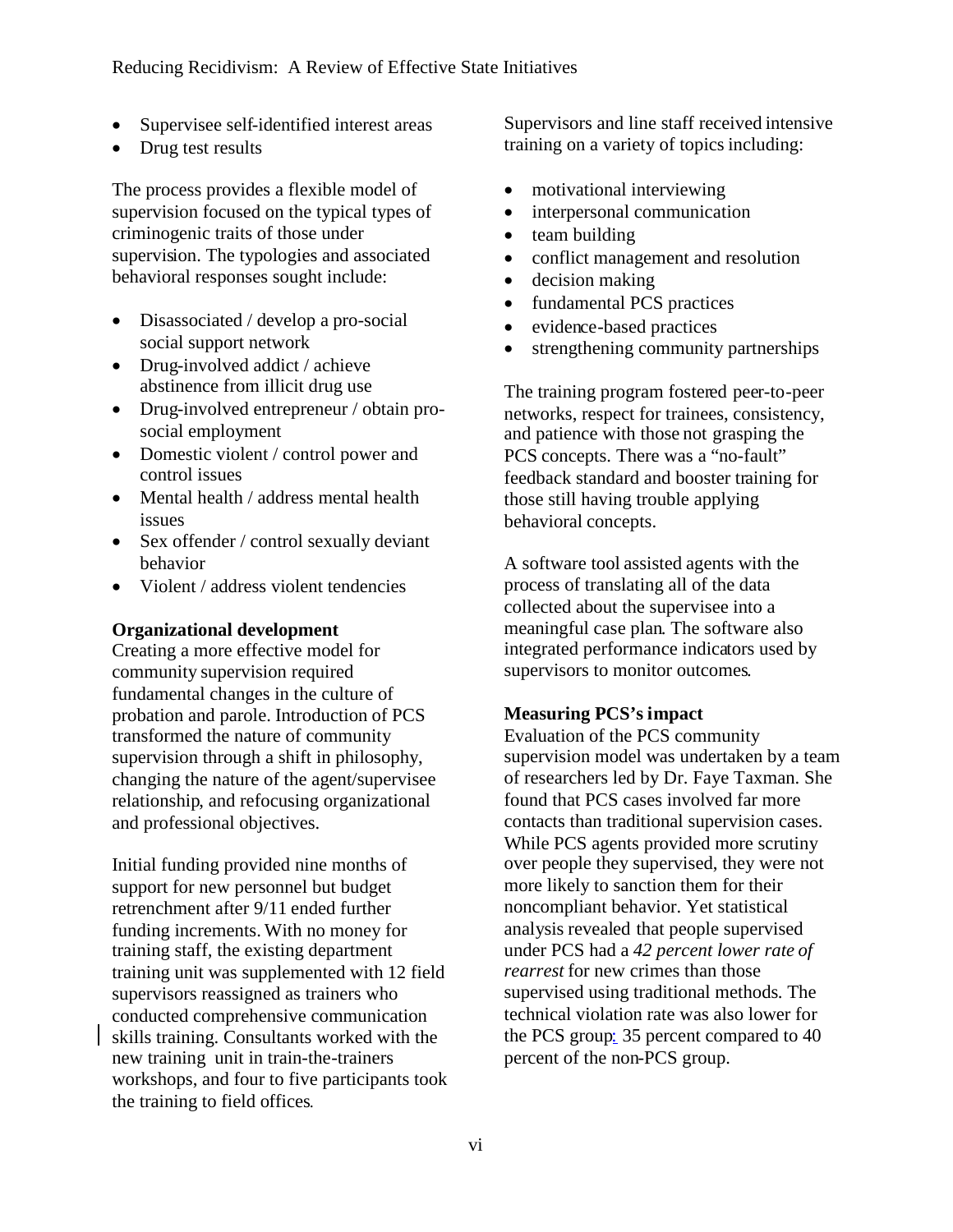#### **What other states are doing**

Correctional authorities in a number of states are working to improve outcomes within a comprehensive strategy called justice reinvestment. The idea springs from a realization that mass incarceration impacts many urban neighborhoods in ways that serve to perpetuate cycles of crime and incarceration.

The millions of dollars that are spent each year to imprison large numbers of people from impoverished neighborhoods in places like Hartford, Phoenix, and Wichita provide relatively little in terms of public safety when compared with the positive benefits of providing substance abuse treatment, housing, education, and jobs.

Proponents of justice reinvestment urge that steps be taken to reduce spending on prisons, investing a portion of the savings into the infrastructure and civic institutions of high impact neighborhoods to empower the residents and improve the quality of their lives.

#### **Justice reinvestment in Connecticut**

In 2004, Connecticut lawmakers embraced a comprehensive approach aimed to reduce, by at least 20 percent, the number of people sent to prison for technical violations of probation and parole.

They appropriated \$13.4 million to provide expanded supervision and program services in the community. Two programs were specifically developed by the judicial branch's Court Services Support Division to address recidivism.

#### **Probation Transition Program (PTP)**

People who are sent to prison to serve a "split sentence" are released to probation supervision once the prison component of their sentence has been served. Once

released, a PTP participant receives an average of four months of intensive case management before being transferred to a standard probation caseload. Each PTP officer carries a caseload of just 25 participants.

Three years after release from prison, the technical violation rate for the PTP participants (20 percent) is significantly lower than for a PTP comparison group (38 percent), indicating that PTP has exceeded the 20 percent goal set for reduction of technical violations.

**Technical Violation Unit (TVU)** People failing standard probation are referred to TVU where for 30 to 60 days participants receive services from contract providers under tightened supervision requirements. The person is transferred back to standard probation if results are positive.

The total violation rate for people referred to the TVU (counting both technical violations and those involving a new arrest) was 70 percent. The program's evaluators say that in theory all of the probationers would have actually been violated in the absence of the TVU alternative. If this is correct, the reduction they report in violations is encouraging.

#### **Justice reinvestment in Arizona**

Parole and probation revocations account for 17 and 26 percent of admissions, respectively, a driving factor behind prison growth. The cost of incarcerating residents from one particular Phoenix zip code amounts to \$70 million annually.

The Legacy Project, a pilot program in zip code area 85041, is changing the way that parole officers supervise recently released prisoners. Prior to release, people who will return to 85041 from prison are housed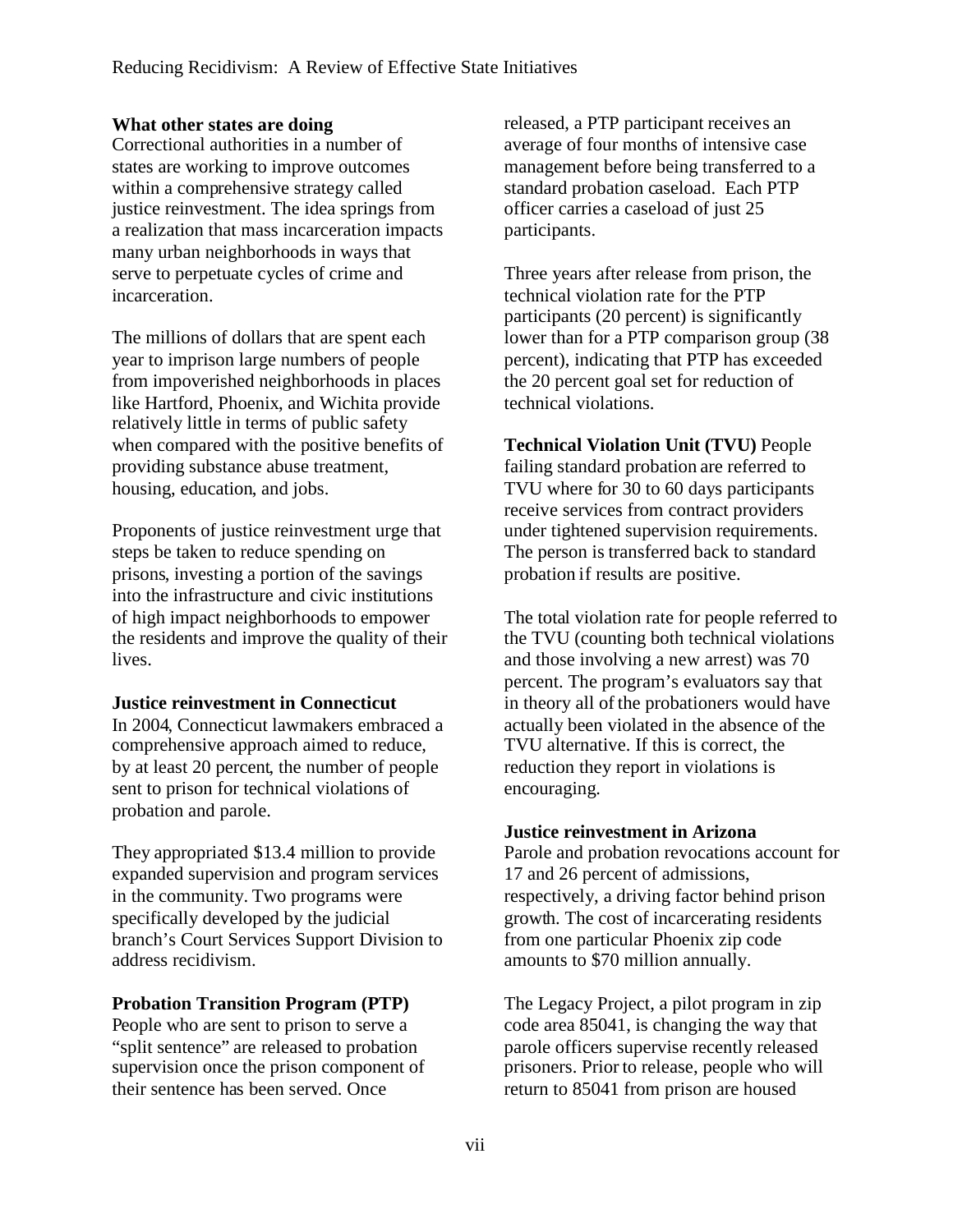together for "transition-specific planning" where they meet the social workers and parole agents who will work with them after release.

Supervision agents assess criminogenic factors and team up with state social workers, sharing office space and facilitating access to needed services such as health insurance, unemployment or disability benefits, food stamps, drug treatment, and job training.

#### **Justice reinvestment in Kansas**

Before justice reinvestment was introduced, two-thirds of people admitted to Kansas prisons were sent there for violations of community supervision, 90 percent for technical violations. State officials want to cut these violations in half.

Key stakeholders believe that reducing recidivism in the long term depends on neighborhood revitalization – the provision of substance abuse, mental health,

employment, and housing services for people returning from prison, as well as for their neighbors.

They targeted Council District 1 in Wichita, which accounts for \$11.4 million of the funds spent on prison in a single year.

The Wichita Justice Reinvestment Advisory Committee includes members of the city council, members of the state legislature, and representatives of the local housing, police departments, and faith community.

The Governor's Health and Human Services Cabinet is working to integrate Medicaid, TANF, child welfare and foster care, parole, and probation into a neighborhood-focused service delivery model.

Corrections managers report that parole returns to prison have dropped by 49 percent, and convictions for new crimes have fallen by 40 percent during the past three years.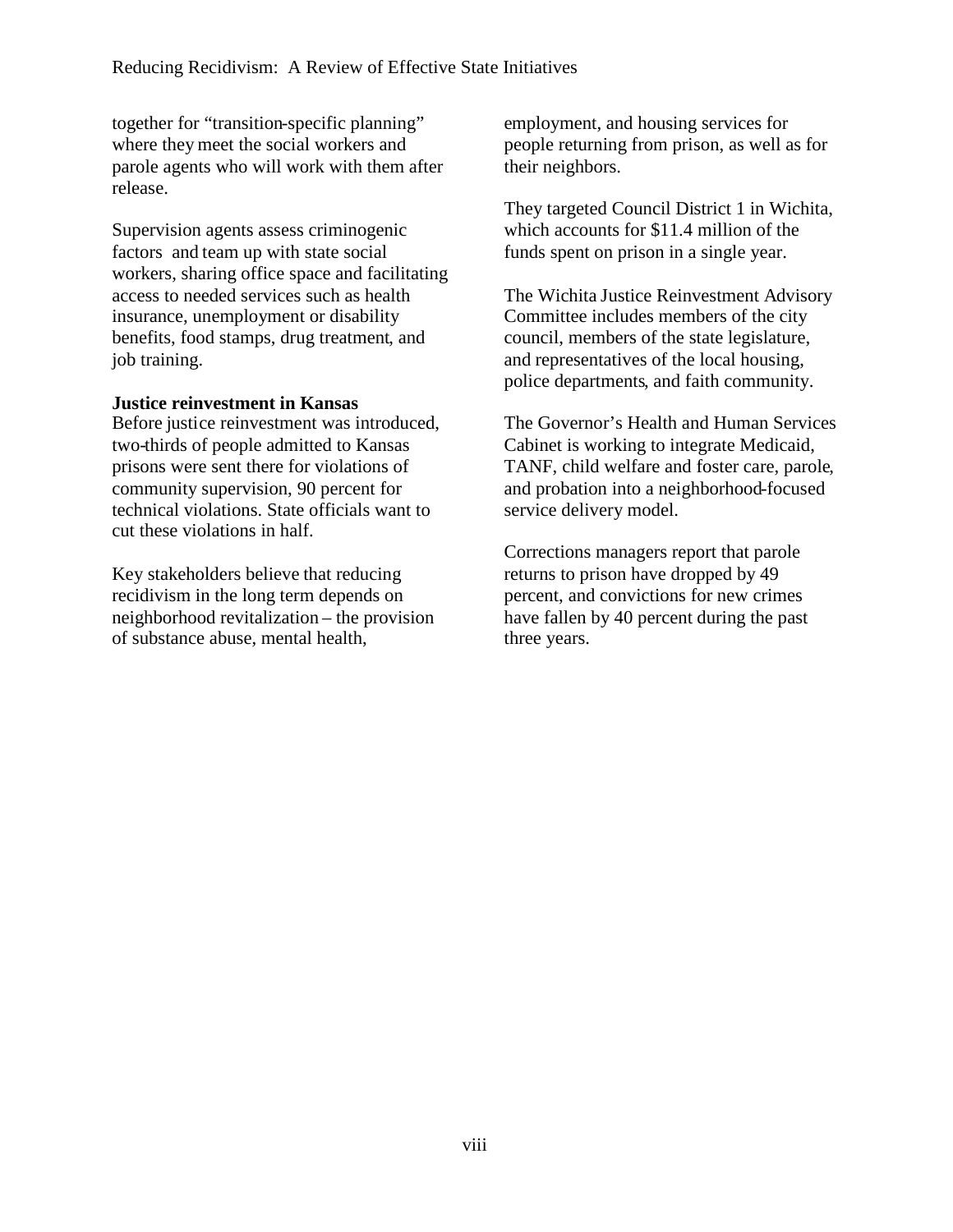## **Preface**

In May 2007, the Colorado Legislature approved a bill establishing the Colorado Commission on Criminal and Juvenile Justice. Its mission, as set out in statute, is to "conduct an empirical analysis of and collect evidence-based data on sentencing policies and practices, including but not limited to the effectiveness of the sentences imposed in meeting the purposes of sentencing and the need to prevent recidivism and re-victimization." During the first year the Commission chose a focus on reentry of people released from prisons and jails and established a Reentry Oversight Committee.

The Colorado Criminal Justice Reform Coalition (CCJRC) commissioned Justice Strategies to conduct a study of models of parole and probation supervision that have demonstrated success in reducing the incidence of crime and negative behavior among individuals under probation and parole supervision. Justice Strategies, a project of the Tides Center, Inc., is a nonprofit research organization dedicated to providing policy research to promote effective reforms. CCJRC is a nonprofit organization founded in 1999 that currently consists of over 100 diverse organizations and faith communities and over 6,000 individuals from across the state committed to halting the exponential growth in the state's prison population. CCJRC's constituents were well represented during 2008, with all three CCJRC staff members participating in task forces set up by the Reentry Oversight Committee. Pam Clifton served as a member of the Incarceration Task Force; Carol Peeples served on the Transition Task Force; and Christie Donner, CCJRC's executive director, served as team leader of the Post-Incarceration Task Force and on the Reentry Oversight Committee.

After a review of relevant research literature, the Justice Strategies research team determined that Proactive Community Supervision (PCS), a model pioneered in Maryland, offers the best example for curbing criminal activity, in particular. PCS also improves the institutional culture and offers professional support for probation and parole officers who have the difficult task of assisting their charges as they build stable law-abiding lives.

Justice Strategies greatly appreciates the generous support for this research project received from the Open Society Institute. We are grateful for the willingness of some of the nation's most accomplished experts on these topics to share their insights and experience with us, including Judith Sachwald, Amy Solomon, and Faye Taxman. Sara Steen was most gracious in allowing us to preview findings from her groundbreaking research on parole recidivism in Colorado. Brian Hill provided a wealth of recent research on the effectiveness of the recidivism reduction program in Connecticut. Finally, we are deeply grateful to Christie Donner and the dynamic staff of the Colorado Criminal Justice Reform Coalition for all they do to advance more humane and balanced criminal justice policies in their state and across the nation.

This report is intended to support the mission of this dedicated group of community advocates, as well as to inform the work of the state officials who serve on the Colorado Commission on Criminal and Juvenile Justice. We hope it provides evidence of effective practices that may be useful as they seek to implement their many excellent recommendations for reform.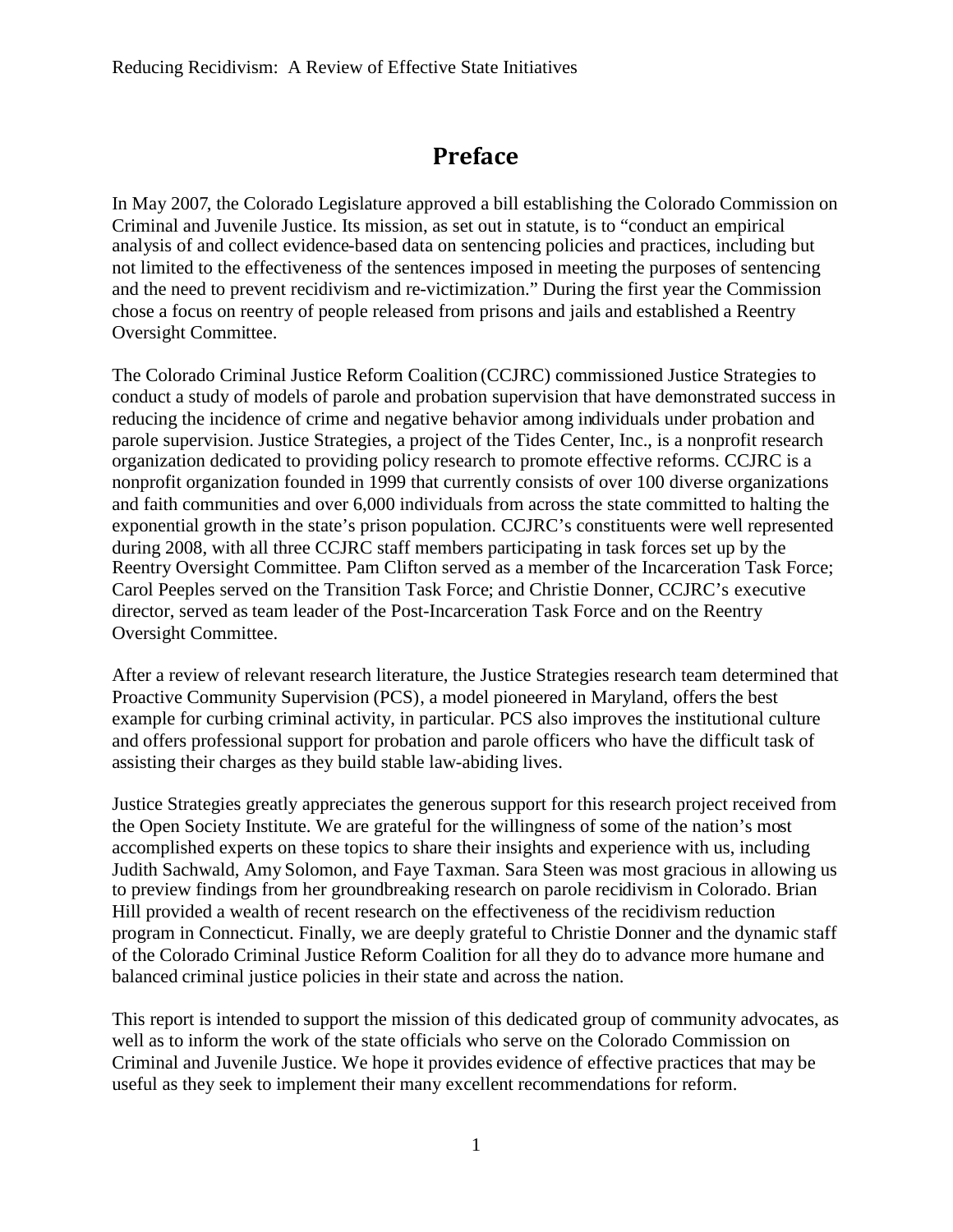## **Introduction**

With a prison population growth rate that ran three times the national average between 2000 and 2007, and correctional costs on the rise, Colorado policymakers are searching out effective policy alternatives to prison expansion. In 2007, about 4,000 of the state's prison admissions were comprised of people who had failed parole, while some 1,400 more were sent to prison that year for failing probation. If Colorado's correctional authorities can improve their ability to assist people on probation and parole to remain crime free and to avoid behaviors that lead to technical violations, significant cost savings – as well as significant improvements in public safety – would result.

The Justice Strategies report that follows, *Reducing Recidivism: A Review of Effective State Initiatives,* is focused on models of parole and probation supervision that have demonstrated success in reducing the incidence of crime and negative behavior among individuals released to the community under the supervision of the state. A rigorous evaluation of Proactive Community Supervision (PCS) in Maryland has documented a remarkable improvement in the most critical performance measures, including a 42 percent reduction in arrests for new criminal activity. PCS also improves the working environment for probation and parole officers and sharpens their professional skills.

Our first chapter, "Prison Population Growth and the Crisis in Community Supervision," sets the context with a review of the unprecedented growth of incarceration in the United States as a whole, and in Colorado in particular. We discuss the rapid rise in the number of people on probation and parole over the last several decades, and we examine how high rates of revocation – both for new criminal activity and for technical violation of supervision rules – are driving prison population increases. We end the chapter with disturbing evidence of the most detrimental consequences of these trends: disparate rates of revocation for blacks placed under community supervision, and the significant financial burdens being placed on Colorado taxpayers.

In Chapter II, "Can Community Supervision 'Work'?," we raise questions about the efficacy of traditional parole and probation supervision, looking to several important studies for guidance on the subject. We briefly review research findings that raise serious concerns about the viability of the traditional parole supervision model and highlight recent reports by experts who provide recommendations for improved policies and practices that may lead to greater success for people placed under community supervision.

Chapter III, "Organizational Transformation Changes Outcomes in Maryland," tells the story of how that state's Proactive Community Supervision program came into existence and how it served to transform the Division of Parole and Probation into a "learning organization." We recount how this landmark innovation in supervision practice was accomplished during a period when the state's budget was under enormous fiscal strain and describe how critical improvements were made in the Division's policies and procedures for professional training and staff supervision during the implementation phase, as well as the structural improvement of management information and operating systems. We chronicle how professional development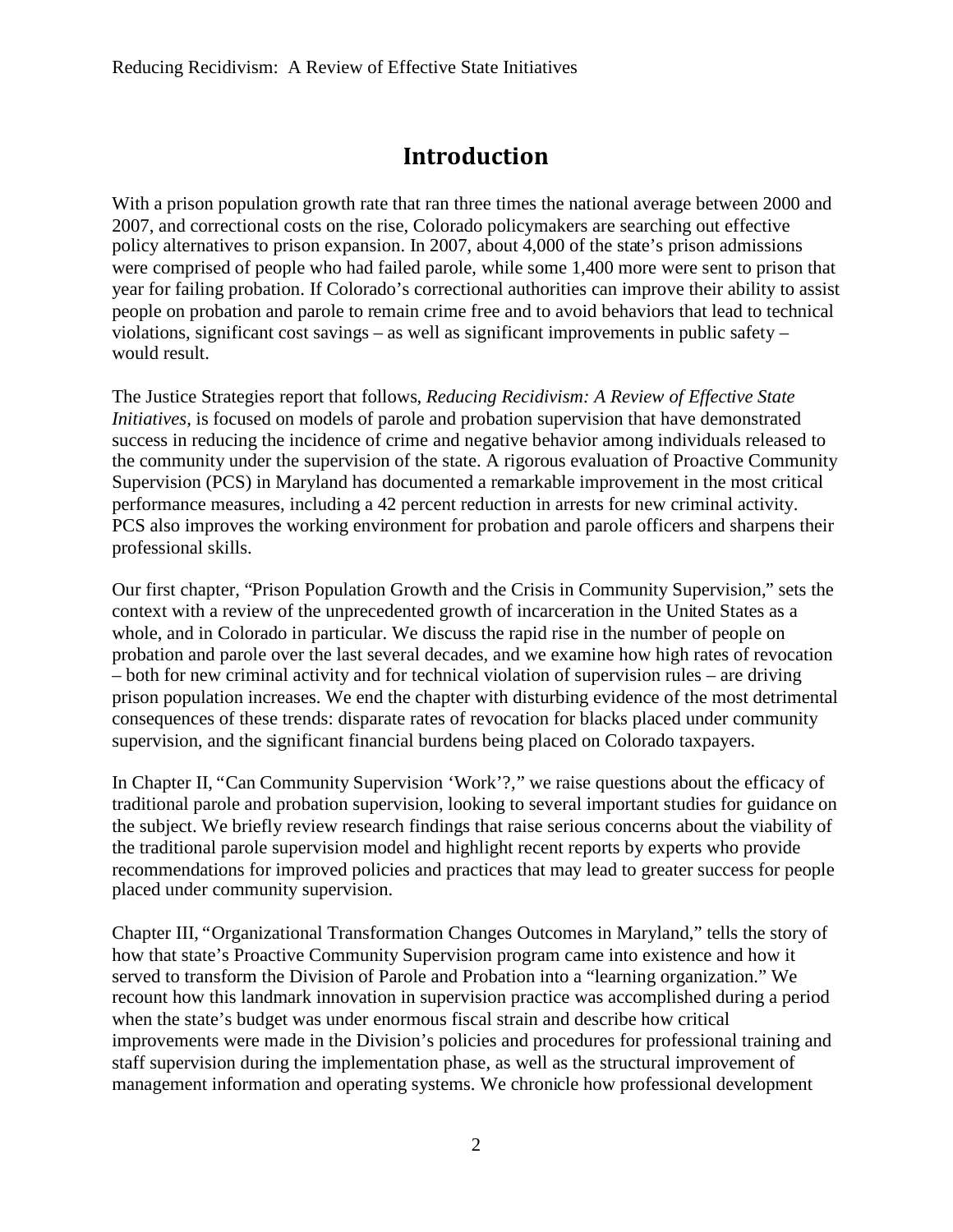efforts worked hand in hand with research expertise to spearhead a process of organizational change that was expressly designed to incorporate evidence-based best practices in the field.

In Chapter IV, "Measuring PCS's Impact," we present key findings from Faye Taxman's evaluation of PCS. She scrutinized the core components of the PCS program and examined through statistical testing of an extensive body of data the bottom-line performance measures: compliance with the conditions of supervision, technical violations, and re-arrest rates.

In our final chapter, "What Other States Are Doing," we look at innovations in Connecticut, Arizona, and Kansas, discussing steps policymakers and correctional managers have taken to address upwardly spiraling prison growth, crushing budget expenditures, and ineffective corrections and community supervision policies. We give examples of how improvements in policies and practices in these three states have been spurred by an emerging national movement toward justice reinvestment, a comprehensive reform strategy that seeks to address the structural social deficiencies that produce crime. Justice reinvestment aims for a reduction in spending on corrections and the improvement of conditions in "high stakes" neighborhoods from which most people are sent to prison, and to which they return when they are released.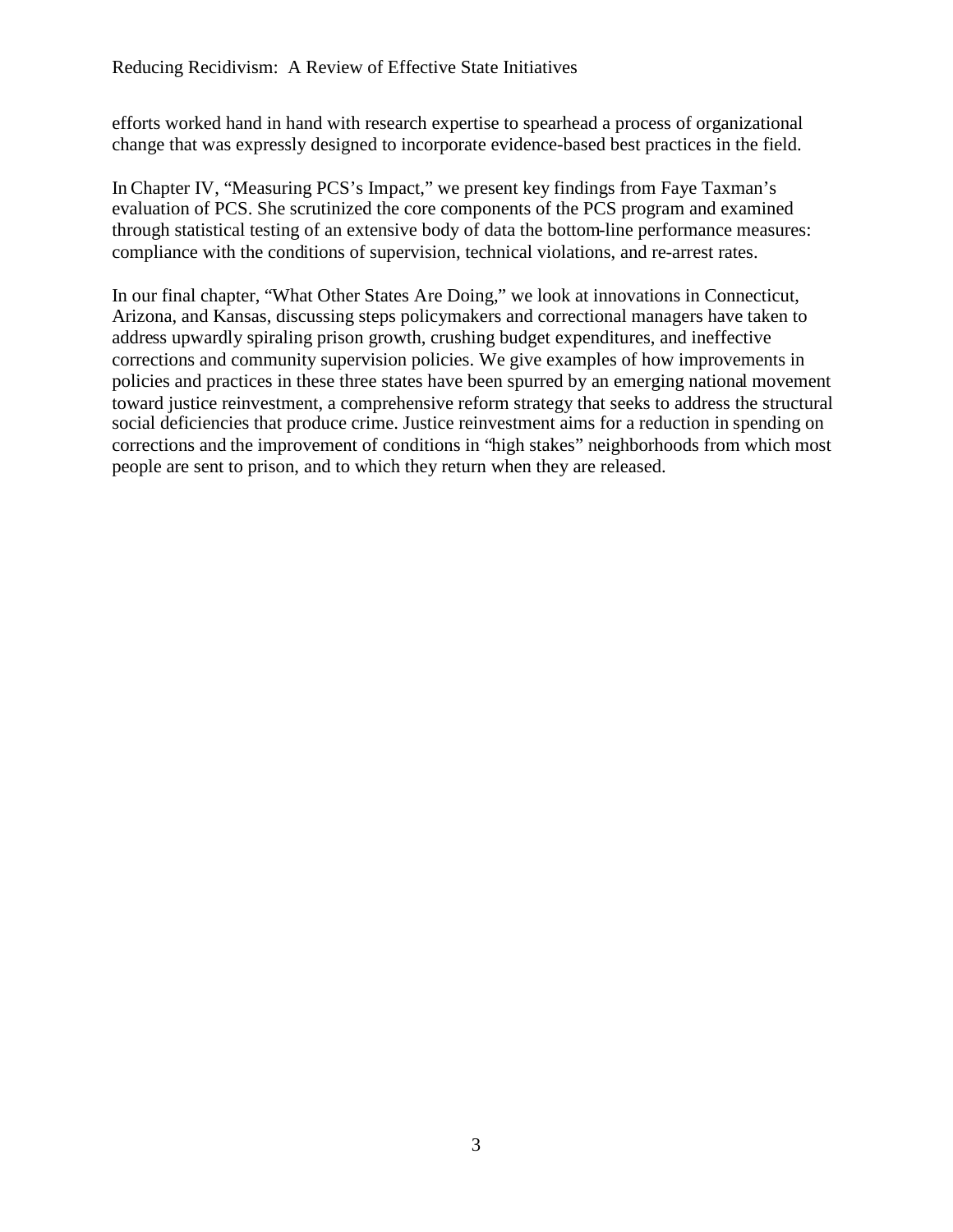### **Chapter I: Prison Population Growth and the Crisis in Community Supervision**

The United States incarcerates more people per capita than any other nation in the world. A recent report published by the Pew Center on the States estimated our adult population in prison or jail at over 2.3 million. One in every 100 adults in the U.S. is in jail or prison.<sup>1</sup> From 1987 to 2007, the number of individuals in prison rose from 585,084 to 1,598,316, a staggering 173 percent increase over two decades.<sup>2</sup> By comparison, the U.S. population grew by just 24 percent from 1987 to 2007, from 242.8 million to an estimated 300.9 million people.<sup>3</sup> If we consider those under criminal justice supervision, one in every 31 adults is involved in the justice system.<sup>4</sup>

The incarceration rates for African Americans and Latinos are even more disturbing. While one in every 106 white males age 18 or older was incarcerated in mid-2006, one in every 36 Hispanic men and one in every 15 black men were similarly situated.<sup>5</sup> One in every 9 black men between the ages of 20 to 34 years of age was behind bars on June 30, 2006.<sup>6</sup> The statistics also show high rates of disparity for minority women as well. While one in every 355 white women ages 35 to 39 was incarcerated in mid-2006, 1 in every 297 Hispanic and 1 in every 100 black women were incarcerated on June 30, 2006.<sup>7</sup>

The Pew Center report points out that the United States incarcerates more people than the 36 European countries with the largest incarcerated populations combined, including the Russian Federation. In total, these 36 nations have about 1.8 million people behind bars.  $8^{\circ}$  The report also details some interesting regional trends in the incarceration rates of the various states in our Union. Of the 16 states with rates higher than the national average (750 people in jails and prisons per 100,000 residents), 13 can be found in the Southeast and Southwest. With the exception of California, every state in America's southernmost region exceeds the national rate of incarceration, with Louisiana leading the nation at  $1.138$  inmates per  $100,000$ .<sup>9</sup>

## **Prison population growth in Colorado and the region**

The latest data on state prison populations from the Bureau of Justice Statistics (BJS) reveals that Colorado's incarceration rate of 465 people in state prison per 100,000 state residents in 2007

<sup>&</sup>lt;sup>1</sup> The Pew Center on the States, *One in 100: Behind Bars in America 2008* (February 2008) p. 5.

<sup>2</sup> Ibid. And Heather C. West and William J. Sabol, *Prisoners in 2007* (Washington, DC: Bureau of Justice Statistics 2008)

<sup>3</sup> *US Statistical Abstract Table 2,US Population 1960-2006,* and *Table 3, Resident Population Projections: 2007 to* 2050. http://www.census.gov/compendia/statab/cats/population/national\_estimates\_and\_projections.html

<sup>4</sup> Lauren E Glaze and Thomas P. Bonczar, *Probation and Parole in the United States, 2007 – Statistical Tables* (Washington, DC: Bureau of Justice Statistics, 2008) 5 The Pew Center, p. 6.

<sup>6</sup> Ibid, p. 34.

 $^7$  Ibid, p. 6.

 $^8$ Ibid, p. 35. The Russian Federation, with an incarceration rate of 628 inmates per 100,000 residents, comes in a distant second to the US with a rate of 750 per 100,000 residents. Russia is followed by Belarus, Georgia, and the Ukraine with 426, 401, and 345 inmates per 100,000 residents, respectively. In fact, except for the United States, the top 15 countries on this list of 37 are all former Soviet Bloc nations. England and Wales, with an incarceration rate per 100,000 of 148 and a total inmate population of about 80,000, ranked  $16<sup>th</sup>$  from the top and is the first western nation, other than the US, to appear on the list.

 $^{9}$ The Pew Center, p. 34.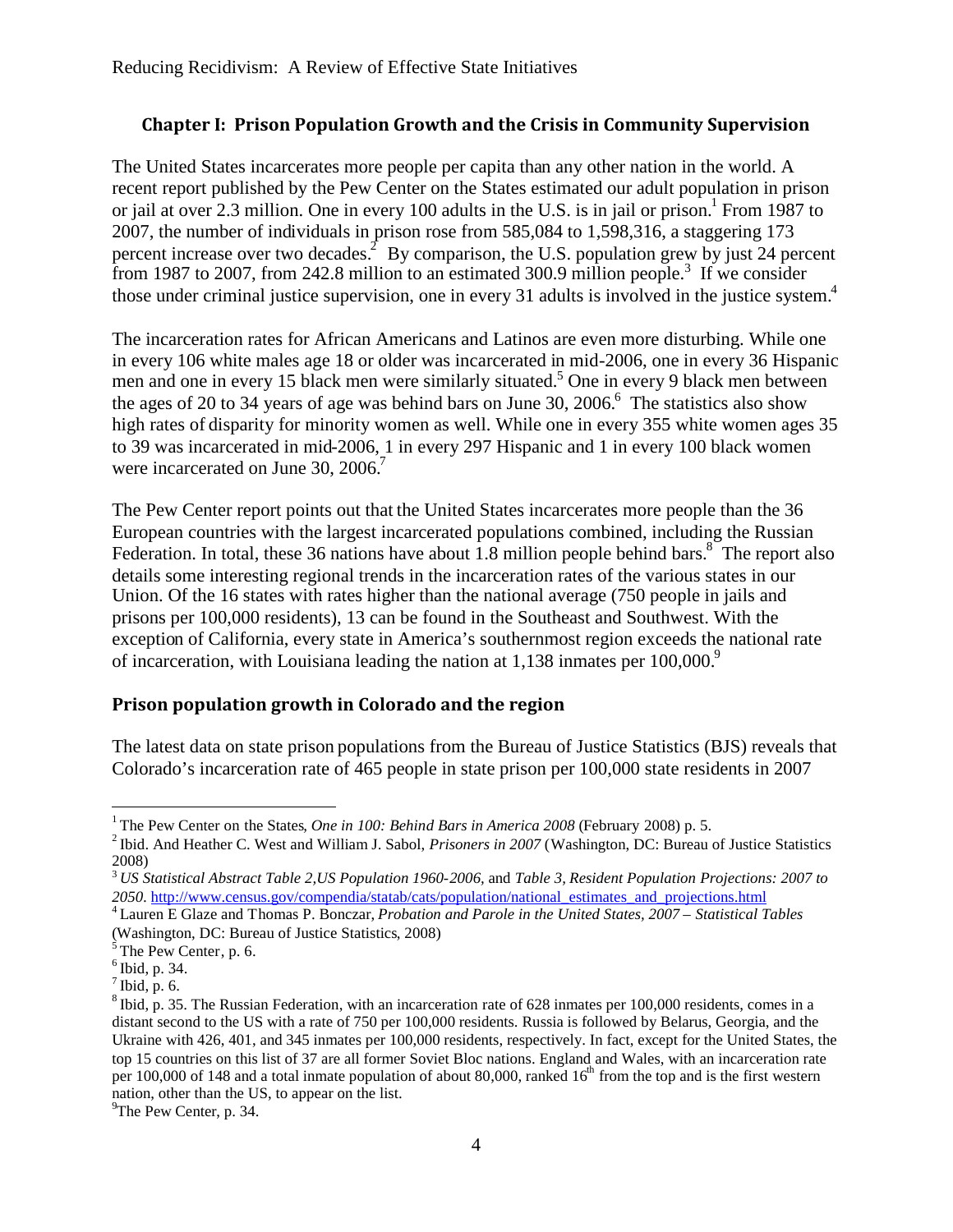was above the national average (447). While two neighboring states to the south – Arizona and Oklahoma – had even higher rates (554 and 665 respectively), all other neighboring states – Wyoming, New Mexico, Kansas, Nebraska and Utah -- had rates well *below* Colorado's (394, 313, 312, 243, and 239 respectively.<sup>10</sup>

The state prison population in New Mexico has actually declined by almost 7 percent over the last two years. Two years ago, New Mexico's legislators voted to increase use of "earned meritorious reduction" credits for prisoners convicted of non-violent and drug offenses, reducing their prison terms by an average of 29 days each. At the same time, judges are making greater use of drug courts for sentencing in these types of cases, and correctional officials have increased the use of sanctions other than prison to respond to non-criminal behaviors that violate the conditions placed on people under parole supervision.

According to Colorado Department of Corrections (DOC) statistics, prison sentence rates in Colorado have increased steadily in recent years.<sup>11</sup> The prison sentence rate was 112 per 100,000 during fiscal year 2001, and has increased every year since (with one exception in 2004) to a rate of 152 in 2007, for an increase of 21 percent. In August 2008, the number of adults in prison in Colorado was 23,072, up 40 percent from 16,539 in December 2000.<sup>12</sup> Over that period the male population increased by 37 percent, but the female population increased even more rapidly, by 73 percent. $13$ 

### **Probation and parole supervision are also on the increase**

National figures indicate that from 1995 to 2006 the number of adults in our nation under community supervision (on probation or parole) grew by more than one-third. Most of these adults (84 percent) were serving a term of probation. In 2006 there were 4,237,023 people on probation, an increase of 30 percent since  $1995$ <sup>14</sup>. The Bureau of Justice Statistics reports that probation failure is also on the increase, with the rate of successful completion falling from 60 percent in 2000 to 57 percent in 2006. Of those who exited probation in 2006, 18 percent were incarcerated due to failure under supervision, 9 percent were revoked for a technical violation of probation rules, and 4 percent were incarcerated for a new crime.<sup>15</sup>

The rate of people released from prison on discretionary parole fell from 37 percent in 2000 to 33 percent in 2006. At the end of 2006, there were 780,616 people under parole supervision, a 2 percent increase over 2005, with about half having entered parole supervision by mandatory

<sup>&</sup>lt;sup>10</sup> Heather C. West and William J. Sabol, *Prisoners in 2007* (Washington, DC: Bureau of Justice Statistics, 2008) <sup>11</sup>Kristin L Rosten, *Colorado Dept. of Corrections Statistical Report Fiscal Year 2007* (Colorado Department of Corrections, June 2008, https://exdoc.state.co.us/secure/combo2.0.0/userfiles/folder\_ 18/StatRpt2007.pdf) p. 20. Colorado defines its prison sentence rates "as the ratio of the number of offenders sentenced to prison during a fiscal year per 100,000 Colorado population."

<sup>12</sup> Colorado Department of Corrections, *Monthly Population and Capacity Report as of August 31, 2008* (published September 4, 2008) and *Monthly Population and Capacity Report as of December 31, 2000* (published January.31, 2001)

 $\frac{200}{13}$  Ibid.

<sup>&</sup>lt;sup>14</sup> Lauren E. Glaze and Thomas P. Bonczar, *Probation and Parole in the United States, 2006* (Washington, DC: Bureau of Justice Statistics, 2007)

 $15$  The reason for revocation was unknown in 5 percent of the cases.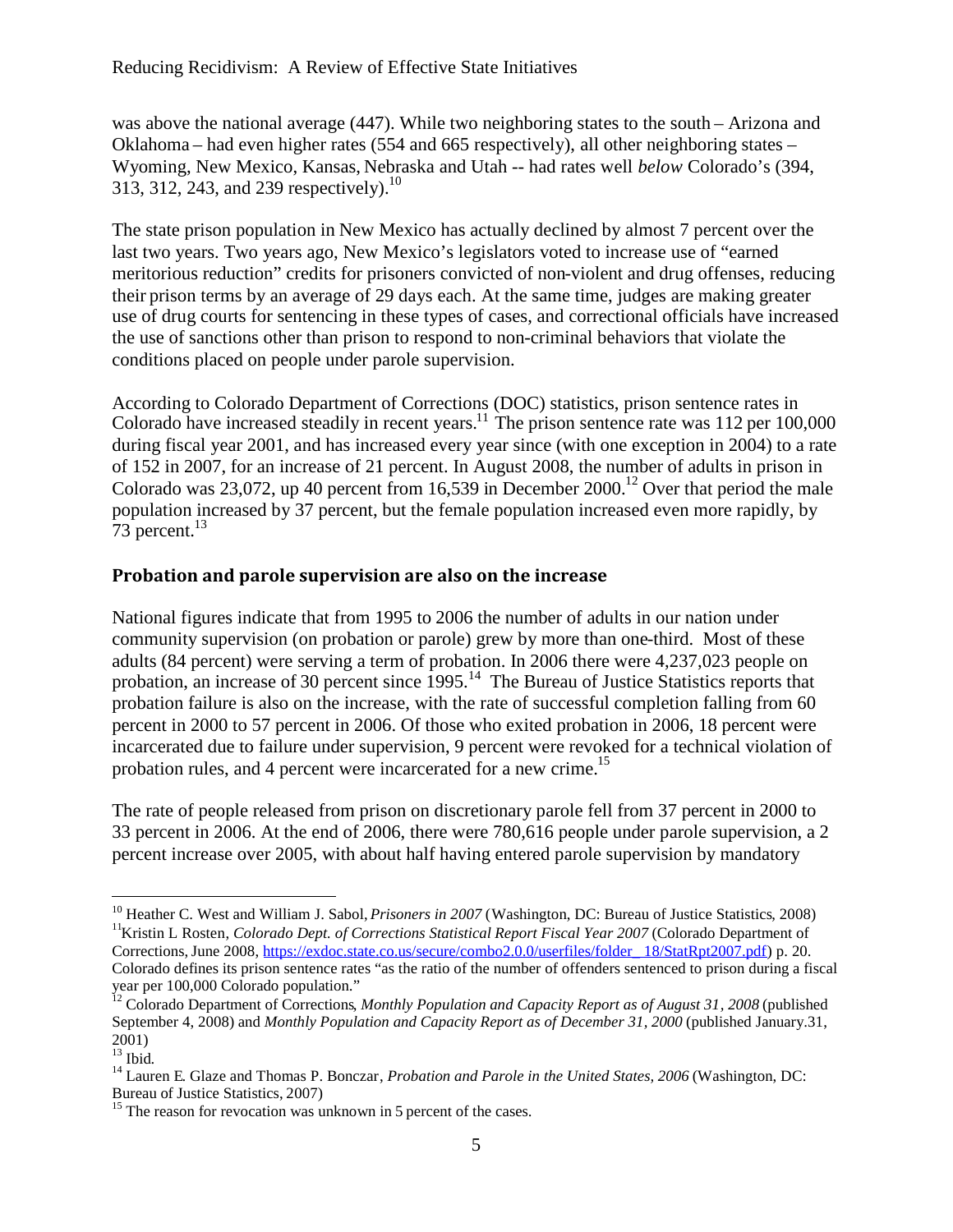release from prison. The rate of failure on parole is higher than for probation but it is stable: 44 percent of people exiting parole in 2006 had successfully completed supervision, compared to 43 percent in 2000. The proportion of people exiting parole who were revoked and incarcerated in 2006 was 39 percent; 26 percent were known to have been incarcerated for a technical violation, while 11 percent were incarcerated for a new crime.

In Colorado the number of people on parole is mushrooming. In December 2000, the Colorado Department of Corrections supervised 3,933 individuals on parole, with 640 of them under intensive supervision; by August of 2008 the total parole population had risen to 8,862, with 1,381 under intensive supervision – a 125 percent increase in parole generally, and a 116 percent increase in intensive supervision.<sup>16</sup> A recent Colorado Department of Public Safety correctional population forecast indicates that the number of people on parole is expected to rise to 10,590 by  $2013.<sup>17</sup>$ 

### **Recidivism and technical violations in Colorado**

The *Colorado Commission on Criminal and Juvenile Justice 2008 Annual Report* contains a wealth of information and statistics related to the problem of recidivism among people placed under community supervision in Colorado. Data presented showing rearrests of people after release from prison indicate that, as is true for the nation as a whole, post-prison recidivism presents a formidable challenge for parole authorities and places a heavy burden on taxpayers.

Nationwide, two-thirds of prisoners were rearrested for a new offense within three years of leaving prison. In Colorado, 63.7 percent of inmates released from the Department of Corrections in Fiscal Year 2002 were rearrested within 3 years; 25.9 percent of all arrests were for violent crimes. Nearly half, 47.2 percent, received new court filings, and most returned to prison.<sup>18</sup>

The failure of people placed under community supervision – both new arrests for crime and violation of the conditions of supervision (technical violations) – is not just a serious issue for parole. The problem needs to be addressed by probation and community corrections agencies alike.

In FY 2007, 4,055 individuals entered the Department of Corrections (35 percent of total admissions) due to failure while on parole; about 25 percent (1,008 individuals) had been convicted of new criminal behavior and returned to prison with a new sentence.

<sup>16</sup> Colorado Department of Corrections, *Parole Population December 2000* and *Monthly Population and Capacity Report as of August 2008 (https.//exdoc.state.co.us/secure/combo20.0/userfiles/folder\_15/Aug2008.pdf)*, p. 4. <sup>17</sup> Kerry Lowden,,Kim English, Linda Harrison, Diane Pasini-Hill, and Pat Lounders, *Crime and Justice in Colorado*

*<sup>(</sup>*Denver: Colorado Department of Public Safety, Office of Research and Statistics, 2007)

<sup>&</sup>lt;sup>18</sup> Kim English, Office of Research and Statistics; Jeanne Smith, Division of Criminal Justice; and Peter A. Weir, Department of Public Safety, *Colorado Commission on Criminal and Juvenile Justice 2008 Annual Report* (Colorado Department of Public Safety, published December 2008, http://cdpsweb.state.co.us/cccjj/ 2008recommendations.html) p. 11..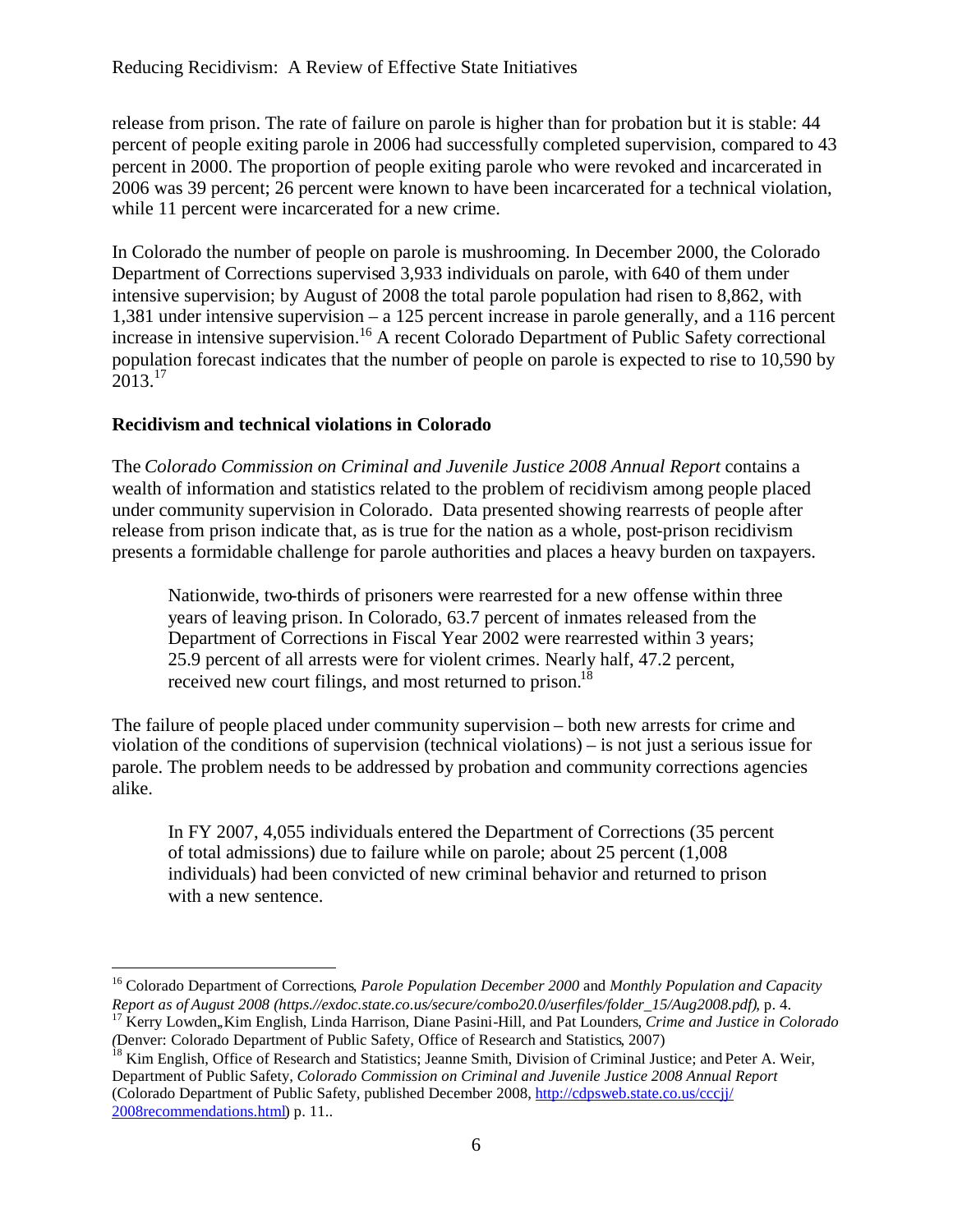Among the 3,047 in FY 2007 who returned for noncompliance of their parole supervision conditions, some portion of these will also have committed new criminal acts that ultimately were not prosecuted.

It is not only former DOC inmates who fail community supervision. In FY 2008, of the 5,222 individuals placed in community corrections residential facilities in Colorado, 2,333 were transitioning from prison into the community and 2,880 were sentenced by the court to halfway house programs. Just over one-third of these offenders failed this placement, many of whom were then sent to prison.

According to a recent report from the Division of Probation Services, on June 30, 2007, 49,448 adults were serving probation sentences in Colorado, and 19,717 terminated their probation sentence. Of those who terminated their sentence, seven percent committed a new crime (1,395) and 32 percent (6,269) failed for noncompliance with supervision conditions. Just over half of those arrested for a new crime were sentenced to DOC (747) and another 1,433 were sentenced to DOC for failing supervision conditions.<sup>19</sup>

A study by Dr. Sara Steen, Associate Professor of Sociology at the University of Colorado, provides important new insights about recidivism and technical violations in Colorado's parole system.<sup>20</sup> The study followed 300 individuals released from prison to the Denver metro area for their first 18 months on parole. A rich array of data on demographics and criminal history, as well as parole performance, was gathered from DOC files, parole officer chronological records, and parole board case files. These data were supplemented with observation of revocation hearings and parole officer interviews. Research questions focused on 1) behavior by parolees deemed by supervision agents to violate the conditions of parole;  $^{21}$  2) violation complaints filed by agents with the parole board; and 3) parole revocations.

Using sophisticated quantitative analysis methods, Professor Steen was able to identify specific indicators that predicted both technical violation behaviors and new offense violations behaviors (those triggered by an arrest).

To begin with, the average number of technical violation behaviors between those on parole with and without new offenses varied little (7.33 compared to 6.69). Male parolees, younger parolees, and those with significant academic needs were both more likely to have committed a new offense violation behavior. On the other hand, people placed under Intensive Supervision Program (ISP) parole had more technical violation behaviors than non-ISP parolees. The

New offense (traffic): Whether or not they committed a new traffic offense.

<sup>19</sup> Ibid, p. 21.

<sup>20</sup> Sara Steen, Peter Lovegrove, Shelby McKinzey and Tara Opsal, *Parole Revocation in Colorado* (University of Colorado, Boulder, February 2009) pp. 9-11.

<sup>&</sup>lt;sup>21</sup> Ibid, p. 12. In this study, violation behavior is defined as information about the parolee's behavior(s) garnered from the chronological files of parole officers, as distinguished from violations listed in complaints. For study analyses, violation behaviors and violations were generally coded as follows:

New offense (non traffic): Whether or not they committed a new non-traffic offense.

Technical violations: Number of technical violations.

Abscond: Whether or not they were listed as an absconder at any point.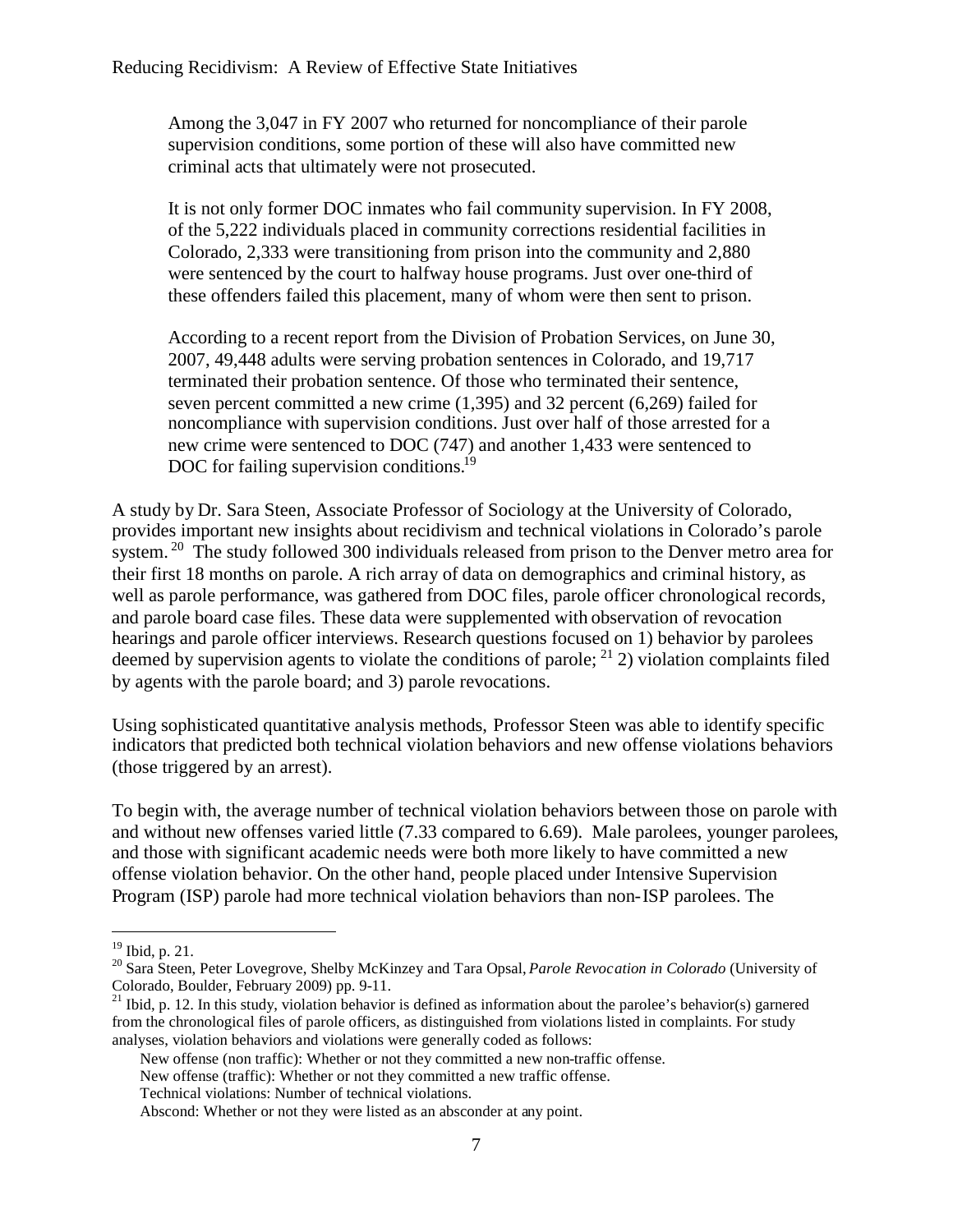strongest predictor of technical violation behaviors was whether someone under parole supervision had significant mental health needs, with an average number of technical violation behaviors more than two and a half times greater.

Not surprisingly, people with new offense violation behaviors as well as technical violation behaviors were more likely to have a revocation complaint filed against them with the parole board. Other unsurprising predictors include having been classified as needing sexual offender treatment<sup>22</sup> and having more prior offenses in their criminal record. But while race was not found to predict either technical violation *or* new offense behaviors, black parolees were almost two and a half times more likely to have a complaint filed against them than white parolees.

As to revocation outcome, four indicators were significant: having a new offense violation, the number of technical violations, whether a parolee was arrested while their parole revocation hearing was pending, and whether they were on ISP supervision (with those on ISP *less* likely to be revoked). Looking at revocations triggered solely by technical violations (i.e., those that did not involve an arrest for a new offense), Steen found that the number of technical violations was significant, with each additional technical violation making parolees more than two times more likely to be revoked. Again, race was a significant indicator, with black parolees eight times more likely than white parolees to be revoked. Professor Steen cautions that the number of cases where a parolee was revoked for purely technical violation behavior was relatively small. Nonetheless, she considers that since "being black was also a significant predictor of having a complaint filed, we feel confident in saying that race seems to be an important factor in parole revocation decision making."<sup>23</sup>

#### **Fiscal consequences of heavy reliance on incarceration**

Correctional costs consume a very significant share of the state budget in Colorado. In fiscal year 2007, Colorado spent 8.8 percent of its total general fund expenditures on corrections, outranked in this category by only Vermont, Florida, and Oregon. Colorado also saw the second highest increase (5.1 percent) in the proportion of correctional spending between 1987 and 2007, tying with Arkansas for second highest rate of increase, after Vermont.<sup>24</sup>

The DOC budget for fiscal year 2009 is nearly \$760 million – an 8 percent increase over the previous year. In fiscal year 2006, the average cost for housing an adult in a DOC facility was \$27,588, jumping by 4.2 percent to \$28,588 in fiscal year 2007. By comparison, in fiscal year 2007, the average annual cost of parole supervision in the community was just \$3,401, with intensive parole supervision costing  $$8,319.<sup>25</sup>$ 

With correctional costs on the rise and economic circumstances worsening, there are more reasons than ever for state policymakers to search out effective policy alternatives to prison

 $22$  This indicator had the largest impact on complaint filing, with these parolees being almost 19 times more likely to have a complaint filed against them.

<sup>&</sup>lt;sup>23</sup> Steen, Lovegrove, McKinzey and Opsal, pp. 23-24.

 $^{24}$  The Pew Center, p.14.

<sup>&</sup>lt;sup>25</sup> Kristin L Rosten, *Colorado Dept. of Corrections Statistical Report Fiscal Year 2007* (Colorado Department of Corrections, June 2008, https://exdoc.state.co.us/secure/combo2.0.0/userfiles/folder\_ 18/StatRpt2007.pdf) Table 23 Cost Per Inmate by Facility, Fiscal Years 2006 and 2007).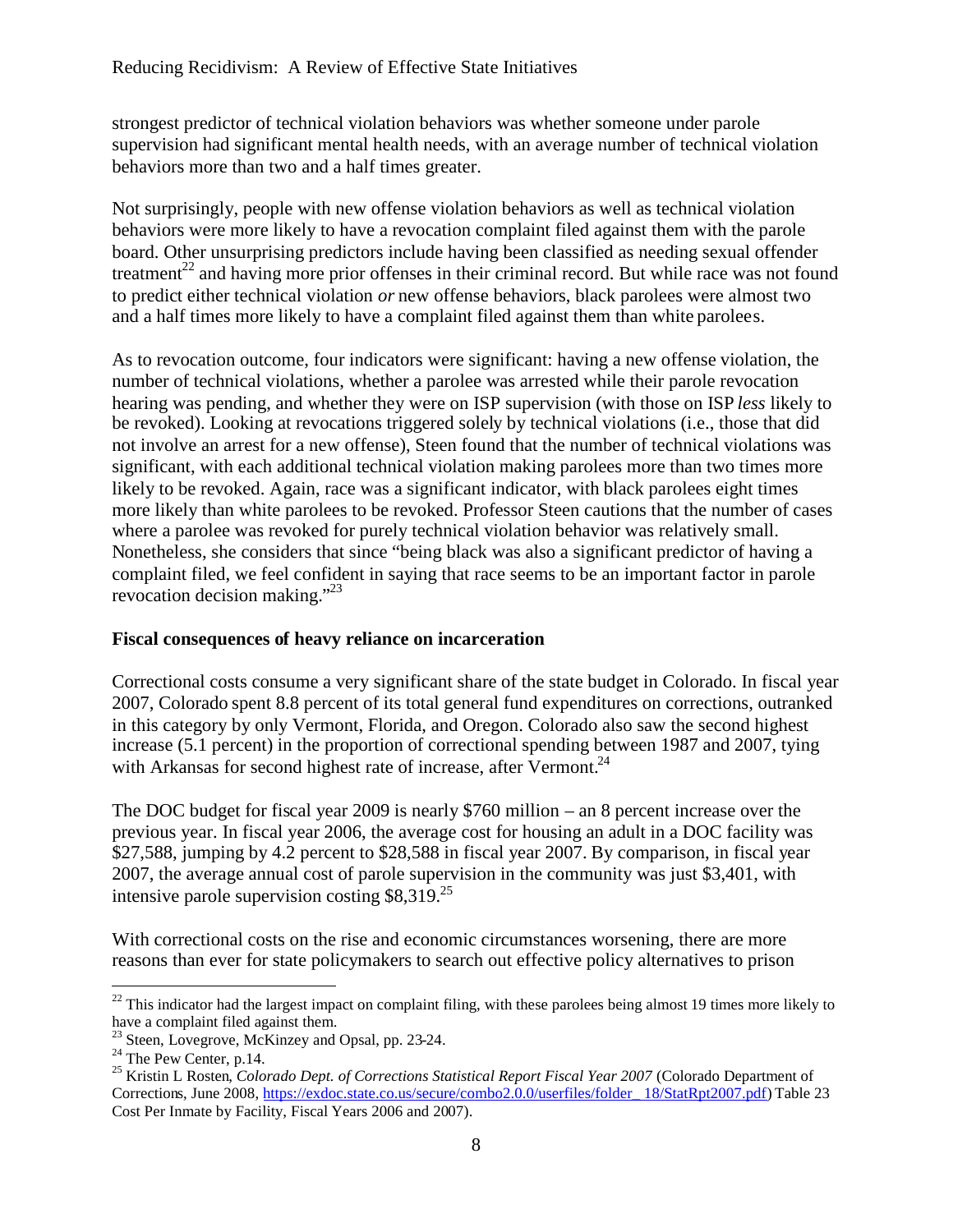expansion. The fiscal burden for increasing the reliance on jail and prison beds denies taxpayers opportunities to improve their lives through better funded health care, education, and a myriad of other important services that go lacking because of increased investment in building and operating jails and prisons.

In 2007, about 20 percent of Colorado's prison beds were occupied by people who had failed parole. Nearly 2,100 prisoners were there due to a technical violation only (no new crime).<sup>26</sup> Clearly, if Colorado's correctional authorities were able to find new ways to assist people on parole to remain crime free and to reduce behaviors that led to technical violations, significant cost savings – as well as significant improvements in public safety – would result.

| <b>Annual Adult Correctional Costs in Colorado in FY 2007</b> |                           |  |  |  |
|---------------------------------------------------------------|---------------------------|--|--|--|
|                                                               |                           |  |  |  |
| <b>Placement type</b>                                         | <b>Annual costs</b>       |  |  |  |
|                                                               |                           |  |  |  |
| <b>Community Supervision</b>                                  |                           |  |  |  |
| Regular probation                                             | \$1,121                   |  |  |  |
| Special supervision probation program for women               | \$2,505                   |  |  |  |
| Intensive supervision probation                               | \$3,275                   |  |  |  |
| Intensive supervision probation/sex offender                  | \$5,038                   |  |  |  |
| Diversion – Residential Community Corrections                 | $$12,457*$                |  |  |  |
|                                                               |                           |  |  |  |
| <b>Incarceration</b>                                          |                           |  |  |  |
| <b>County Jails</b>                                           | $$22,000**$               |  |  |  |
| Department of Corrections (DOC)                               | \$28,759 state facility   |  |  |  |
|                                                               | \$19,231 private facility |  |  |  |
| DOC Reception and Diagnostic Center                           | \$54,790                  |  |  |  |
|                                                               |                           |  |  |  |
| <b>Post-Prison Community Supervision</b>                      |                           |  |  |  |
| <b>Transition - Residential Community Corrections</b>         | $$12,457*$                |  |  |  |
| Regular parole                                                | \$3,401                   |  |  |  |
| Intensive supervision parole                                  | \$8,319                   |  |  |  |

Source: *Colorado Commission on Criminal and Juvenile Justice 2008 Annual Report*, p. 21. Notes: \*In community corrections, offenders are expected to pay an additional \$17/day. The current average collection rate is \$14/day. \*\*County jail costs vary depending on size and programming available.

<sup>&</sup>lt;sup>26</sup> Colorado Commission on Criminal and Juvenile Justice 2008 Annual Report (Appendix A, The status of parole returns to prison in Colorado, prepared by Linda Harrison) p. 81.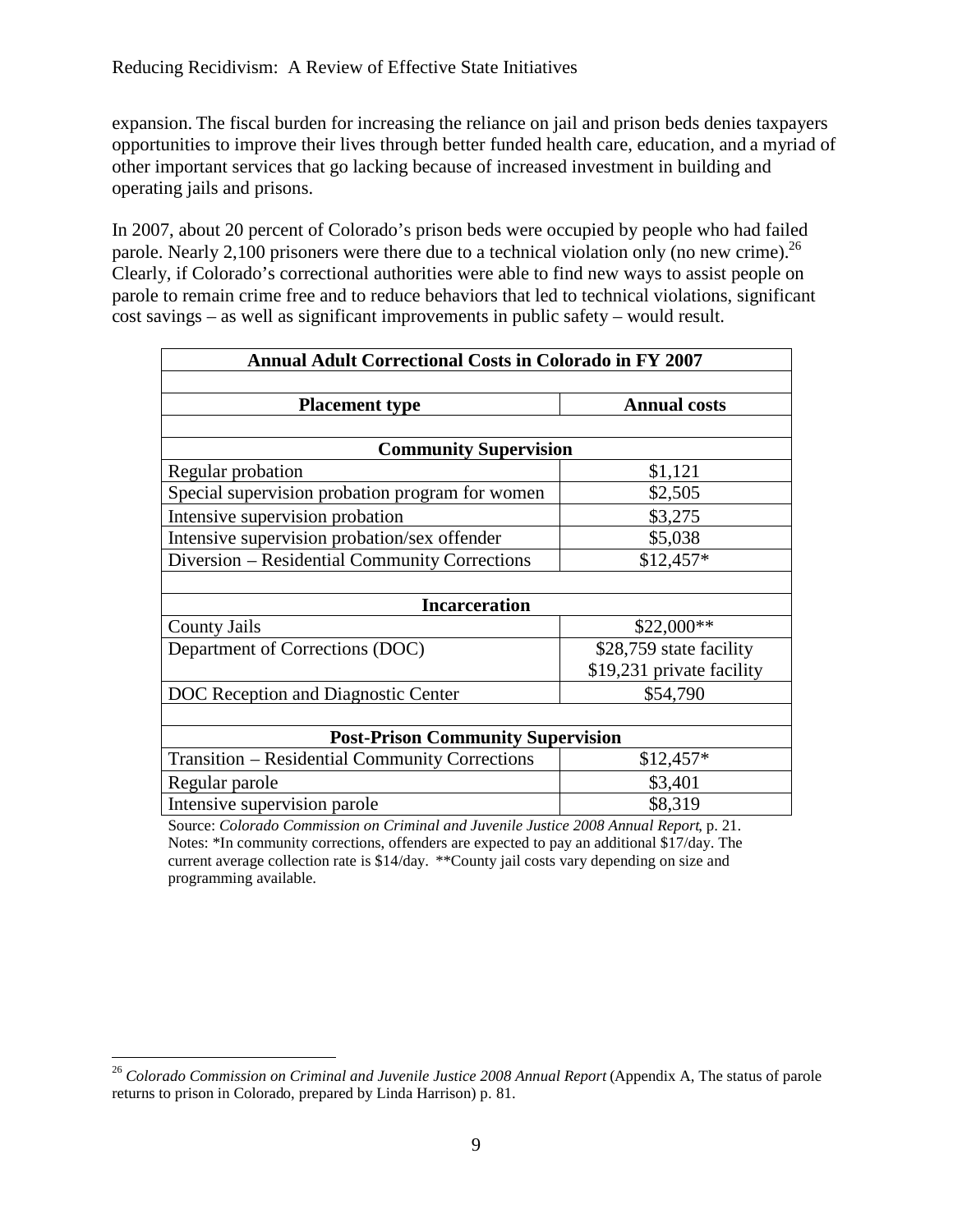## **Chapter II: Can Community Supervision "Work"?**

Until quite recently, the prospects for reforming parole supervision to accomplish such goals did not look promising. In 2005 researchers at the Urban Institute (UI) reanalyzed data from a postprison supervision cohort in 1992, concluding pessimistically that supervision had little effect on the rate of rearrest after people were released from prison. The supervision that was provided was traditional face-to-face contacts and did not involve enhancements to adequately supervise the offender or to ensure that the conditions of release addressed the offender's criminogenic needs.

Mandatory parolees, who account for the largest share of released prisoners, fare no better on supervision than similar prisoners released without supervision. In fact, in some cases they fare worse. While discretionary parolees are less likely to be arrested, this difference narrows (to 4 percentage points) after taking into account personal characteristics and criminal histories.<sup>27</sup>

The UI research team identified a number of possible explanations for these disappointing research results, noting that:

- Parole supervision consists of meetings between the offender and officer on an infrequent basis (generally once or twice a month).
- Parole officers are often located far from the neighborhoods where parolees reside, therefore limiting their understanding of the situational contexts that affect parolees.
- In most states, responses to non-criminal behavior that constitute violations to the conditions of release are often inconsistent and depend upon the officer, therefore often making those responses inappropriate to the seriousness of the infraction.
- Since 1970, the parole function has shifted from a service orientation to a surveillance oriented, control-based strategy centered on monitoring behavior, detecting violations, and enforcing the rules.

They cautioned that simply reducing caseloads and increasing the intensity of supervision contacts does not improve outcomes. The multi-site study of intensive supervision programs (ISP) in both probation and parole conducted more than a decade ago by Joan Petersilia and Susan Turner found that people under ISP had just as many rearrests as those supervised on regular caseloads, and that ISP resulted in higher rates of technical violations.<sup>28</sup> The UI researchers speculated that the traditional supportive services model might not be any more

<sup>27</sup> Amy L. Solomon, Vera Kachnowski and Avinash Bhati, *Does Parole Work? Analyzing the Impact of Postprison Supervision on Rearrest Outcomes* (Washington, DC: The Urban Institute, March 2005).

<sup>28</sup> Joan Petersilia and Susan Turner, "Intensive Probation and Parole" *Crime and Justice: A Review of Research*, Vol. 17, edited by Michael Tonry (Chicago: University of Chicago Press, 1993).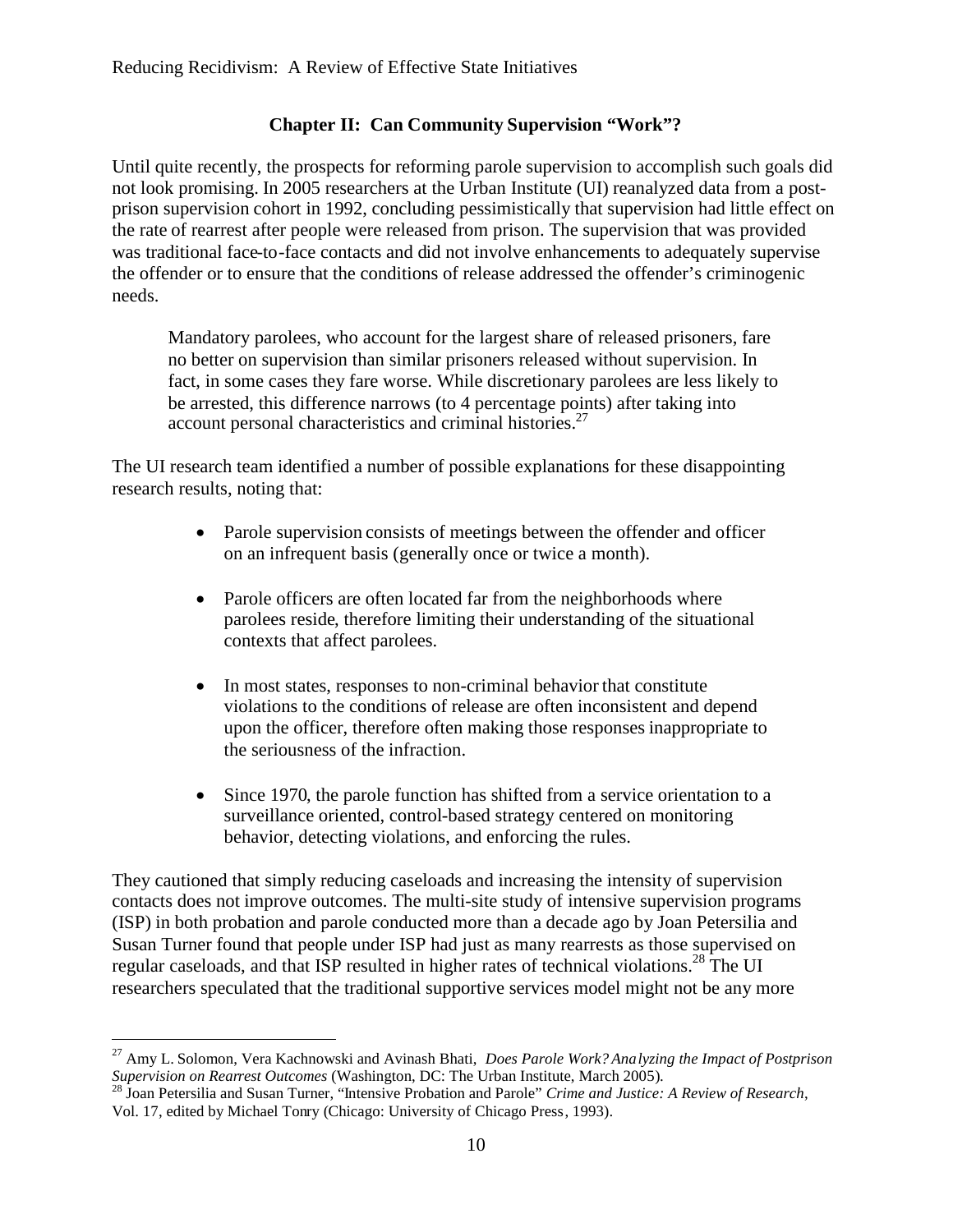suited to the practice than the "trail 'em, nail 'em, jail 'em" risk-control approach. Rather, they suggested that a "strengths-based" approach might hold more promise.

In a seminal article published just as parole and probation reform efforts were being launched in Maryland, Faye Taxman provided theoretical grounding for a transformation of community supervision. She reviewed the disappointing results of decades of experiments with intensive supervision and reductions in the size of supervision caseloads.

Smaller caseloads did not result in fewer arrests or greater participation in treatment services. The studies tended to find that agents with reduced caseloads tended to be involved in more administrative duties than in supervision of offenders.<sup>29</sup>

Pointing out that existing research had shed little light on the qualitative nature of contacts between supervision agents and their clients, Taxman concluded that simply increasing the number of contacts or reducing caseloads without changing the nature of those contacts was unlikely to improve outcomes.

Considerable attention has been given in recent years to the role that high rates of technical violations play in driving prison population growth. *When Offenders Break Rules*, a recent report from the Public Safety Performance Project at the Pew Center on the States, examines problems and proposes solutions in this area. The authors point out that most people under community supervision will violate some condition on occasion (most commonly by using alcohol or drugs), by not participating in treatment or maintaining employment (both of which are difficult for this population to secure without assistance), or by failing to pay supervision fees, fines or restitution. They noted that "it is typical for 75 to 80 percent of parolees to be, at one time or another, in violation of their supervision. But the prevalence of violations should not hide the fact that they vary widely in terms of severity and risk to the community."<sup>30</sup>

The report emphasizes the importance of strategic approaches grounded in research findings for reducing revocation rates. The authors recommend the use of objective risk assessment tools and systems that structure discretion in the use of graduated responses to violations. They stress the point that supervision conditions must be tailored to meet the level and type of risk presented in individual cases and that supervision techniques should be geared to motivate people to change. They recommend a set of action steps for correctional agencies looking to transform supervision policies and practice:

- Articulate successful completion of supervision as a goal in service of community safety.
- Advance an agency culture that supports a strategic approach to parole violations.

<sup>29</sup> Faye S. Taxman, "Supervision – Exploring the Dimensions of Effectiveness" (*Federal Probation*,Vol. 66, No. 2. September 2002).

<sup>30</sup> Peggy Burke, Adam Gelb and Jake Horowitz,*When Offenders Break the Rules: Smart Responses to Parole and Probation Violations*(Washington, DC: The Pew Charitable Trusts, November 2007).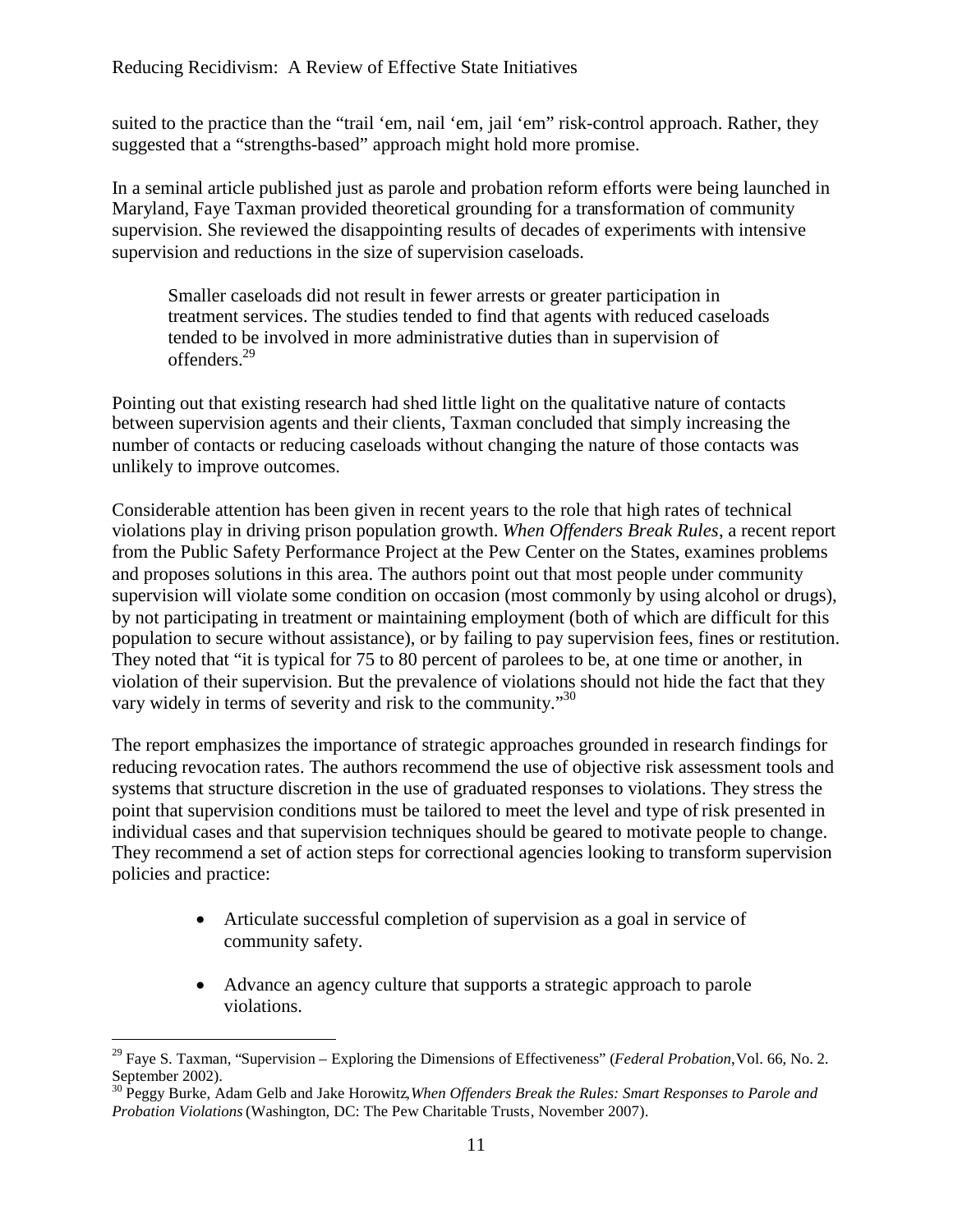- Routinely measure and report rates of successful completion of supervision.
- Design and implement a policy framework that includes graduated responses based on offender risk and violation severity and allows probation and parole agencies to impose those responses as quickly as possible.

According to a new Urban Institute report, parole practices continue to focus heavily on the surveillance model. Yet there is emerging consensus among correctional leaders that implementing supervision strategies grounded in research evidence and new learning in the field can produce more positive outcomes for people on parole, their families and communities.<sup>31</sup> Drawing on a wide range of "best thinking" from experts in the field, the new report recommends 13 model policies and practices that should guide efforts to improve the practice of parole supervision and produce better outcomes.

The first seven are prescriptive policies for parole agencies at the organizational level:

**Define success as recidivism reduction and measure performance.** Defining success as reduced recidivism and improved reintegration outcomes among the parolee caseload will drive agencies to change their practices in a way that will hold parolees accountable and reduce future victimizations.

**Tailor conditions of supervision.** Conditions should be realistic – few in number and attainable. They should be relevant – tailored to individual risks and needs. And they should be research-based – supported by evidence that they will change behavior and result in improved public safety and reintegration outcomes.

**Frontload supervision resources.** Supervision resources and strategies should be better aligned to match the risk of early recidivism and concentrated in the first few days and weeks after release.

**Implement earned discharge.** An opportunity to reduce a term of supervision, frequently termed "earned discharge," could be a powerful incentive for parolees to participate in appropriate programs and to get and retain a job, stay sober or in treatment once they are back in the community, and work to repair damage resulting from their criminal behavior.

**Focus resources on high-risk parolees**. A key aspect of identifying and effectively supervising this population is the use of validated risk and need assessment tools. Based on these assessments, interventions directed to individuals with higher levels of risk, and that address specific criminogenic needs, will result in better outcomes.

<sup>31</sup> Amy Solomon, Jenny Osborne, Laura Winterfield, *et.al, The Role of Parole in Reentry: Supervision Strategies to Improve Public Safety* (Washington, DC: Urban Institute Justice Policy Center, December 2008).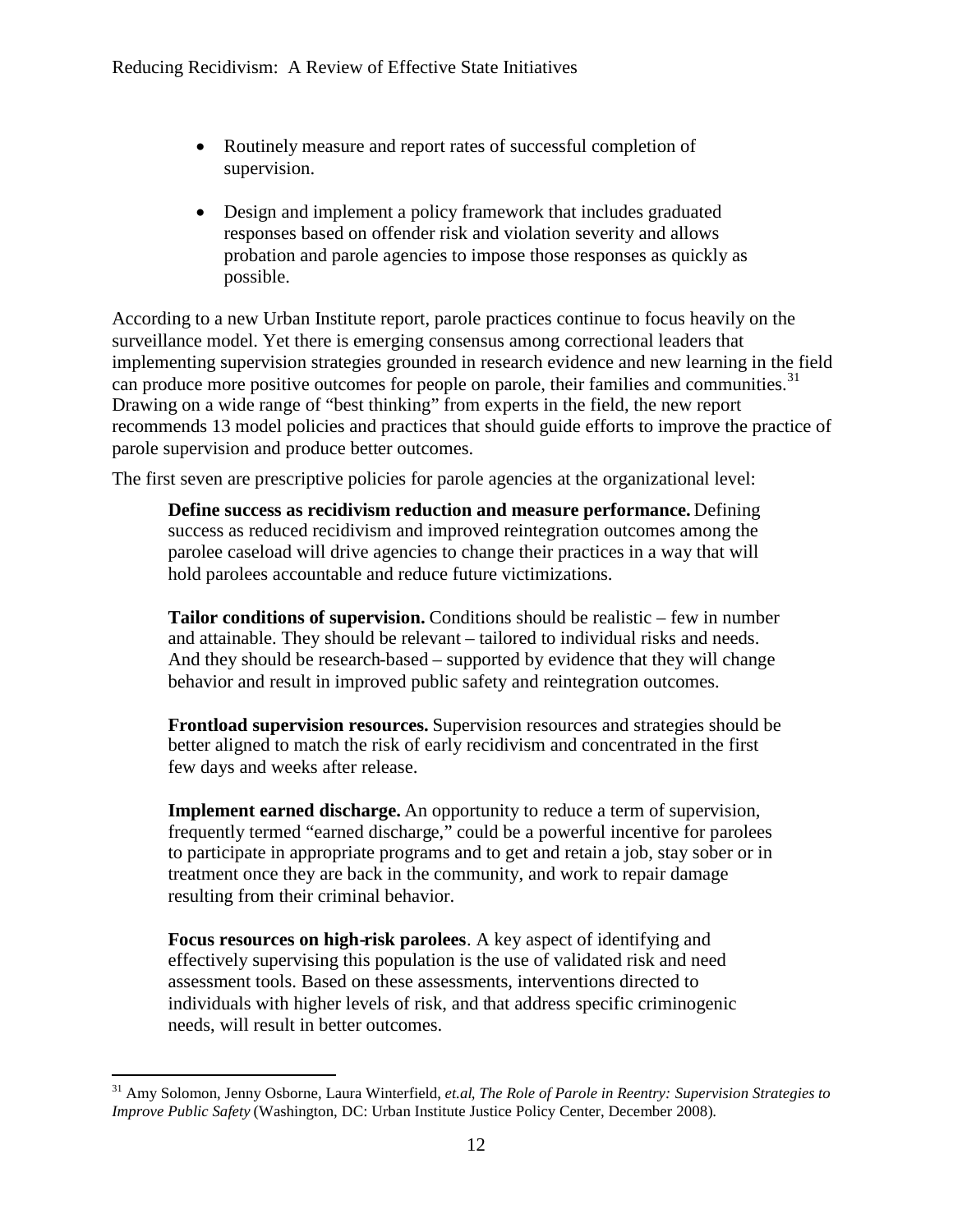**Implement place-based supervision.** It is well-known that parolees are concentrated in a relatively small number of disadvantaged neighborhoods in each state. Place-based parole (also known as community-based or neighborhoodbased parole) takes officers out of their offices and the confinement of 9-5 weekday work hours and into the neighborhoods where their parolees live and work.

**Engage partners to expand intervention capacities.** Given the substantial treatment, health, housing, education, and employment needs of the parole population, it is essential for parole supervision agencies to partner with other government and private agencies—community health care providers, housing authorities, substance abuse counselors, mental health service providers, workforce development boards, faith-based organizations, and other salient groups—who increasingly recognize aspects of the reentry problem as their own and have specialized expertise to be effective.

The next six are prescriptive elements for improving supervision practices at the parole agent level:

**Assess criminogenic risk and need factors.** Research has shown that assessment instruments (reliable, validated, and normative) are a better predictor of an offender's risks and criminogenic needs than individual professional judgment. These instruments also increase the chances that individuals will be matched with the appropriate type of treatment and services.

**Develop and implement supervision case plans that balance surveillance and treatment.** The supervision case plan should build on empirical risk and needs assessments, strengths-based assessments, and parolee input as well as the input of other involved stakeholders. Interventions outlined in the supervision plan should also be sensitive to issues related to culture, motivation, temperament, and learning style.

**Supervise parolees to enhance their engagement.** In a behavioral management approach, the routine interaction between parole officers and parolees is reframed as an intervention in itself, one in which effective communication is central. Using the techniques of motivational interviewing and positive reinforcement, parole officers can enhance engagement by clearly communicating conditions of supervision, reviewing assessment information and developing case plans with parolees, working with parolees to update and modify goals and supervision conditions as appropriate, and explaining the reasoning behind such adjustments.

**Engage informal social controls.** Interactions with a parole officer comprise only a small fraction of a parolee's time – even under the more intensive supervision regimes. Rather, the vast majority of a parolee's hours are spent with family, friends, employers, and alone – just like the rest of us. Understanding and engaging a parolee's natural web of supports is a practical and cost-effective way to complement the role of the parole officer.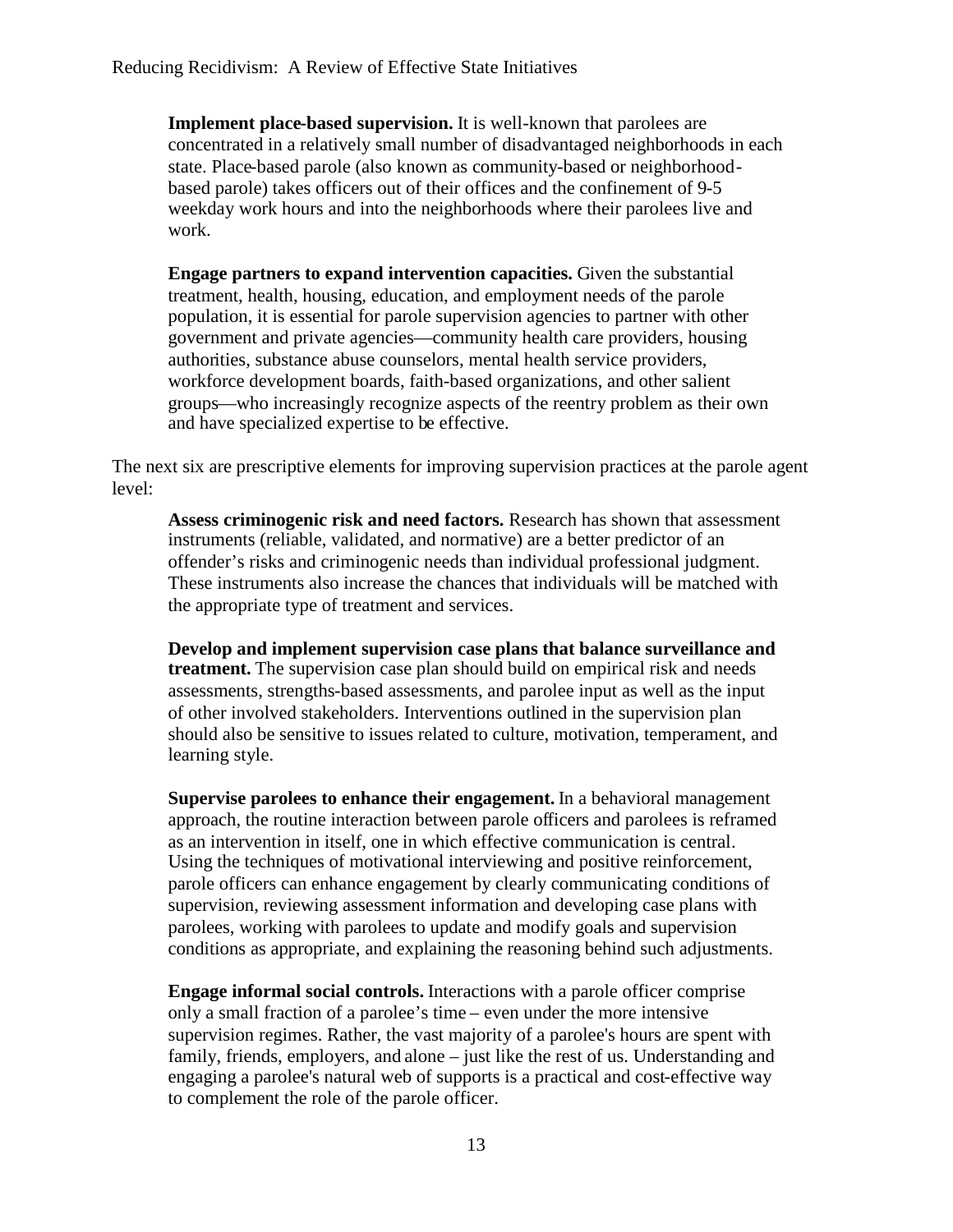**Incorporate incentives and rewards into the supervision process.** Positive reinforcements are as much as four times as effective as sanctions in enhancing individual motivation toward positive behavior change and reduced recidivism. Drawing attention to the gains an individual has made rather than focusing on lack of progress can promote positive responses.

**Employ swift, certain, and graduated problem-solving responses to violations of parole.** The purpose of responding to violations should be to confront behavior in a way that will change it without necessarily relying on a costly return to prison or jail that disrupts the reintegration process. Responding to violations with a continuum of available sanctions and rewards, from low intensity communitybased options to highly secured residential and institutional options, can be more effective to prevent relapse and future offending – and less expensive – than revocation and re-incarceration.<sup>32</sup>

While researchers worked to identify the problems and to draw lessons from the literature to suggest effective reforms, correctional officials in one state mounted a comprehensive effort to transform community supervision policies and practices. That effort addresses most – if not all – of the 13 elements identified above. A rigorous evaluation has documented very encouraging results, indicating that serious and sustained efforts to change the focus of supervision can win remarkable improvements: reducing the likelihood that people on parole will commit new crimes while at the same time sending fewer people back to prison for technical violations.

<sup>&</sup>lt;sup>32</sup> Amy L Solomon, Jesse Jannetta, Brian Elderbroom, Laura Winterfield, Jenny Osborne, Peggy Burke, Richard P. Stroker, Edward E. Rhine, and William D. Burrell, *Putting Public Safety First: 13 Strategies for Successful Supervision and Reentry* (Washington, DC: Urban Institute Justice Policy Center, December 2008).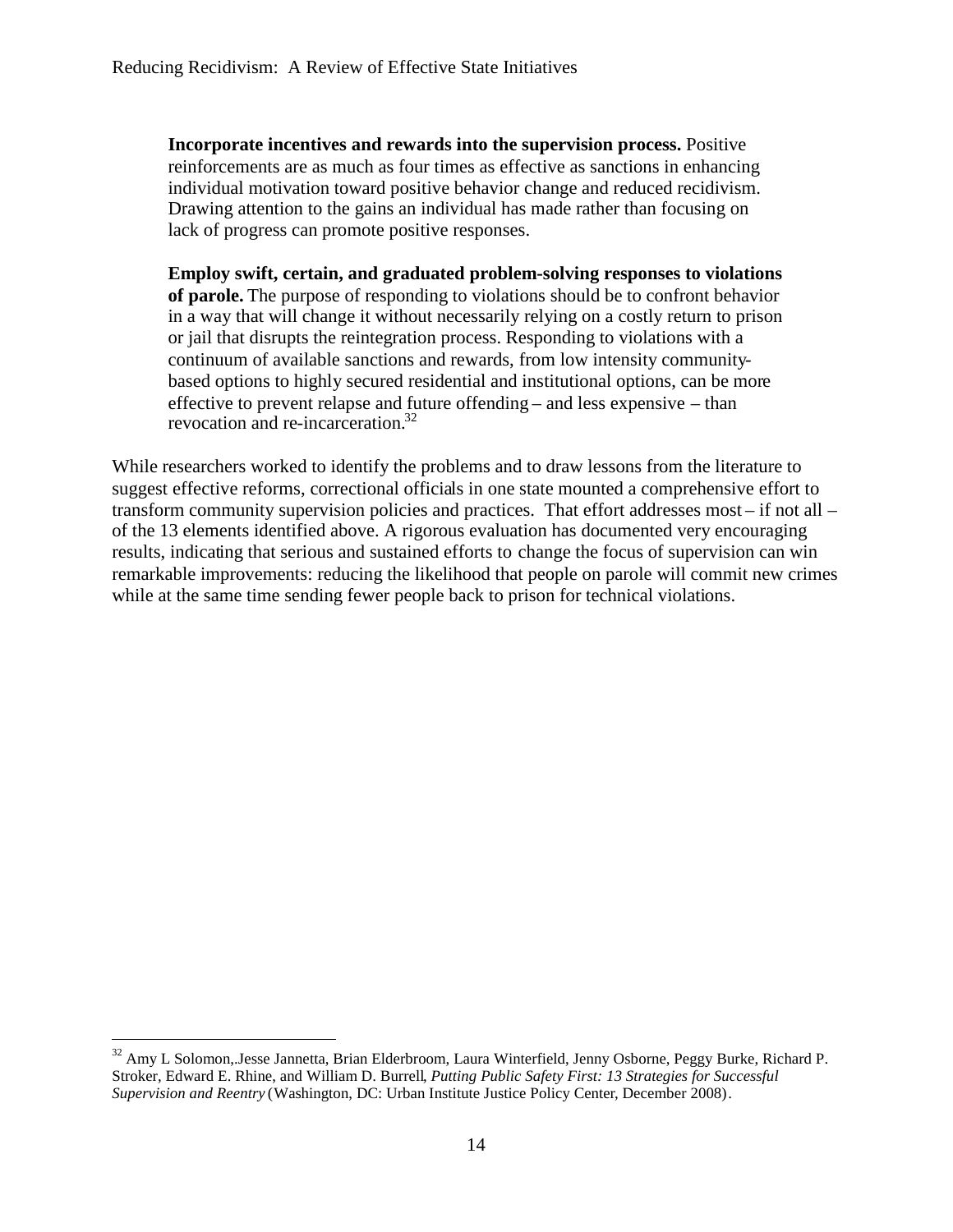## **Chapter III: Organizational Transformation Changes Outcomes in Maryland**

A report presented to the Maryland legislature by the Secretary of Public Safety and Correctional Services in October 2000 painted all too typical a picture of the state of parole and probation supervision across the nation:

Approximately one-third of the growth in the State's prison population between 1985 and 1995 was due to an increase in probation and parole violators. An estimated one-half of these violators were technical violators, meaning they were incarcerated for breaking the rules of their release … Currently, one-third of those arrested in Baltimore City are on parole or probation at the time of arrest, and 44 percent of the bed-days at the Baltimore City Detention Center are consumed by those already on parole or probation.<sup>33</sup>

That year the annual cost of imprisonment was \$21,456 compared to just \$512 a year for community supervision. After Kofi Apea Orleans-Lindsay, a young man serving probation in Silver Spring, shot and killed a state trooper during an undercover drug sting, the editors of *The Baltimore Sun* castigated Maryland politicians for playing "…a perilous act of balancing cost containment against public safety."<sup>34</sup> The crisis had been long in the making. Weak leadership in the Division of Probation and Parole had failed to curtail the mounting calamity.

*The Baltimore Sun* editorial included a series of damning disclosures about conditions in the Maryland Division of Parole and Probation (DPP). Thousands of people sentenced to probation had failed to report, as required, to a DPP office for even their first meeting with an agent. Arrest warrants for absconders took up to six weeks to be typed because the agency's recordkeeping system waslargely not computerized. And, there was no warrant squad within the DPP to serve the warrants after they *were* processed. Huge caseloads overwhelmed the best efforts of most supervision agents, characterized by one judge as "public slaves," not public servants.

At the height of the crisis, the DPP director quietly retired. He was replaced by Judith Sachwald, who began immediate and aggressive efforts to mend the agency and to experiment with a new model for supervision that would come to be known as Proactive Community Supervision (PCS).<sup>35</sup> She said that some of the needed groundwork had already been done.

Things had already started to change in the late '90s, when supervision agents made the case to the legislature that their caseloads were too large. The legislature had approved more money for the department but also issued a policy statement, warning correctional officials that in return, they wanted to see a better product. The former director had hired Mario Paparozzi, a national expert on parole, who came up with a formula for supervision that – in addition to other strategies –

<sup>33</sup> Judith Sachwald, *Proactive Community Supervision: A Plan for Making Maryland Communities Safer* (A report to the Budget Committees of the Maryland General Assembly, Parris N. Glendening, Governor; Kathleen Kennedy Townsend, Lt. Governor, October 2000) page 2.

<sup>34</sup> Editorial staff, "Crime and No Punishment" (*The Baltimore Sun,* Nov. 19, 2000).

 $35$  Ibid.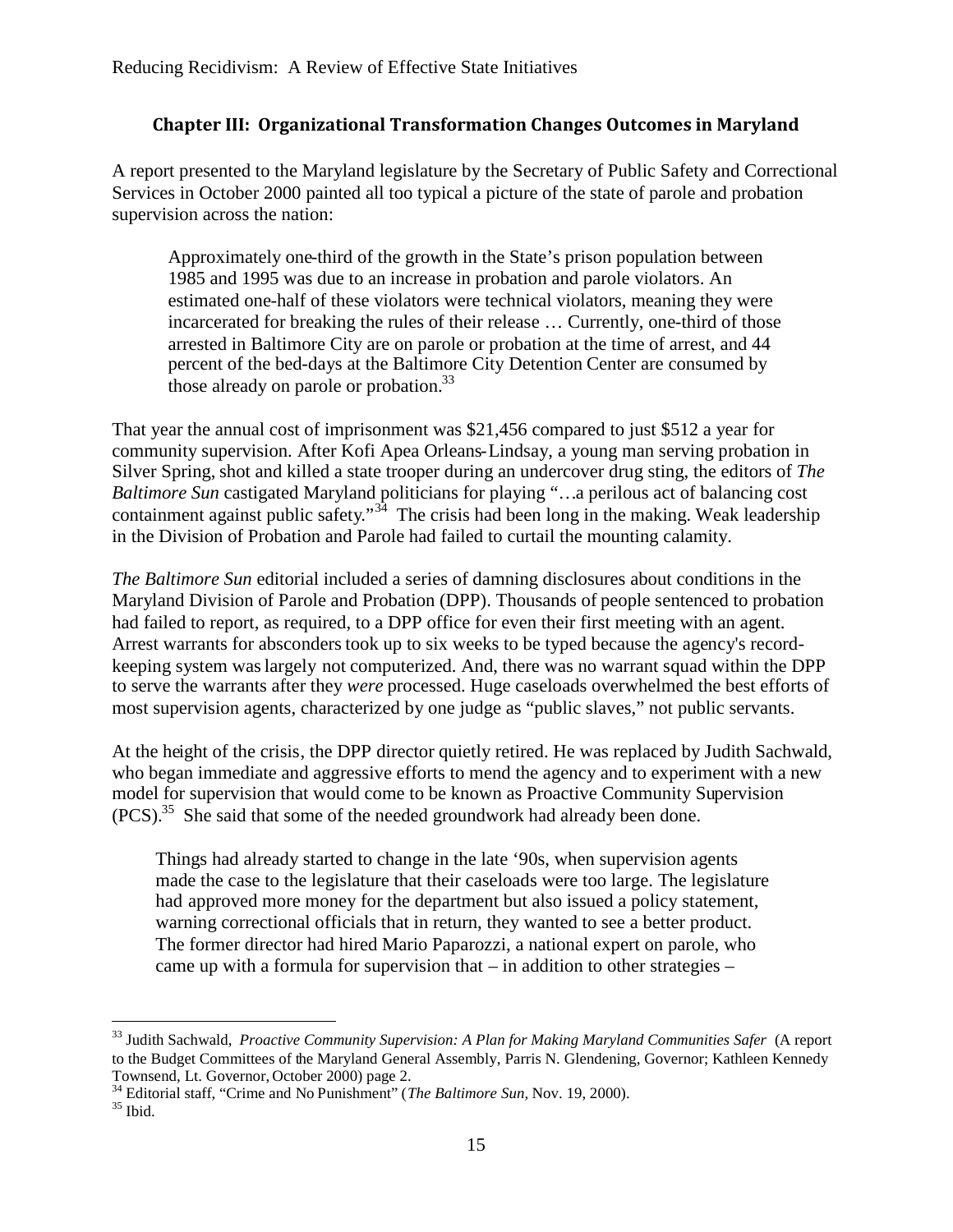would allocate fewer resources to low risk supervisees and more to moderate and high risk individuals.

When I came on as director in March of 2000, I took Mario's recommendations and proceeded to develop a strategic plan. There had been no discussions about evidence-based practice, at the time. We sat down as a department and talked about what our vision was. Faye Taxman (then serving as head of the Bureau of Governmental Research at the University of Maryland) shared her research, and we explored drug treatment alternatives and psychological interventions such as motivational interviewing and cognitive behavioral therapy. We decided that our objective as a department was to make parolees and probationers valuable members of the community and law-abiding citizens again. No one told us when we started that it was going to be so hard – so we went ahead and did it.<sup>36</sup>

PCS was not just another supervision regimen layered onto existing practice. Rather, it was a research-based strategy that involved a fundamental reordering of the relationship between parole and probation agents and the people they supervise, with the overarching goal of making Maryland communities safer. Faye Taxman argued that traditional supervision contacts between agents and their clients represent a missed opportunity for motivational work toward behavioral change.

Supervision has been dominated by surveillance and control strategies, with some efforts toward brokering treatment and employment services. The approach has generally been to rely upon the treatment interventions that serve offender populations to incorporate the research principles instead of developing within supervision such evidence-based practices.<sup>37</sup>

Instead, Taxman recommended recasting community supervision as a series of steps and progress measures keyed toward behavior change. "The contact is equivalent to 'brief interventions,' which are short in duration but empower the offender to change his/her behavior."<sup>38</sup> By incorporating evidence-based techniques and cognitive-behavioral strategies, the mission of supervision could be transformed from enforcement of compliance with static conditions to a dynamic process of personal growth.

The architects of the PCS model built upon a foundation of "what works" literature, applying relevant research findings to probation and parole supervision. The program design for PCS rests on four key pillars:

> 1. Use a standardized tool to assess the criminal characteristics (dynamic risk factors) that are susceptible to change.

 $36$  Judith Sachwald. Personal interview.

<sup>37</sup> Faye S. Taxman, (2002). "Supervision – Exploring the Dimensions of Effectiveness," *Federal Probation* 66(2), p. 20.

 $38$  Ibid., p 18.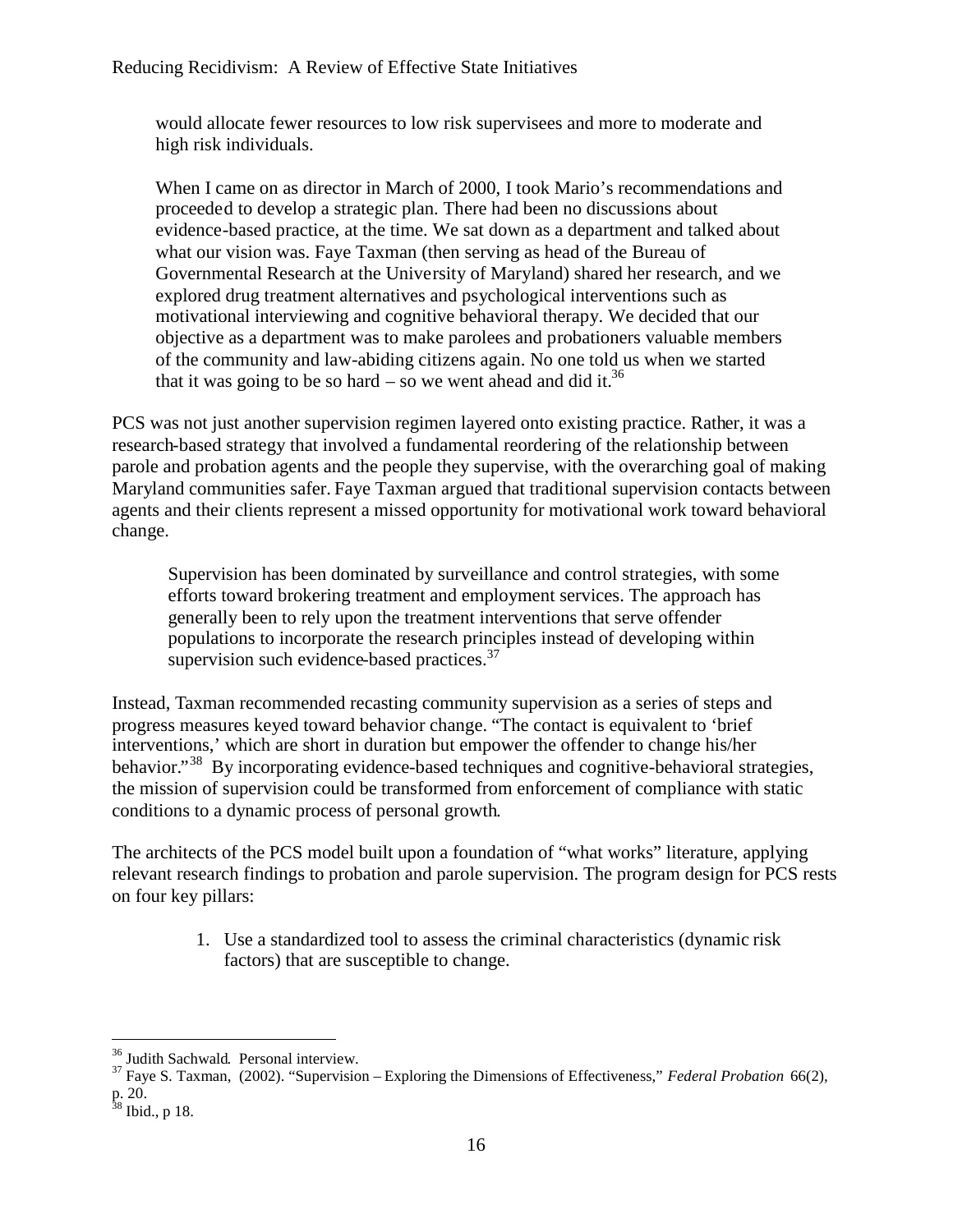- 2. Engage people under supervision in a behavioral contract that marries their personal desires and goals to appropriate services that also address their specific criminogenic traits; monitor performance as a key to making progress with the offender; and focus attention on criminogenic issues.
- 3. Emphasize achievement of behavioral goals via positive and negative reenforcers that will assist the supervisee in achieving these goals.
- 4. Maintain an environment in which supervisees can take incremental steps that allow them to grow and evolve from each scenario and to learn from missteps or small relapses.<sup>39</sup>

The primary objective was to create a supervision environment where respect for supervisees is demonstrated, and the ground rules for supervision are clearly communicated, while responding to the criminogenic needs that propel people toward criminal activity.

PCS changes the character of criminal supervision. Contacts with supervisees are focused on better understanding them and what drives their criminal behavior. The goal is not to catch supervisees doing bad things. Rather, each contact is an opportunity for supervisees to show incremental steps toward responsible behavior.

This redefinition changes the nature of the interactions during supervision contacts and provides a consistent context for all contacts. The result is that supervisees are more likely to make strides in meeting supervision requirements and mandates, and are less likely to violate them.<sup>40</sup>

The traditional role of the supervision agent was to be broadened, from surveillance of people under supervision to engaging them in a change process by facilitating their involvement in treatment programs and pro-social activities, and helping them build the skills that are necessary to be productive members of society. The agent's role was essentially redefined as that of a behavioral manager.

New guidelines were established regarding the use of socially acceptable decorum in the office environment. Agents were introduced to motivational interviewing techniques and other communication strategies for teaching social skills through interactions with their supervisees. The organization changed how front-line supervisors reviewed agents' cases to ensure that they were actually using the new strategies.

By placing greater emphasis on the relationship between an agent and the person under supervision, PCS builds a more supportive environment where people can make progress towards success. It transforms that supervision relationship making it more productive instead of

<sup>39</sup> Judith Sachwald, Earnest Eley Jr. and Faye S. Taxman, *An Ounce of Prevention: Proactive Community Supervision Reduces Violation Behavior* (Topics in Community Corrections, 2006) page 32. Accessed at http://www.nicic.org/Library/period307.

 $40$  Ibid.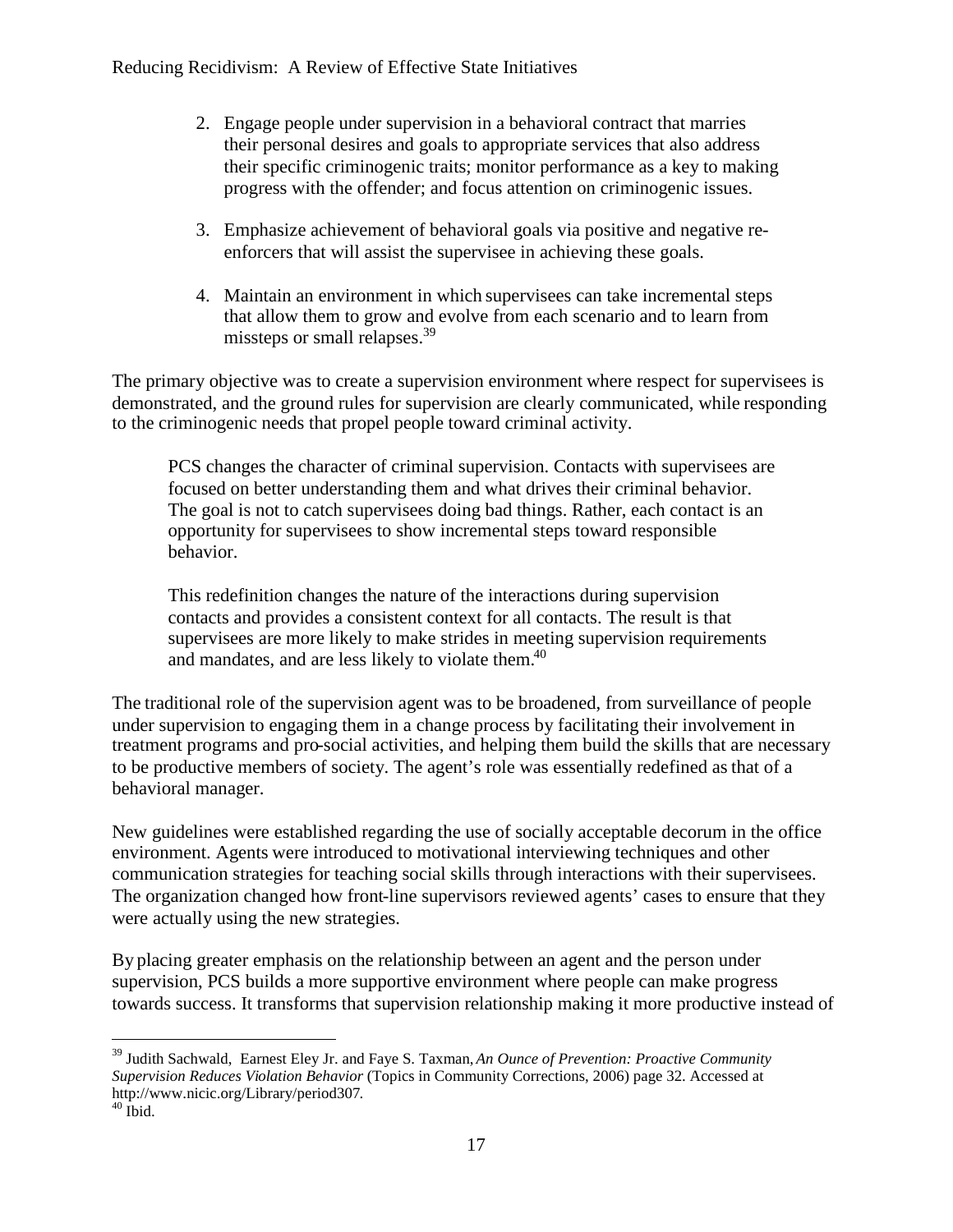a "nail 'em, jail 'em" model. And, it empowers those under supervision to take responsibility for meeting their conditions of release.

The personal and professional skills of individual supervision agents are bolstered by consistent classification practices and utilization of standardized assessment instruments: the Level of Service Inventory-Revised (LSI-R), the Home Contact Checklist, and the O-SELF, an instrument that assist people to self-identify their primary areas of interests and needs, which agents can then use to establish and focus supervision goals.

Prior to PCS, supervision agents managed a mixed caseload of people under parole and those sentenced to probation who were classified as both high and low risk. Caseloads averaged 103 cases per agent.<sup>41</sup> Some high-risk cases received inadequate amounts of attention and time, given the criminogenic risk factors involved, while many low-risk cases got more attention than necessary.

Under PCS, each agent is still responsible for a mix of probationers and parolees, but higher risk cases are handled on separate caseloads from those classified as low risk. People who are classified as higher risk receive more intensive supervision. Individual agents carry either a caseload of 50-55 people classified as high risk/high need who need intensive management, or a caseload of up to 200 people classified as low risk/low need.

The goal of assessment and classification is identification of the "criminogenic needs" of individuals under supervision. PCS case planning is a process that incorporates critical information from a range of sources:

- The assessment tool
- Οbjective information about the home environment
- Criminal history
- Supervisee self-identified interest areas
- Drug test results $42$

The process encourages the supervision agent to relate this analysis to a set of typologies that serve as guideposts toward a customizable case plan and supervision contract. The process provides a flexible model of supervision focused on the typical types of criminogenic traits of those under supervision. The figure that follows graphically adopts and combines elements of the PCS assessment process with the descriptive categorizations that assist development of tailored case plans.<sup>43</sup>

<sup>41</sup> Judith Sachwald, *Proactive community supervision: A Plan for making Maryland communities safer*, page 7.

<sup>42</sup> Judith Sachwald, Earnest Eley Jr. and Faye S. Taxman, *An Ounce of Prevention: Proactive Community Supervision Reduces Violation Behavior* (Topics in Community Corrections, 2006) page 33. Accessed at http://www.nicic.org/Library/period307

<sup>43</sup> See Judith Sachwald and Earnest Eley Jr., *Proactive Community Supervision: A Second Chance for Community Corrections and Supervision* (American Probation and Parole Association, Perspectives, Summer 2007) p.31.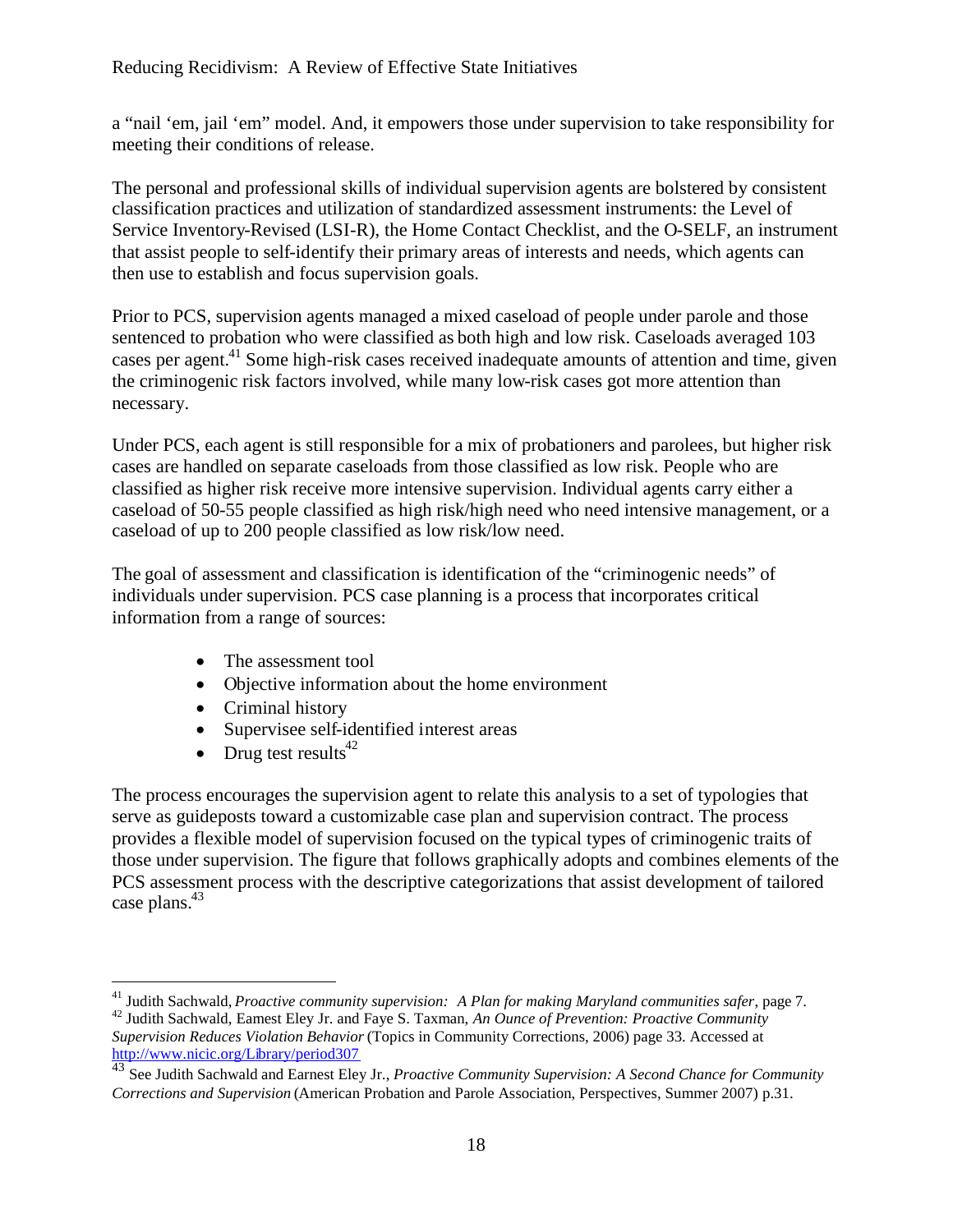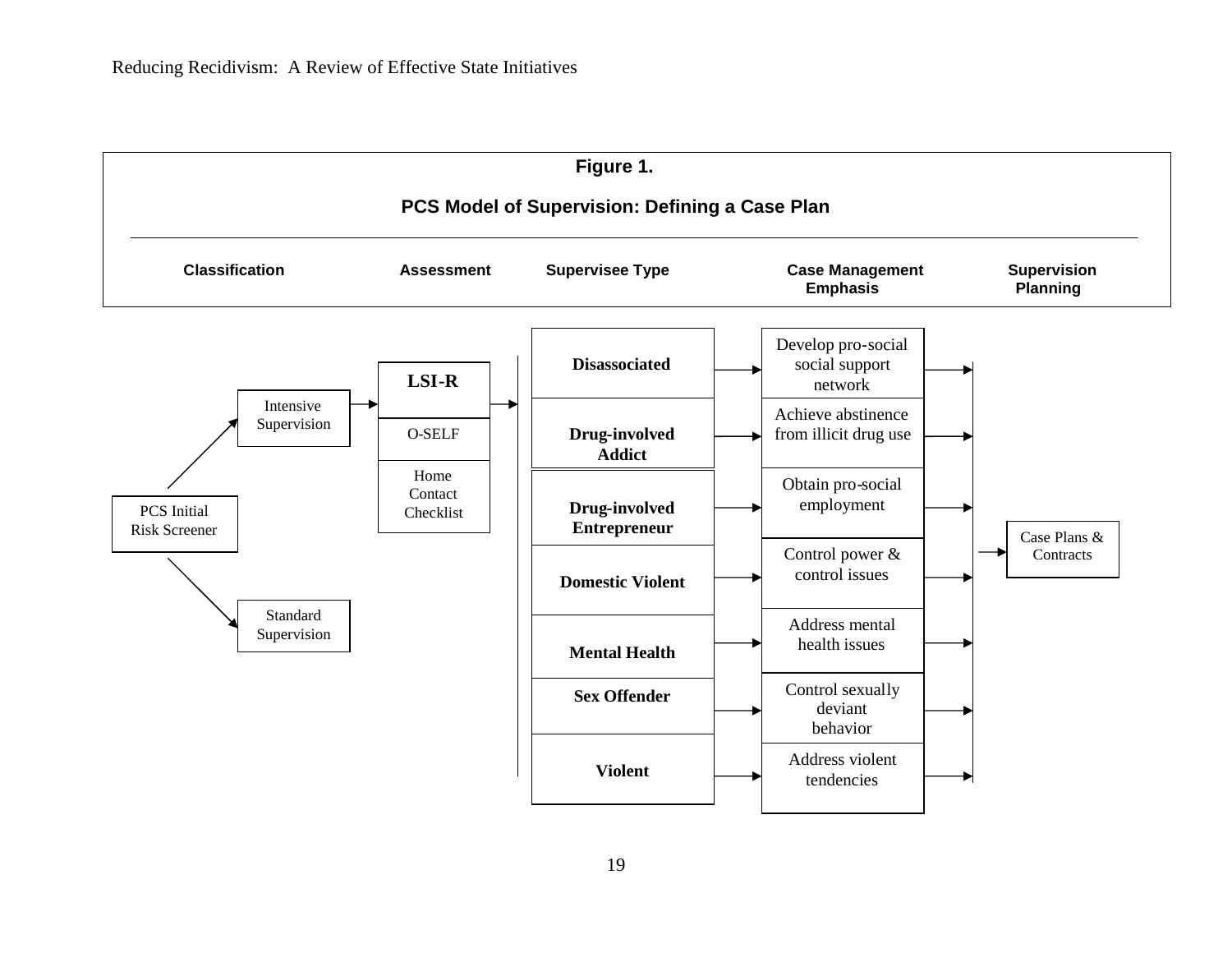The PCS case planning typologies were not intended to be an exhaustive list of behavioral issues. They assist agents to recognize that different people have different "drivers" affecting their criminal behaviors and are meant to serve as descriptive anchors around which agents could build case plans and contracts.<sup>44</sup> Once a typology has been assigned, the agent can choose from a set of responsibilities tailored to that typology as well as specify additional responsibilities.<sup>45</sup> "The typologies were templates that provided a context for designing case plans," explains Sachwald. "Instead of forcing agents to start with a blank canvas, they could connect the dots leading to a case management plan."<sup>46</sup>

PCS case plans focus on specific behavioral goals and define behavioral tasks in terms of small, incremental steps that can be taken by those under supervision to improve their situation.

For example, if a supervisee believes that her boss does not like her, then the case plan should address this concern. The supervisee can identify some reasons why the boss may have a negative impression (e.g., the supervisee often gets to work late, takes too many breaks, or waits to be told to do everything). The process of identifying the reasons for the boss's negativity and ways to remedy those issues (e.g., leave earlier for work, take public transportation instead of waiting for an unreliable friend to show up, or reduce smoking to diminish the number of breaks) arrives at a behavioral goal that is focused on improving the supervisee's situation and helping him/her develop the skills to manage similar situations appropriately.<sup>47</sup>

The case plan is intended to serve as a "dynamic road map" toward goals that can reasonably be achieved – requiring measured steps to better family, work, and personal circumstances that might result in negative legal consequences.

## **A changed relationship**

PCS fundamentally changes the nature of community supervision through a shift in philosophy, in the makeup of the agent/supervisee relationship, and in organizational and professional development objectives. The PCS program philosophy calls for acknowledgement of the individual needs, circumstances, and character of people under state supervision – not just to assure public safety in the short run, but to enhance future public safety by understanding and addressing criminogenic and personal behavioral choices that may lead to future criminal involvement. Sachwald emphasizes: "Our job is not to count the things we do, but to do the things that count."<sup>48</sup>

The success of PCS's supervision strategy is due in large part to a focus on the supervisee's interests and needs, and on identification of those factors that will motivate them toward positive

<sup>44</sup> Faye S. Taxman, Christina Yancy, and Jeanne E. Bilanin, *Proactice Community Supervision in Maryland: Changing Offender Outcomes* (Maryland Division of Parole and Probation, February 2006, http://nicic.org/Library/021333) p. 3.

 $^{45}$  Ibid, p.9

 $^{46}$  Judith Sachwald. Personal interview.

<sup>47</sup> Sachwald, Eley, and Taxman, p. 36.

 $48$  Sachwald and Eley, p. 29.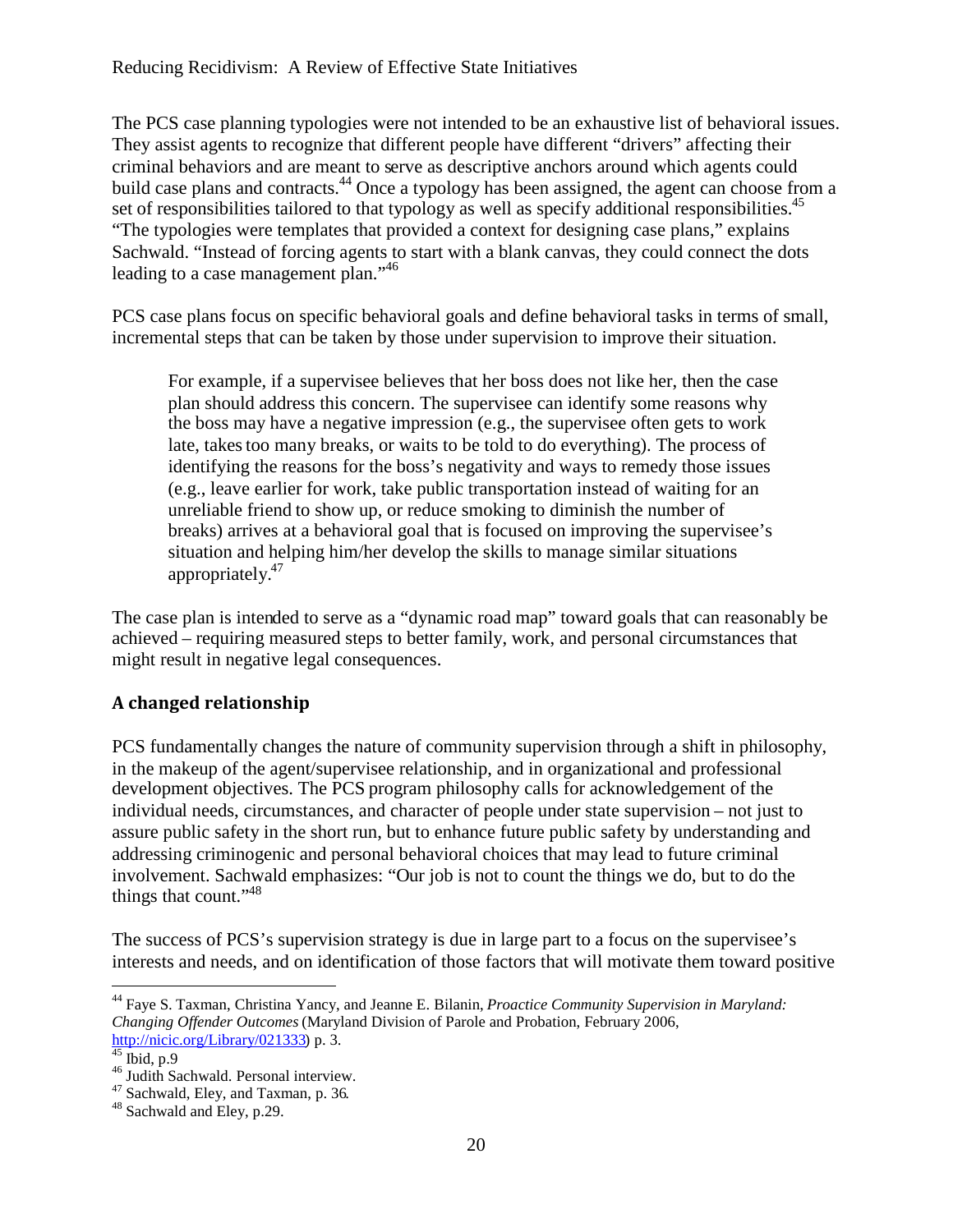change. Data from self-assessments show that people tend to prioritize employment and education issues first, then family and parenting issues, and then their own mental and physical health over criminal behavior and substance use issues.<sup>49</sup> This order suggests that people under supervision feel they most need assistance in assuming responsibility for their own survival and for the support and wellbeing of their family members.

While reducing caseloads and focusing more attention on the needs of people classified as high risk, PCS encourages supervision agents to define their role as performing activities in support of the special circumstances faced by individuals under their supervision.

[F]or each responsibility assigned to a supervisee, her agent has a complementary responsibility designed to help her make progress toward meeting the goal. By declaring these responsibilities, agents are indicating to supervisees that they are invested in them successfully completing supervision. $50$ 

### **Organizational development**

Two critical events faced state leaders and PCS advocates early in the program development effort as they struggled to maintain a focus on changing the Maryland Division of Parole and Probation (DPP). The first came in early October 2000 when the plan for putting PCS into operation was first submitted to Governor Glendening and the legislature. The shooting death of the state trooper at the end of October deepened concerns that a crisis was at hand, but first-year costs for implementation were estimated at more than four million, and the governor was not inclined to place a request for additional support for DPP in his budget proposal for fiscal year 2002.

Bipartisan support for PCS was growing, however. Lt. Gov. Kathleen Kennedy Townsend was a key supporter within the administration, and the Republican legislative caucus began to move when Delegate John Leopold (now County Executive of Anne Arundel County) held a press conference to express his support. Several newspaper accounts of the crisis in supervision capacity appeared, and the combined efforts of the Lt. Gov. and the Republican caucus turned things around. The governor instructed his budget agency to find the funds to support PCS.

Initial funding for PCS was appropriated during the 2001 legislative session for fiscal year 2002, providing nine months of support for new personnel, available on July 1, 2001. But the tragic events on September 11, 2001, would quickly eclipse any hope for further funding increments for building PCS.

When 9/11 happened, governors all over the nation were forced to freeze budgets and reorder priorities. We had managed to get just 87 new agents out of the 244 we had envisioned for PCS, and we never got funding support for the psychologist or the trainers that the proposed program plan called for. We had to get creative with the funds we did have, so we made the decision to roll out the program on a phased basis, starting up four "pioneer sites" (we never called them

<sup>49</sup> Sachwald, Eley, and Taxman, p. 36.

<sup>&</sup>lt;sup>50</sup> Sachwald, Eley, and Taxman, p. 37.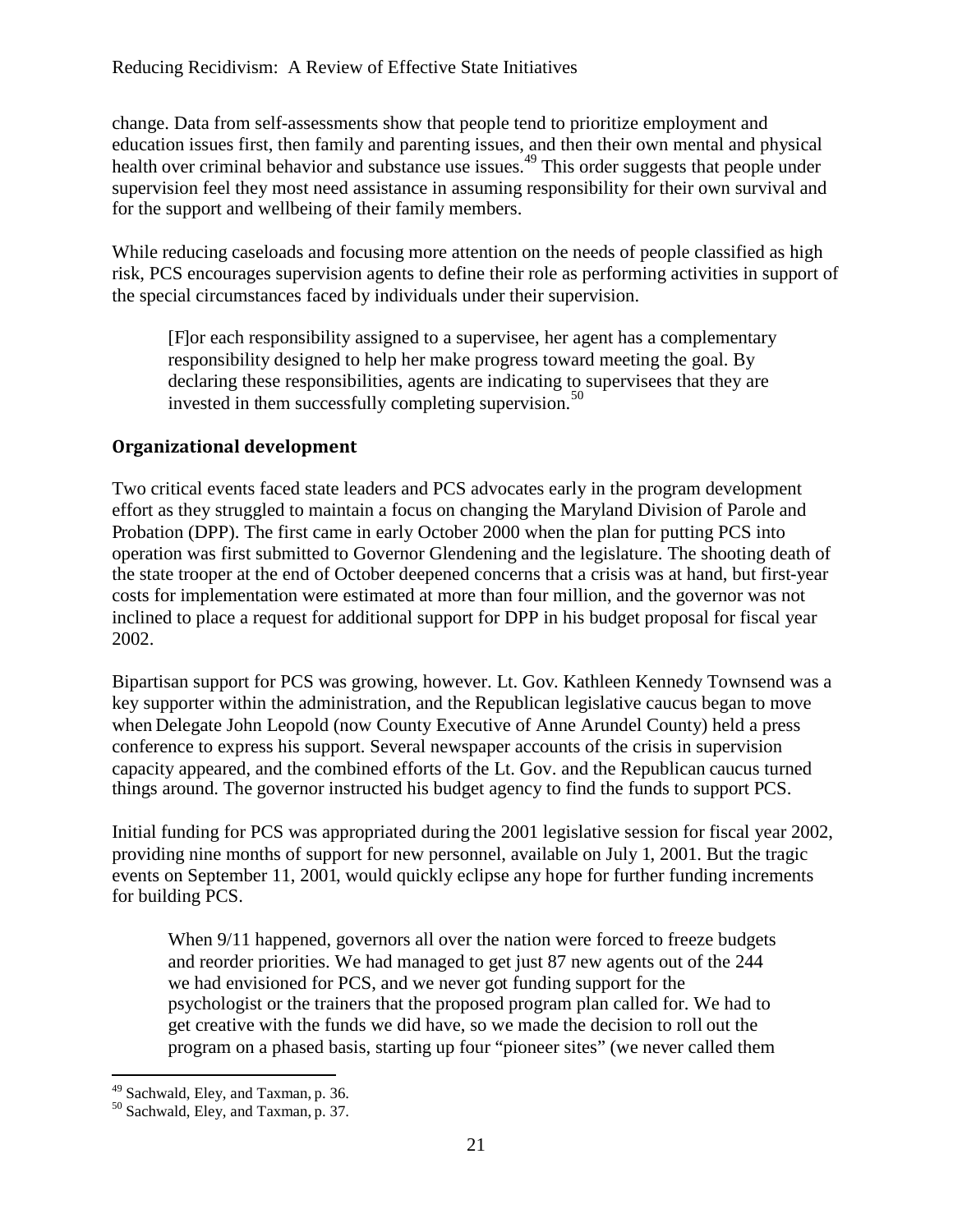"pilots") to introduce the PCS model. The first PCS employees were hired in early October. They were immediately placed in entry level training, and in January 2002 they were assigned to the Mondawmin field office to serve the Baltimore City zip code with the lowest income level, and the highest rate of HIV. We were determined to make sure that the model would work in the toughest areas of the state. The next set of employees came on board in the spring of 2002 and were assigned to the field in July 2002, in Silver Spring, Hyattsville, and Denton, giving us a chance to test the phase-in program across a set of diverse communities – from urban and suburban, to ex-urban and rural. $51$ 

With no money for training staff, one of the first creative ventures came when DPP managers were faced with the challenge of introducing the PCS program model to hundreds of supervision agents. To supplement the existing department training unit, 12 field supervisors were reassigned to create a cadre of trainers who conducted comprehensive communication skills training.<sup>52</sup> Consultants worked with the new training unit in train-the-trainers workshops. Four to five handpicked participants took the training on the road with the support of consultants in their initial presentations. According to Sachwald, many of the reassigned field supervisors, who developed a superior knowledge of the methods and objectives of PCS while supplementing training needs, later went on to take leadership positions in DPP, deepening the process and broadening the scope of organizational change.

Implementation of PCS involved more than just establishing a new supervision strategy and changing the relationship between agents and the people they supervise, important and laudable goals in and of themselves. Creating a more effective model for community supervision also required fundamental changes in the *culture* of the organization. Organizational development experts will tell you that changing an organization's culture is one of their most difficult tasks. Faye Taxman, who led the research team that evaluated the impact of PCS, says that Sachwald devoted unflagging leadership during the entire process of change. "Judy invested herself and the senior staff personally in PCS. They went to all the sites, all the trainings and talked to all division employees about the need for and process of change."<sup>53</sup> According to Sachwald, the range of organizational interventions needed was daunting.

As director, I spent a huge part of my time as the principal cheerleader and problem solver until I was able to bring in Earnest Eley as PCS Coordinator to help us solve problems and maintain the spirit of our initiative. From modifying our chain of command; to revising our supervision manual and making it available to employees on an intranet site; to the introduction of automated reporting and case notes systems; from developing a new supervision plan format; to revising supervisory review procedures – we were engaged in a massive process of aligning our activities and resources with practices that would help us

<sup>&</sup>lt;sup>51</sup> Judith Sachwald. Personal interview.

 $52$  Judith Sachwald and Earnest Eley Jr. "Proactive Community Supervision: A Second Chance for Community Corrections and Supervision" (American Probation and Parole Association, *Perspectives*, Summer 2007) p. 32. <sup>53</sup> Faye S. Taxman. Personal interview. August 8, 2008.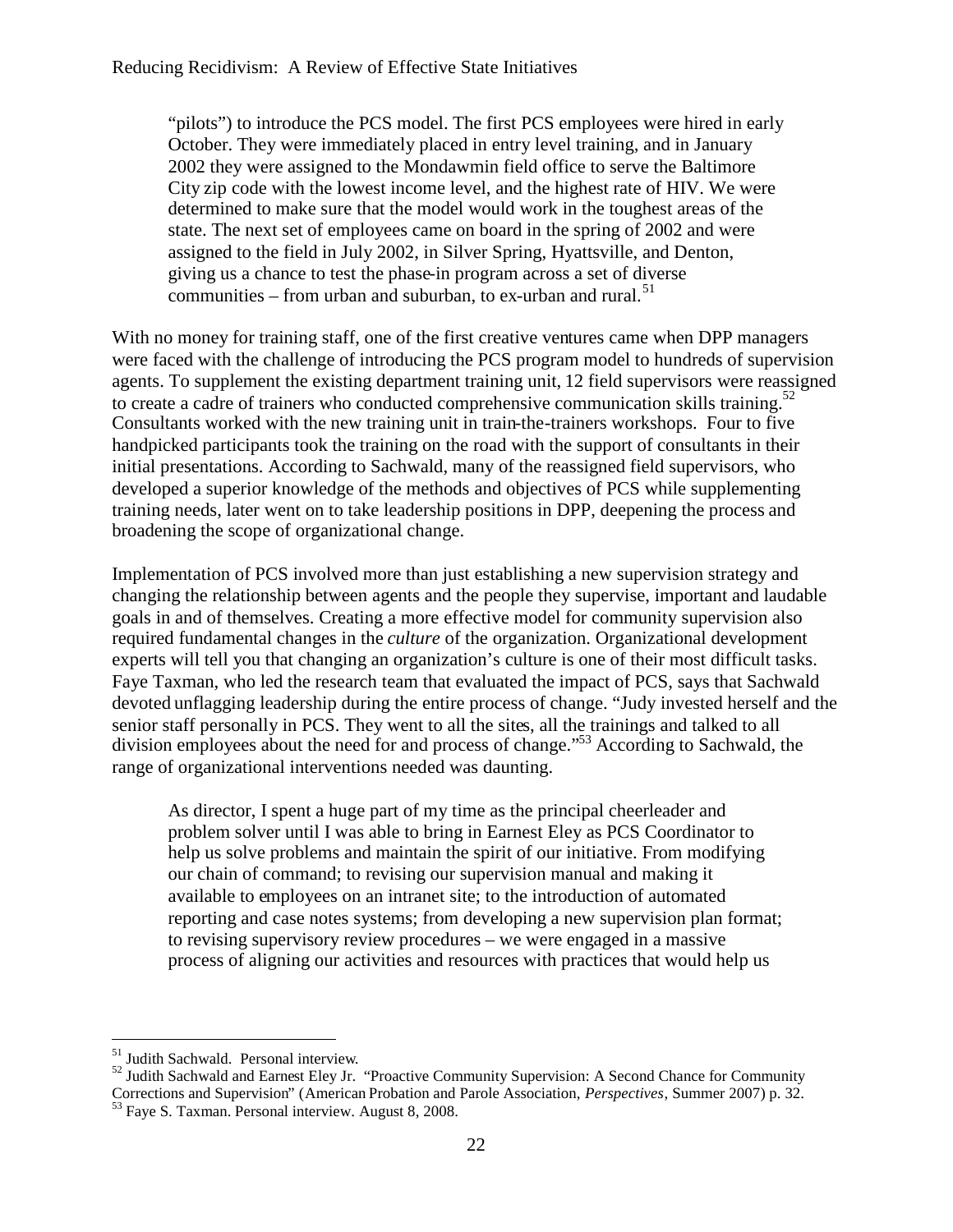to achieve our mission. It was a demonstration that you can make huge changes with zero new resources.  $54$ 

The original PCS plan had called for major infrastructure improvements to DPP's management information system. At the time Sachwald assumed leadership of DPP, there was just one desktop computer for every seven employees. Agents with caseloads well over 100 were attempting to keep track of their cases on notepads they carried around with them.

We never got the IT resources we needed from the state, so we tapped grant money to purchase laptops for all of our agents and supervisors. We had no funding for specialized software, so the agents made creative use of *Word* and *Excel* spreadsheets to reduce the amount of writing they had to do. We revised our existing forms and developed online templates that could be filled out with checkmarks. We got to the point of being able to fill out reports online that could be then emailed directly to the Parole Commission for disposition. We never got our paperwork reduction strategies to where we wanted, but 15 months ago the Division was finally able to introduce an online case management system.<sup>55</sup>

#### **Professional Development**

The PCS implementation effort also ignited broader organizational change through system-wide training. PCS designers understood that for the model to be successful, agents and supervisors would need a new skills set.

The PCS team must be an enthusiastic, energetic group of professionals who think creatively, want to take an active role in executing a supervision plan and can work cooperatively with a team. They must be able to make decisions and be empowered to act on them.<sup>56</sup>

More than 700 agents and 100 first- and mid-level supervisors participated in DPP's initial communication and skills development. DPP conducted training in three phases: pre-training, comprehensive classroom training, and booster training. Pre-training sessions were conducted by facilitators from the University of Maryland, Bureau of Governmental Research. The three-hour introduction to the concepts of PCS included a briefing on the menu of training the agents and supervisors would receive in preparation for their transition to the PCS model of managing their caseloads.<sup>57</sup>

To develop the skills set needed to implement PCS, supervisors and line staff received intensive training on a variety of topics, including motivational interviewing, interpersonal

 $\frac{54}{1}$  Judith Sachwald. Personal interview

<sup>55</sup> Ibid.

<sup>56</sup> Judith Sachwald and Ernest Eley Jr., p.32.

 $57$  Ibid.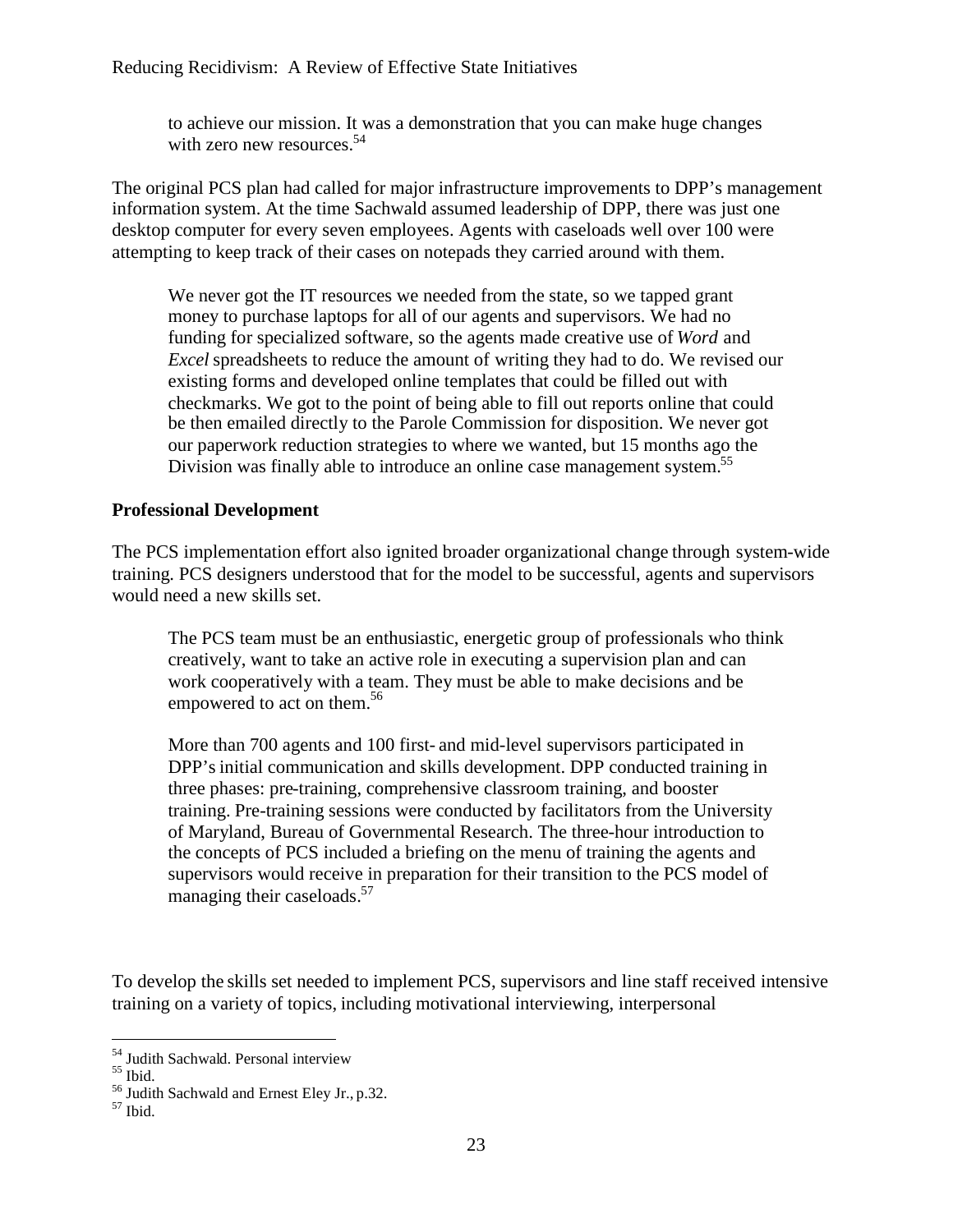communication, team building, conflict management and resolution, decision making, fundamental PCS practices, evidence-based practices, and strengthening community partnerships.<sup>58</sup>

The revamped training program also assisted the integration of skills needed for PCS by fostering peer-to-peer networks and respect for trainees, as well as consistency and patience with those having difficulty grasping the new concepts. Training sessions were designed to avoid lectures, requiring interaction between employees. An interactive CD-ROM was developed by staff at the University's Bureau of Governmental Research that depicted the community supervision "flow process" a supervisee moves through as he or she becomes invested in rehabilitation. "PCS has a 'no-fault' feedback standard and booster training for those who, nine months after the training, are still having trouble applying the behaviorally focused concepts."<sup>59</sup>

Training in case planning provided the next level of professional development.

This involved training on the use of the selected case plan instrument (Level of Service Inventory-Revised, LSI-R), how to identify criminogenic traits through interviewing supervisees, and how to address criminogenic traits in the resulting case plans. The emphasis on professional development acquainted agents with the supervision toolbox (e.g., drug tests, community services, treatment, vocational education, employment, and support networks) and how the different tools can be used for the purpose of improving supervision outcomes. A software tool called MOCSE (Maryland Offender Case-planning Software for Empowerment) was also provided to agents to assist with the process of translating all of the data collected about the supervisee into a meaningful case plan. $60$ 

The PCS strategy has involved not only equipping staff with new skills, but also equipping the entire organization with the means to focus on recidivism reduction strategies. MOCSE integrates a series of performance indicators to be used by front-line supervisors to monitor case outcomes. The goal is to provide supervisors with easy access to data for monitoring the performance of their units.<sup>61</sup>

Supervisor training supports included the introduction of a coaching model. Front-line supervisors were trained to use quality contact standards (QCS) during random observations to monitor agents' communication skills with those they supervise.<sup>62</sup> The QCS form gauges agents' ability to accomplish several skills during a contact, including their deportment and manner of interacting with the people they supervise, their use of appropriate communication skills, their ability to make appropriate treatment and service referrals, and their use of sanctions in a clear and fair way, when necessary.

<sup>58</sup> Ibid.

<sup>&</sup>lt;sup>59</sup> Judith Sachwald. Personal interview.

 $60$  Judith Sachwald and Earnest Eley Jr., p. 33.

 $61$  Taxman, Yancy and Bilanin. 2006 pp.4-5.

 $62$  Judith Sachwald and Earnest Eley Jr., p. 32.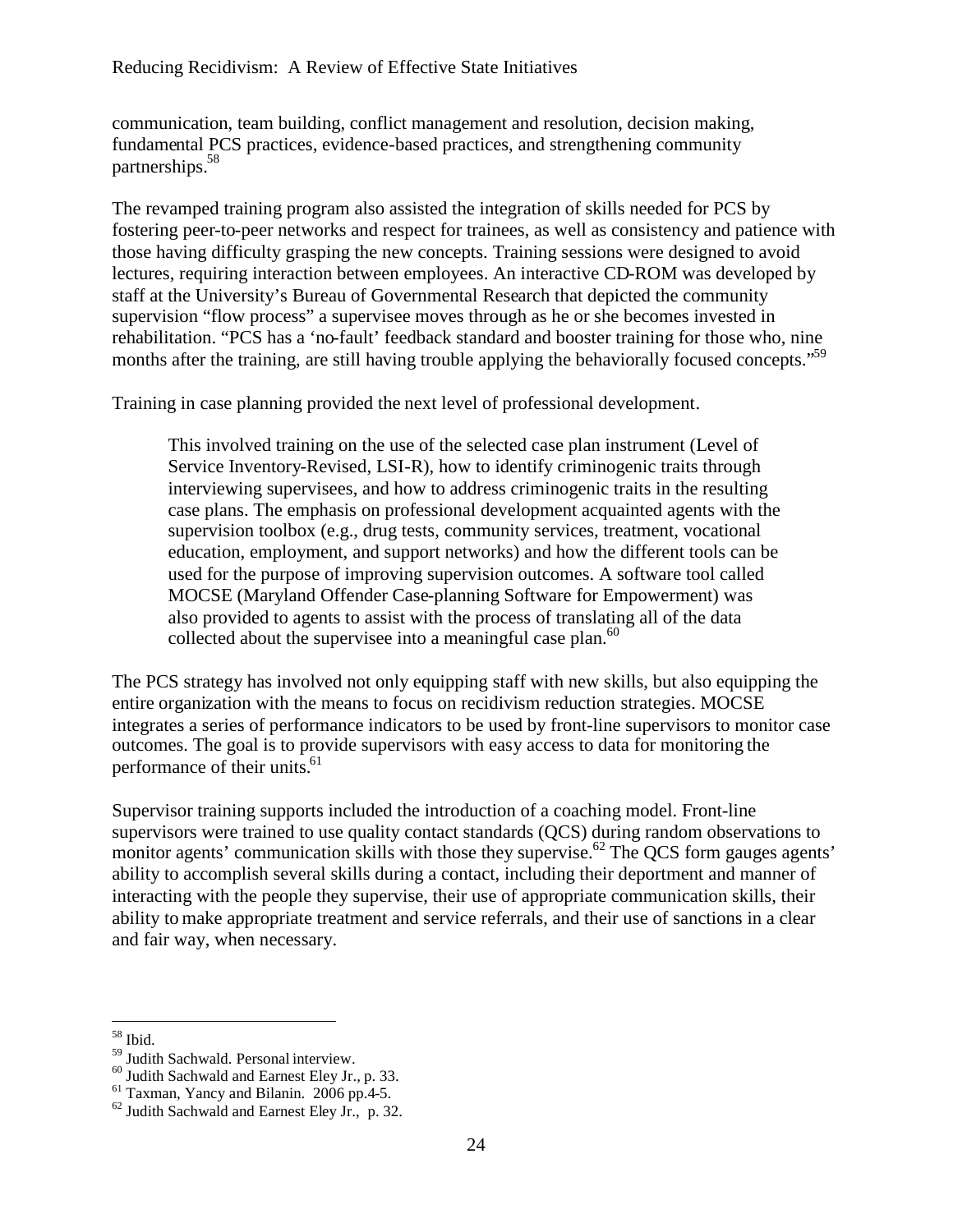Judith Sachwald says that supervisors were encouraged to reinforce the training provided to agents and were – themselves – given new tools for leadership.

Two months after training, supervisors were required to provide employees with feedback using the QCS and those not getting the concepts were sent to get coaching and provided with additional opportunities to observe peers who were successfully applying behavioral control methods.

With grant support, we were able to contract with the University of Maryland's School of Business for a leadership program for our first and second level managers and supervisors. They were able to get additional training in how to supervise others, support organizational change, provide leadership, coaching and mentoring to help people through the change process. $63$ 

In December 2004, *Tools of the Trade: A Guide to Incorporating Science into Practice* was jointly published by the National Institute of Corrections and the Maryland Department of Public Safety and Correctional Services. The origin of this document – as well as its guiding principle – can be traced to PCS.

#### **Reviewing the change process**

Faye Taxman describes the PCS change process as consisting of four major components:

- 1. Training for supervision agents to develop expertise in use of new communication strategies and to reinforce the core components of a social learning environment, with motivational interviewing as the key to engage the people they supervise in an active role in their case plan.
- 2. Creation of a social learning environment that uses face-to-face contacts as opportunities for information exchange and for revision, refinement and restatement of supervision goals, while demonstrating proper respect for those under supervision.
- 3. Use of performance measures, both for those under supervision and for supervision agents, with monthly reviews of case plan accomplishments and reporting of employment and participation in treatment, as well as arrests, positive urine results, and technical violation warrants to the central office.
- 4. Evolution toward an organizational learning environment with training on supervisory skills and employee feedback to supervisors, application of research findings in corrections, book clubs, and the reading of journal articles to encourage staff to broaden their perspective and enhance their role as change agents.<sup>64</sup>

<sup>&</sup>lt;sup>63</sup> Judith Sachwald. Personal interview.

<sup>&</sup>lt;sup>64</sup> Faye S. Taxman, "No Illusions: Offender and Organizational Change in Maryland's Proactive Community Supervision Efforts" (*Criminology and Public Policy*, vol. 7. no. 2 July 2008), p. 285.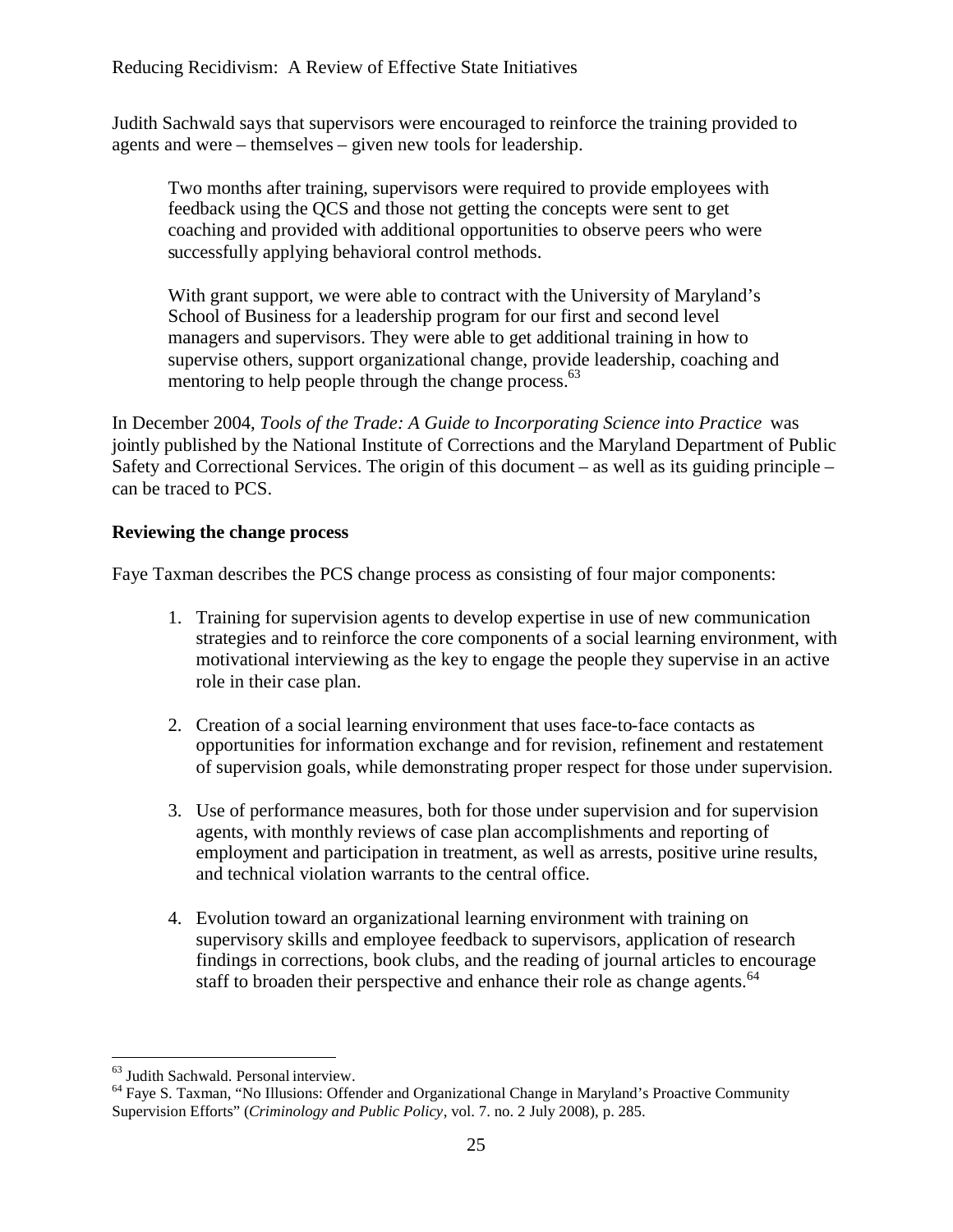Change did not come overnight, and the difficulties and frustrations encountered on the road were many. When asked what, with the benefit of hindsight, she would have done differently, Sachwald said that more resources, earlier on, might have helped to further sharpen the skills of supervision agents.

With a few more dollars, I would have introduced more cognitive behavioral training earlier on in the process. We were never able to convince the Department of Health, which was responsible for drug treatment, that we needed more cognitive-behavioral treatment options. I would have introduced the National Institute of Correction's *Thinking for a Change* program and motivational interviewing training for everyone earlier on, and I would have done more training on the LSI-R. It's a hard instrument to interpret, and to understand what to do with the results once you have them. $65$ 

Sachwald says that some agents embraced the PCS approach immediately, while others hung back, unconvinced that change was necessary. But over time the organizational environment was transformed.

Change was part of the process. We had to let go some popular employees who were unable to adjust to how the work needed to be done under PCS. Change is always painful for employees and it is most painful for those employees who have enough time in the system to retire and those with 10 to 15 years of service invested in the system. Employees with less time in than that tended to be more open-minded and flexible about the changes required of them.

People mean a lot of different things when discussing organizational change and organizational development. I focused on the organizational climate – the physical, intellectual and emotional state of the organization. It changed a *lot* in the last five years. $66$ 

<sup>65</sup> Judith Sachwald. Personal interview.

 $66$  Ibid.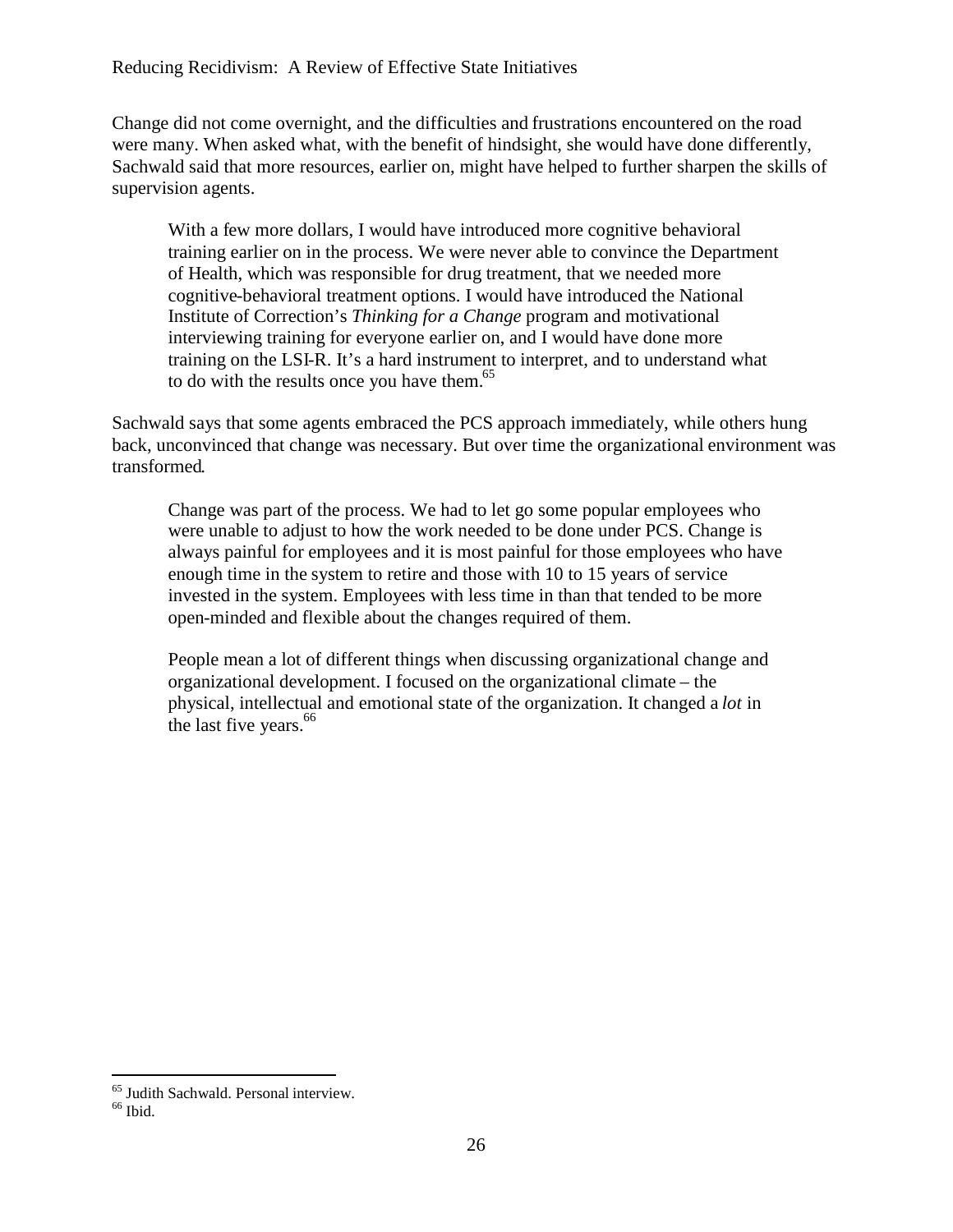## **Chapter IV: Measuring PCS's Impact**

To gauge the impact of the PCS community supervision model, an evaluation was undertaken by a team of researchers from the University of Maryland and Virginia Commonwealth University. The results, which revealed that people supervised under PCS had lower rates of both rearrests for new crimes *and* warrants issued for technical violations, were published in a Division of Parole and Probation report in February 2006, and again by Dr. Taxman in *Criminology and Public Policy* in July 2008.<sup>67</sup>

#### **Implementation of PCS Core Components**

The research group examined the PCS cases to determine the extent to which the core elements of the PCS program were actually implemented. They focused on the use of the LSI-R, identification of a typology and the triggers of criminality, the development of a case plan, and implementation of the plan.

- An LSI-R had been administered in 70 percent of the cases, with the average score (15.6 points) representing medium risk to the community. Twenty-eight percent of those with an LSI-R scored at the moderate- to high-risk level (18-25 points), and 13 percent scored at 26 points or more (high-risk), leaving 59 percent at the low-risk level. 68
- Typologies had been assigned in 56 percent of the cases, and triggers were identified in all but five of these cases.
- PCS case plans assign more requirements (ranging from 90 to 150 percent more than in traditional supervision cases) that are geared to criminogenic traits.<sup>69</sup>
- People under PCS supervision took more action on their responsibilities than those under traditional supervision.<sup>70</sup>

People placed under parole and probation supervision with PCS case plans and their supervision agents bear many more responsibilities for taking actions geared toward addressing criminogenic traits than those without case plans, and, according to information recorded in their case files, in

 $67$  Taxman, Yancey, and Bilanin, "Proactive Community Supervision in Maryland" p. 1, and Taxman, "No Illusions" pp. 275-302. The evaluation used an individual match design to compare outcomes for 274 randomlyselected high-risk PCS cases with 274 cases of people supervised under traditional probation and parole supervision who had the same characteristics (gender, race, age, education, number of prior arrests, and type of conviction offense) as the PCS group.

<sup>&</sup>lt;sup>68</sup> Taxman, Yancey and Bilanin, 2006, P. 9. People who scored in the highest category of risk on the LSI-R had the highest rate of rearrest (45.0 percent) while those who scored in the low-risk category had the lowest rate of rearrest (19.3percent). These findings validate the LSI-R instrument.

<sup>69</sup> Taxman, Yancey and Bilanin, 2006. p.10

 $70$  Ibid.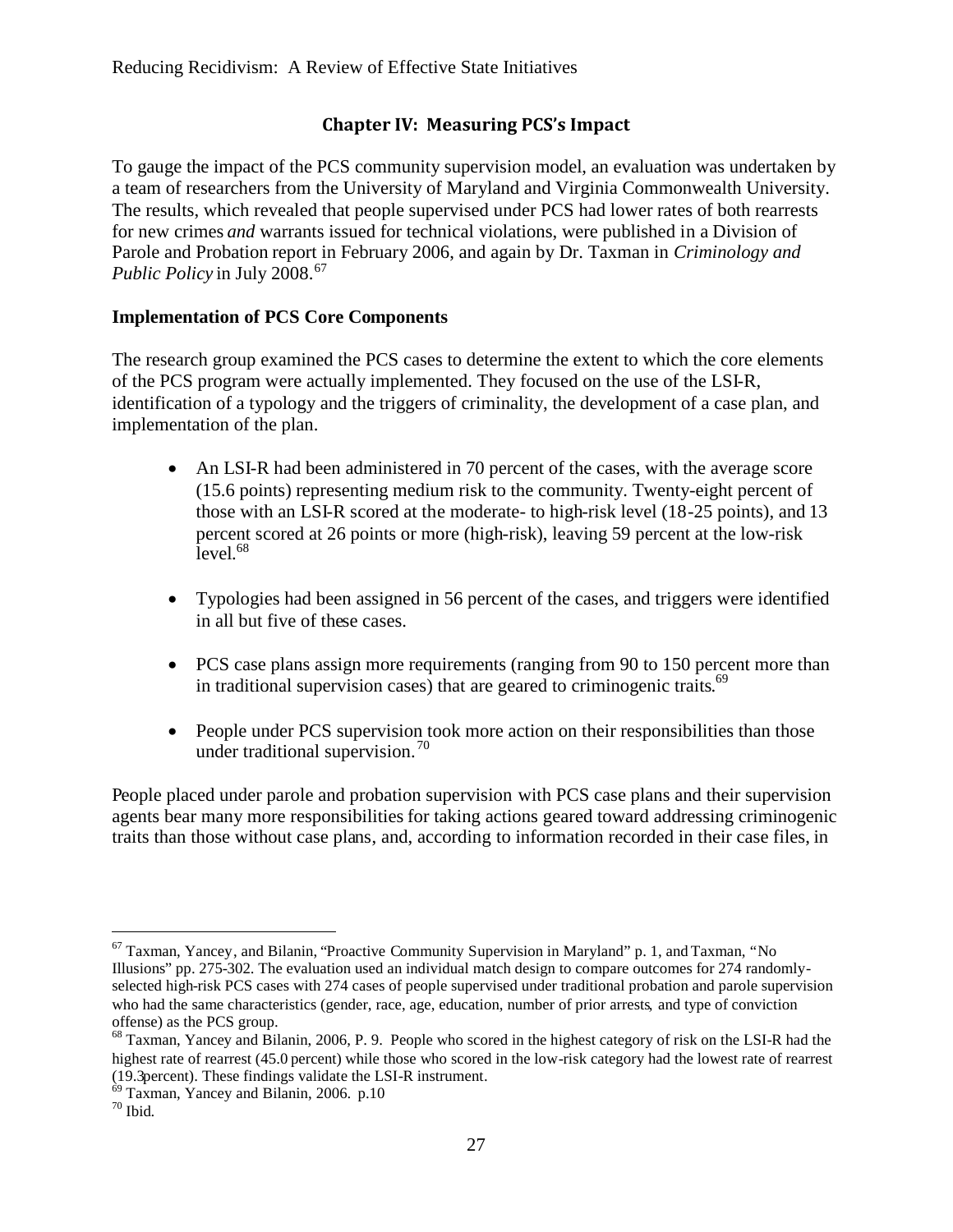almost all cases actually took more actions.<sup>71</sup> (See "Development and Implementation of Responsibilities and Actions in Case Plans," in the Appendix of Statistical Tables).

Contacts between agents and the people they supervise included both face-to-face and telephone interactions, as well as collateral contacts with family and associates. The research team found that PCS cases involved more contacts than traditional supervision cases. The number of contacts per month, as well as the number of drug testing conditions, was higher for PCS cases with a typology as compared to cases without a typology. The mean number of days elapsing between contacts was shorter for those assigned a typology (24 days) than those who were not (48 days) (See "Supervision Contacts and Drug Tests," in the Appendix of Statistical Tables).

Yet despite the increased intensity of contacts and the greater number of responsibilities for taking action (i.e., conditions of supervision) for the PCS group, no significant difference was found across typologies in the mean number of incidents of noncompliant behavior: 18.5 incidents per case for the traditional group and 17.5 incidents per case for those assigned typologies. Those classified as drug involved, who had the greatest number of conditions, also had a greater number of noncompliant incidents, owing in part to the fact that offenders could not access treatment services to meet their rehabilitation needs.

Those categorized as having domestic violence, mental health, or sexually deviant typologies received a greater number of sanctions (44 percent) compared to those in PCS without a typology (39 percent). Those in other typology categories ("disassociated," "drug involved," and "violent") received fewer sanctions. (See "Noncompliant Behaviors and Sanctions" in the Appendix of Statistical Tables). That those with typologies characterized by mental health and sexual deviance issues receive more sanctions is consistent with findings from Dr. Steen cited earlier. Most importantly, increased intensity of supervision did not generally result in increased sanctions. Rather, incidents of non-compliance were frequently used as opportunities for practicing pro-social behaviors.

Drug-involved people tended to have more incidents of noncompliance including attendance at treatment, and people classified as violent had fewer. The difference between the traditional group and those who were assigned typologies was not statistically significant. Yet with the increased number of responsibilities, contacts, and drug tests, one would have expected the PCS cases to have had more incidents of noncompliance than those without a typology.<sup>72</sup> Finally, while agents may provide more scrutiny over people they designated to a particular typology, they were not more likely to sanction them for their noncompliant behavior.<sup>73</sup> This result runs contrary to prior research on intensive supervision models, such as the Petersilia study discussed earlier, where more supervision was found to result in higher, not lower, levels of violations. This is an impressive result, especially when combined with information on the positive impact the PCS model had on rearrest, stated below.

 $71$  More actions were taken by those under supervision in all type categories but one: people classified as "disassociated." People classified as "disassociated" averaged just 0.7 actions, compared to 0.9 for those with no typology classification.

 $72$  Taxman, Yancey and Bilanin, p. 11.

 $73$  Ibid.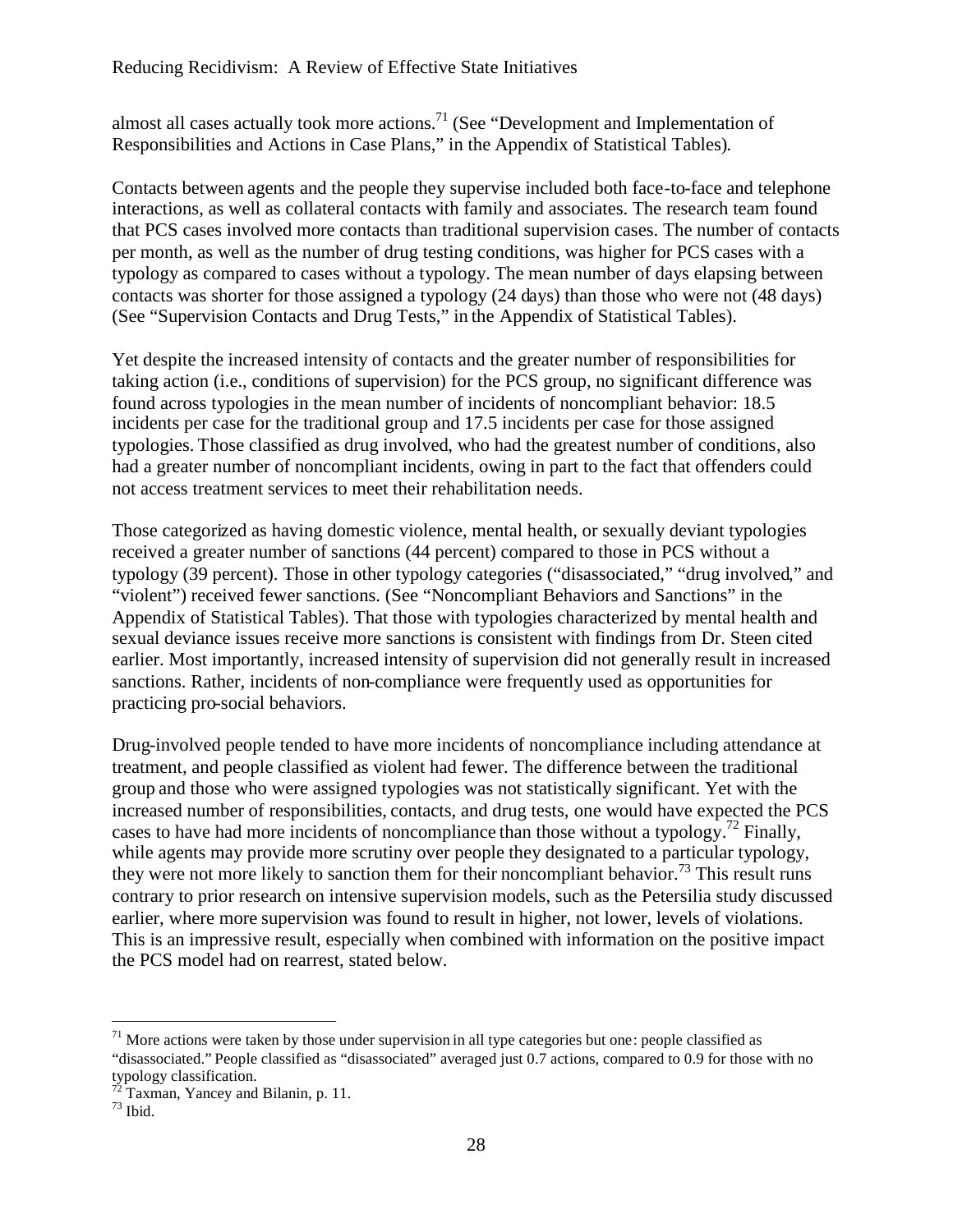## **The impact of PCS**

The research team compared the PCS and non-PCS groups across three critical outcomes measures: positive drug tests, new arrests, and requests for warrants (a proxy for technical violations, defined as non-criminal behavior acts that are violations of supervision requirements).<sup>74</sup>

Forty-nine percent of the people under PCS supervision were required to undergo drug testing, compared to 63 percent of those under traditional supervision. Interestingly, researchers found no difference between the PCS and non-PCS groups regarding their failure to appear for testing or submission of positive drug tests. Statistical tests indicated that participation in PCS had no effect on the likelihood of having a positive drug test, controlling for the influence of time on supervision and prior arrests.<sup>75</sup> This is largely due to the small number of people needing treatment that secured access to treatment services while under supervision, a problem that continues to be a limitation of the system.

The rearrest rate for the PCS group was significantly lower: 30 percent of the PCS sample compared to 42 percent for the non-PCS group. A logistic regression model was used to examine the differences between the PCS and non-PCS group, controlling for time on supervision. It found that those supervised by the PCS model had a *42 percent* lower rate of being rearrested for new criminal behavior than did the non-PCS group. Since the PCS group had more contacts with agents they might be expected to have had a higher rate of technical violations, yet the technical violation rate was lower for the PCS group, 35 percent compared to 40 percent of the non-PCS group. 76

PCS participants remained arrest free and without a request for a technical violation warrant longer than did those under traditional supervision.<sup>77</sup> The percentage of those who remained arrest free in the first 30 days was the same for both the PCS and non-PCS group. By one year into the program, however, the PCS group had significantly more people remaining arrest free: 71 percent compared to only 62 percent of non-PCS cases. And the PCS group had fewer technical violation warrants filed against them at both 50 and 365 days into the program.

The research team attributed these remarkable findings to the theoretically sound design of the PCS model.

PCS provided a new model for supervision consisting of goal-directed supervision plans that are tied to specific criminogenic traits. The agents used behavioral management strategies—valid risk and needs tools, case plans, and compliance management strategies—in an environment where the focus was on resocializing the offender to be a productive member of the community. This strategy for supervision is theoretically sound, as it is based on the literature on behavioral change and conditioning as well as organizational change. PCS results illustrated

 $T<sup>74</sup>$  Taxman, Yancey and Bilanin. p. 12

 $75$  Ibid.

<sup>76</sup> Taxman. "No Illusions." p. 293.

 $^{77}$  Ibid., p.294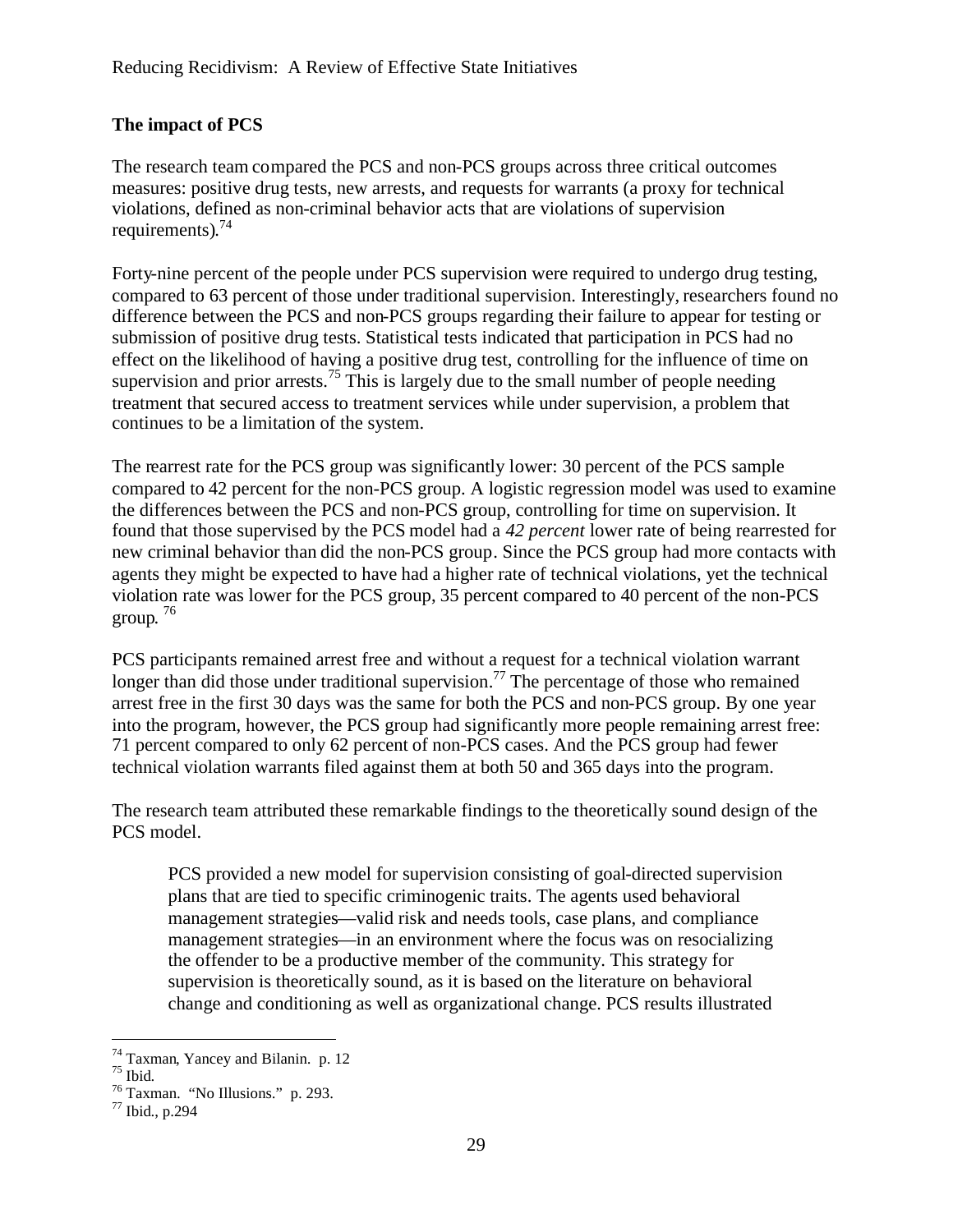that a goal-focused supervision plan can reduce the likelihood of arrest and technical violations that result in warrants and often revocation. Even more importantly, the results suggest that more productive, goal-centered contact between the offender and agent can have a positive outcome.<sup>78</sup>

The PCS evaluation results provide empirical evidence that major changes in community supervision practices can be accomplished with relatively few new resources, and that if the key components of change are based on the best available information about effective interventions, the results can significantly improve outcomes for people under supervision and enhance public safety at the same time. Taxman has drawn from her evaluation findings to provide a list of lessons for improving practice.

- An assessment instrument, in this case the LSI-R, can be used to develop case plans that are meaningful to offenders.
- Case plans can target different goals based on criminogenic traits.
- Offenders will take responsibility for conditions in their case plan if they understand the rationale.
- Offender non-compliance can be managed in a way to reduce warrants for technical violations but ensure public safety.
- Adherence to case plans can reduce rearrest and technical violation rates.<sup>79</sup>

Implementation of new initiatives evolves slowly. The evaluation detected that the model was not fully implemented on all cases – as might be expected over a short time period. The results were garnered even though 30 percent of the 274 PCS cases did not receive a proper assessment, and only 56 percent of the PCS cases had been assigned a typology. Even so, the evaluation results illustrate how introduction of a behavior-change model for supervision designed to engage and support people in improving their situation can spur broader organizational improvement for supervision agents and better outcomes for those they supervise, their families, and communities. With greater administrative compliance to the PCS model, we can look forward to even more impressive outcomes.

<sup>78</sup> Taxman, Yancey and Bilanin, p 16.

 $79$  Ibid., p. 17.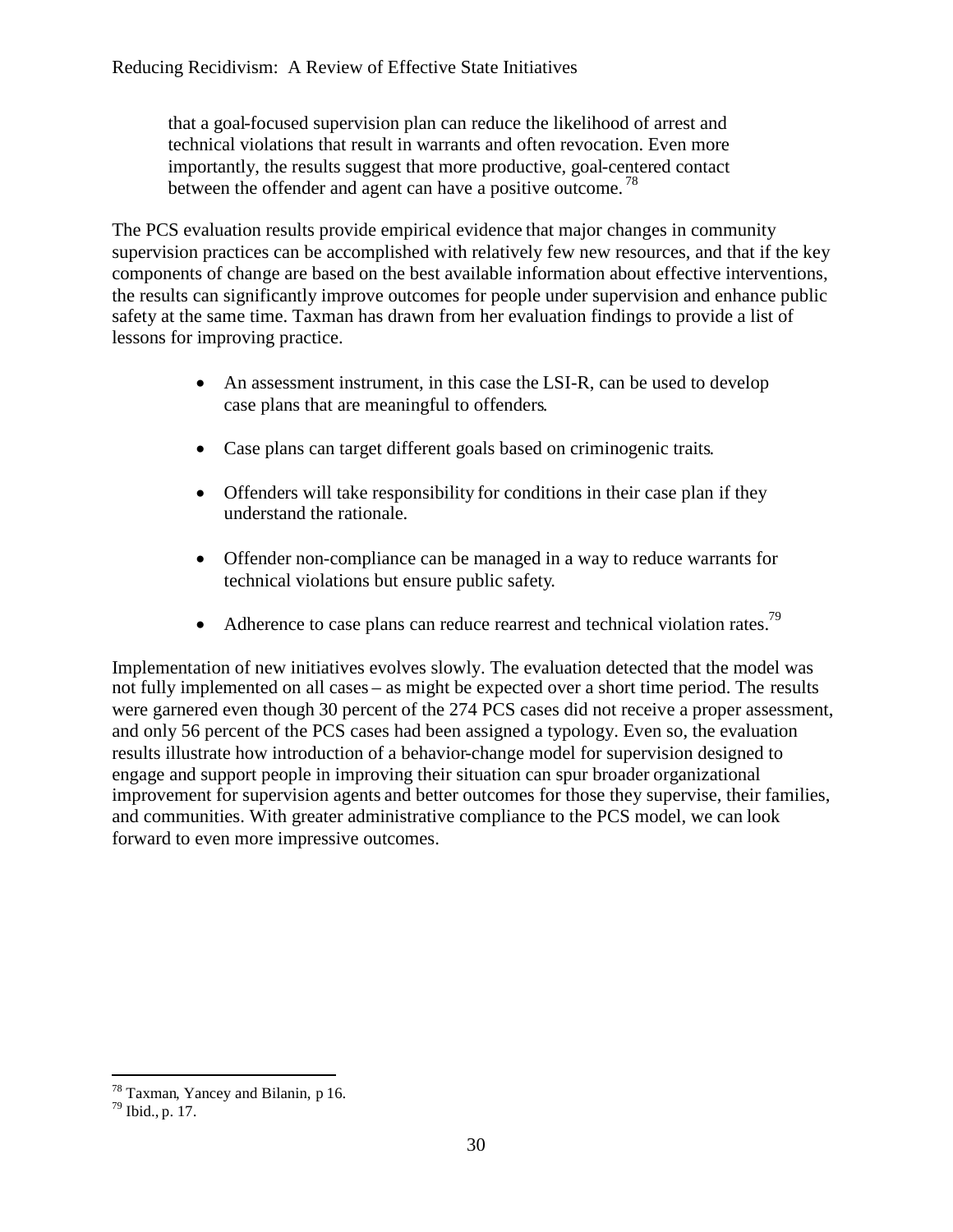#### **Chapter V: What Other States Are Doing**

Concerns that more and more people return from prison to their home communities each year without adequate support or resources to help them remain crime free and assume responsibility for themselves and their families has spawned a national movement to address their "reentry" needs. The enactment of the Second Chance Act by Congress in 2008 signaled the support of policymakers on both sides of the aisle. But if more support becomes available, it will be important to remember that, as Judith Sachwald says, the focus must be broader than just "compartmentalized innovation."<sup>80</sup> New community supervision programs – however wellintentioned or "evidence-based" – are not likely to make a significant dent in recidivism rates unless the agency responsible for supervision of people on parole is transformed, as it has been in Maryland, into a comprehensive community-based support system that guides people toward becoming productive members of their communities.

Moreover, sustaining substantial improvements in critical outcome measures, such as have been achieved in Maryland, over time will require a sustained focus on social and economic conditions in the communities that people reenter. Correctional authorities in a number of states are working to improve outcomes for people in reentry within a comprehensive strategy called justice reinvestment – developed at the Open Society Institute – for shifting and often reducing spending on corrections, increasing public safety, and improving conditions in the "high stakes" neighborhoods from which most people are sent to prison and to which they return when they are released.

The idea of justice reinvestment springs from a realization that mass incarceration impacts many urban neighborhoods in ways that serve to perpetuate cycles of crime and incarceration. The millions of dollars that are spent each year to imprison large numbers of people from impoverished neighborhoods in places like Hartford, Phoenix, and Wichita provide relatively little in terms of public safety when compared with the positive benefits of providing substance abuse treatment, housing, education, and jobs. Proponents of justice reinvestment urge that steps be taken to reduce spending on prisons and invest a portion of the savings into the infrastructure and civic institutions of high impact neighborhoods to empower the residents and improve the quality of their lives.

The concept of justice reinvestment has theoretical grounding in research findings that show how the policy of mass incarceration is itself a generator of the crime problems policymakers intended to eliminate with "get tough" laws and tighter restrictions on parole. Ground-breaking research has documented the effect of sending so many people to prison for such long terms. Dina Rose and Todd Clear examined crime statistics in Tallahassee neighborhoods and found that in neighborhoods where incarceration rates shot up the most, crime rates increased more there than in other neighborhoods in the following year. And when crime dropped in Tallahassee overall, it fell the least in the high-incarceration zones.<sup>81</sup>

<sup>80</sup> Judith Sachwald and Earnest Eley Jr., p. 30

<sup>81</sup> Todd R. Clear, Dina R. Rose, Elin Waring, and Kristen Scully, "Coercive Mobility and Crime: A Preliminary Examination of Concentrated Incarceration and Social Disorganization" (*Justice Quarterly,* vol. 20 no. 1, March 2003).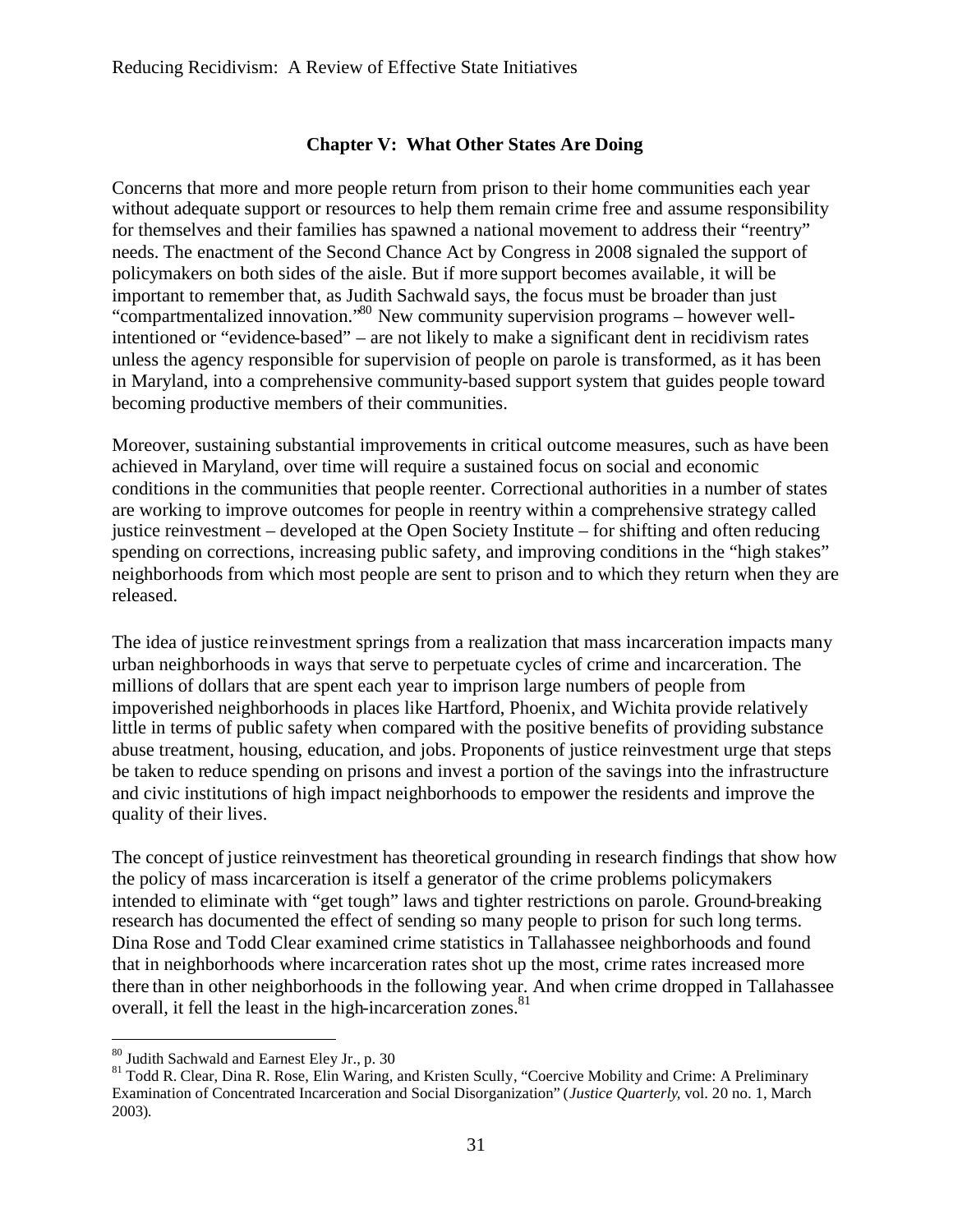These experts argue that when too many people are pulled from their neighborhoods, incapacitation reaches a "tipping point" that can send crime rates spiraling up. Simply churning large numbers of young people from the inner city through the prison system destabilizes neighborhoods already stressed by poverty and crime. Networks of informal social control in such locations, imperfect as they are, may still serve to keep the level of crime within limits. Those involved in low-level non-violent criminality may still provide support and care for their children and other important pro-social supports for their neighbors and friends. Viewed purely as an economic asset, each prisoner represents a net financial loss to his or her family and home community**.**

#### **Connecticut pilots justice reinvestment and reduces probation violations**

In Connecticut, the Council of State Governments provided *Building Bridges*, a report authored by James Austin, Michael Jacobson, and Eric Cadora, three national experts on parole and reentry. <sup>82</sup> *Building Bridges* called for various changes to the state parole and probation systems to greatly reduce admissions to prison for technical violations of supervision and reduce the prison population.

Eric Cadora prepared maps that graphically displayed the disproportionate representation of residents of just a handful of low-income neighborhoods within the state prison system. Cadora's "justice mapping" technique has revealed that many urban neighborhoods in the U.S. contain "million dollar blocks" – places where so many residents are sent to prison that the total cost of their incarceration is more than \$1 million.

The maps helped to illustrate the high incarceration rates in certain New Haven neighborhoods that were incurring significant prison expenditures: \$19.9 million for residents from The Hill, \$15.3 million for Fair Haven, and \$8.6 million for Newhallville. Four neighborhoods in Hartford account for almost half of the flow of prisoners from that city into state prisons: Northeast, Asylum Hill, Barry Square, and Frog Hollow. Incarcerating Hartford's prisoners was costing the state \$64 million each year.

Responding to the call for reform, lawmakers embraced a comprehensive approach to cut down on the number of people who are sent to prison for technical violations of both probation and parole. Parole and probation officials were asked to submit plans to the legislature explaining how technical violations could be reduced by 20 percent.

At the same time, legislators appropriated \$13.4 million to provide expanded supervision and program services. More than \$7 million of this amount was provided for contracts for new residential beds, including \$2.4 million for 130 drug treatment beds targeted to people diverted from pretrial incarceration, \$500,000 for people enrolled in alternative to incarceration programs, and \$4.4 million for 310 new halfway house beds for returning prisoners.

<sup>&</sup>lt;sup>82</sup> James Austin, Michael Jacobson, and Eric Cadora, "Building Bridges: From Conviction to Employment; A Proposal to Reinvest Corrections Savings in an Employment Initiative" (Council of State Governments, Criminal Justice Programs. January 15, 2003. Online at http://www.csgeast.org/pdfs/justicereinvest/BuildingBridges.pdf ).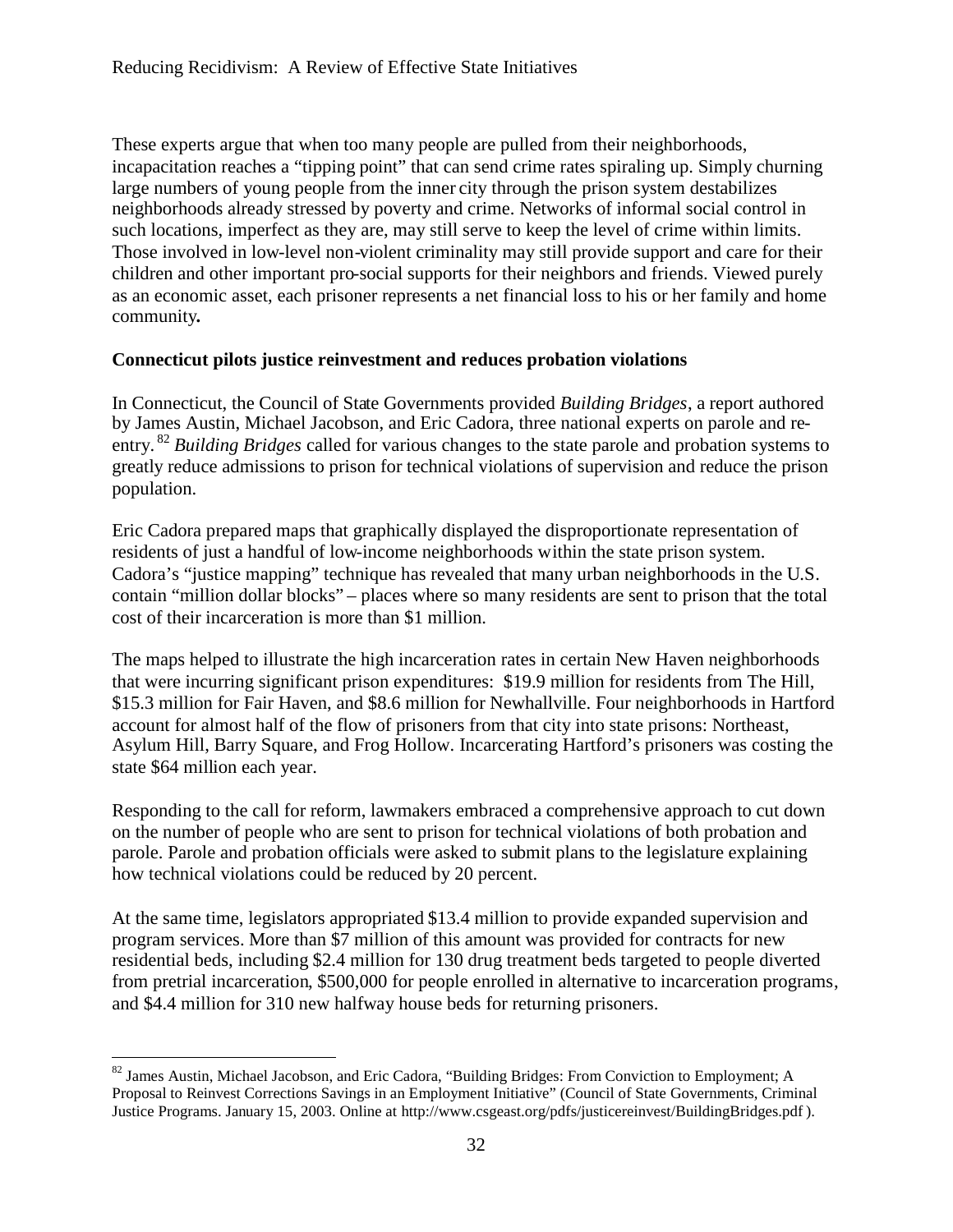The appropriation also included new probation and parole staff positions to improve supervision and support services, including \$4.2 million for 68 new probation officers, \$450,000 for 12 new community release officers, and a new a job development coordinator to work with people nearing release from prison. One million dollars was earmarked for creation of Building Bridges pilot projects in New Haven and Hartford to provide housing and aid re-entry for parolees.

According to a Legislative Program Review Committee assessment of the implementation of HB 5211 (now Public Act 04-234), in 2003 one of every four prison admissions in Connecticut was for a violation of probation. More than half were triggered by a technical violation, not a new crime. <sup>83</sup> To address the problem, HB 5211 provided funds for two new probation programs:

#### **Probation Transition Program (PTP)**

People sent to prison to serve a "split sentence" are released to probation supervision once the prison component of their sentence has been served. To assist their reentry, people assessed as "high risk" are referred to the PTP unit, operated in partnership with Community Partners in Action, a nonprofit agency based in Hartford. Probation officers and CPA staff members meet with split-sentenced prisoners within 90 days of release to provide them with information about their obligation to report to probation, to collect information about where they plan to reside after release, and to identify their needs for specific re-entry services. A service plan is developed that might cover housing, employment, substance abuse treatment, and mental health services. Once released, a PTP participant receives an average of four months of intensive case management before being transferred to a standard probation caseload. Each PTP officer carries a caseload of just 25 participants. $84$ 

## **Technical Violation Unit (TVU)**

People who are failing under standard probation supervision are referred by their probation officer through the chief probation office of their unit. As with PTP, caseloads are capped at 25 people. For the next 30 to 60 days, participants receive services from contract providers under tightened supervision requirements. During a second phase the person's progress to stabilization is assessed. If the result is positive, the person will be prepared for transfer back to a standard probation caseload.<sup>85</sup>

The Legislative Program Review report found that decreases in the number of probation violations since initiation of these programs had reduced the number of prison admissions for such violations. The success of these interventions has since been documented by a research team at Central Connecticut State University.<sup>86</sup> Three years after release from prison, the technical violation rate for the PTP participants (20 percent) was significantly lower than for a

<sup>&</sup>lt;sup>83</sup> Public Act 04-234 "An Act Concerning Prison Overcrowding, Final Implementation Monitoring Project Status Report, January 2008." Hartford, CT: Legislative Program Review and Investigations Committee.  $84$  Ibid.

 $85$  Ibid.

<sup>86</sup> Stephen M., Cox, Kathleen Bantley, and Thomas Roscoe, "Evaluation of the Court Support Services Division's Probation Transition Program and Technical Violation Unit" (State of Connecticut, Judicial Branch, December 2005. Online at http:..www.jud.ct.gov/CSSD/research/PTP-TVU\_Final.pdf) and "Third Addendum to the Final Report of the Court Support Services Division's Probation Transition Program and Technical Violation Unit" (August 2008)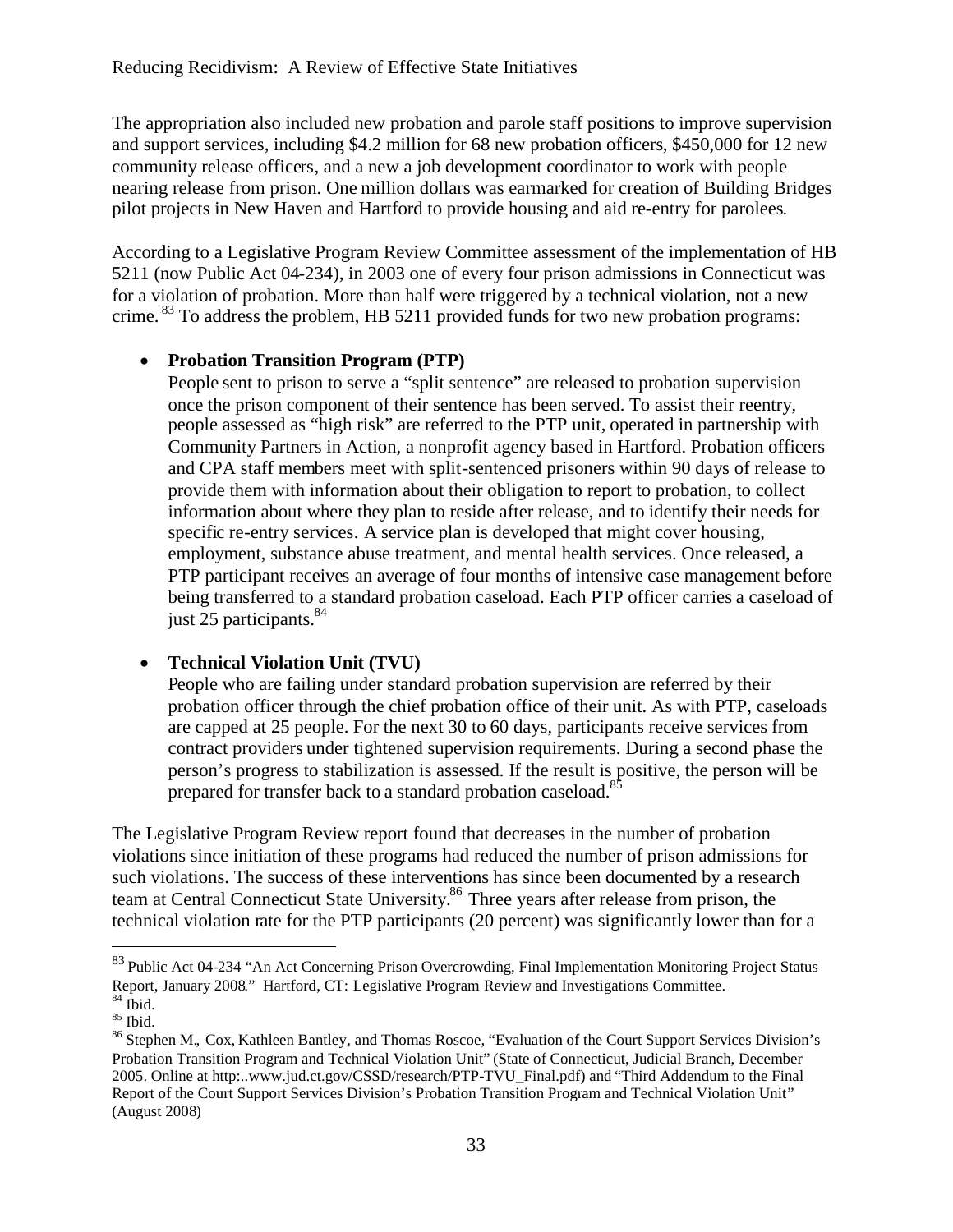PTP comparison group (38 percent), indicating that PTP has exceeded the 20 percent goal set for reduction of technical violations. The rates of violation that involved a new arrest (39 percent for PTP participants and 42 percent for PTP comparison group) indicate that the lower technical violation rate in the PTP did not result in increasing new arrests.

The total violation rate for people referred to the TVU (counting both technical violations and those involving a new arrest) was 70 percent. The program's evaluators say that in theory all of them would have actually been violated in the absence of the TVU alternative. If this is correct, the reduction they report in violations is encouraging. $87$ 

Since 2004, when the justice reinvestment concept was first introduced in Connecticut, the idea has spread. Planning efforts have since taken root in a number of other states, including two of Colorado's neighbors: Arizona and Kansas.

#### **Justice reinvestment in Arizona**

Correctional managers in Arizona struggle with unbridled prison population growth. Recent projections indicate that if current trends continue the state prison population will grow by 52 percent over the next ten years, twice the rate of increase projected for the state's general population, costing taxpayers billions of dollars. Analysis of population growth reveals the high rate of failure among people on community supervision asthe primary driving factor behind prison growth: parole and probation revocations account for 17 and 26 percent of admissions respectively.

As in Connecticut, geographical analysis showed that a handful of neighborhoods contribute a greatly disproportional share of the people who go to prison and return upon release. South Phoenix contains just 1 percent of state residents yet accounts for more than 6 percent of the

<sup>&</sup>lt;sup>87</sup> From inception in October 2004 through August 31, 2008, 2,358 people were released from prison through the PTP. During the same period probation officers referred 2,842 people to the TVU in lieu of violation. The research involved tracking outcomes of participants in three study groups over a period of three years. The PTP and TVU groups were made up of all participants admitted to each program from inception in October 2004 to May 1, 2005. A PTP comparison group was made up of all split-sentenced probationers from the courts where PTP units were initiated and whose cases were closed during June, July, and August 2004. The data comparisons are presented here:

| <b>PTP</b>                                              | <b>PTP</b> Comparison |           | <b>TVU</b> |  |
|---------------------------------------------------------|-----------------------|-----------|------------|--|
| $(n=397)$                                               | $(n=134)$             |           | $(n=349)$  |  |
| Violations of Probation and New Arrests Within One Year |                       |           |            |  |
|                                                         |                       |           |            |  |
| New Arrests                                             | 82 (21%)              | 24 (18%)  | 69 (20%)   |  |
| <b>Technical Violations</b>                             | 78 (20%)              | 51 (38%)  | 122 (35%)  |  |
| New Arrests and Tech. Violation                         | 70 (18%)              | 32 (24%)  | 53 (15%)   |  |
| Totals                                                  | 230 (58%)             | 107 (80%) | 244 (70%)  |  |

New Arrests and Probation Violations Across Study Groups\*

\*Study group differences were statistically significant at p.<.05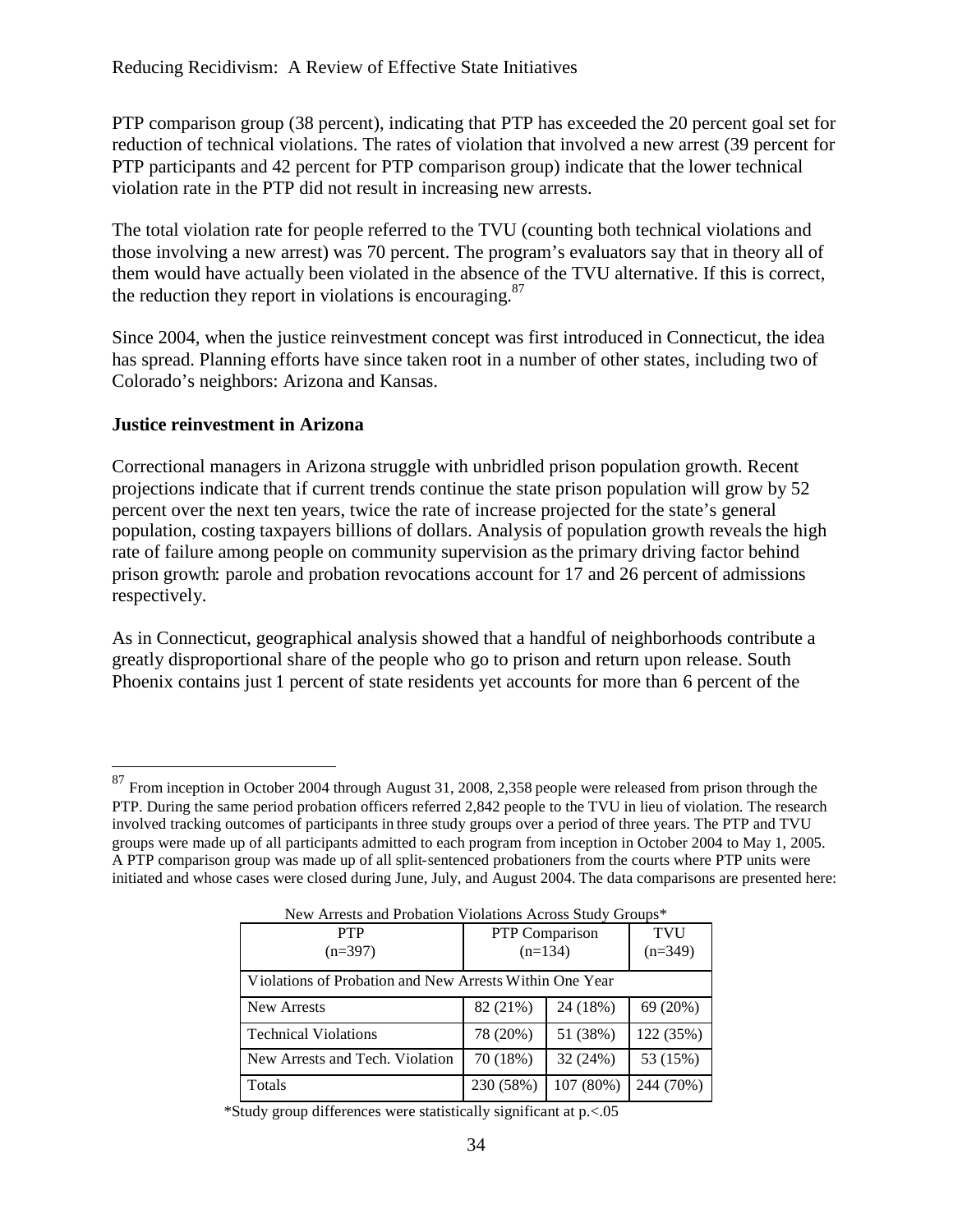prison population. The cost of incarcerating residents from a single Phoenix zip code mounts to \$70 million annually.<sup>88</sup>

The Arizona Governor's Office and the Department of Corrections are collaborating with Maricopa County (Phoenix) and experts at the Council of State Governments to develop a plan to reduce crime and incarceration rates in such high-risk neighborhoods. To begin, they decided to focus on parole and find ways to change lives. The Legacy Project, a pilot program in South Phoenix's 85041 zip code area, is changing the way that parole officers supervise recently released prisoners.<sup>8</sup>

Zip code 85041 has concentrations of poverty, crime, and delinquency that have spanned decades, with half of the area's families receiving public welfare, food stamps, and/or statefunded health benefits. More than 200 people returned to the neighborhood from prison over the past year.

Prior to release, people who will return to 85041 are housed together for "transition-specific planning." They meet the social workers and parole agents who will work with them after release to help them and their families achieve stability.

As in Maryland, the effort is to move the focus away from a "zero tolerance" approach to technical rule violations toward assessment of criminogenic factors such as poverty, unemployment, substance abuse, and mental illness. Supervision agents are teaming up with state social workers, sharing office space and facilitating access to needed services such as health insurance, unemployment or disability benefits, and food stamps. They assist people coming out of prison to secure drug treatment and job training.

#### **Justice reinvestment in Kansas**

The most ambitious experiment with justice reinvestment is taking shape in Kansas. Before the effort got underway, two-thirds of people admitted to Kansas prisons were sent for violation of community supervision, 90 percent of which were technical violations. State officials, as part of a justice reinvestment strategy, have made a concerted effort to cut these violations in half. Key stakeholders realize that lasting reductions in recidivism will depend on neighborhood revitalization and the provision of substance abuse, mental health, employment, and housing services in the communities where people return to from prison.

Maps provided by Eric Cadora and the Justice Mapping Center are helping them to understand the problems in "high stakes" communities. Northeast central Wichita is the neighborhood with the highest incarceration rate in Kansas. Council District 1 accounts for \$11.4 million of the funds spent on prison commitments over the course of a single year. The annual price tag for

<sup>&</sup>lt;sup>88</sup> "Reducing Crime & Generating Savings: Options for Arizona Policymakers" (New York: The Council of State Governments Justice Center, February 2008. Online at http://justicereinvestment.org/states/arizona/pubmaps-az)

<sup>89</sup> Amanda J. Crawford and Yvonne Wingett, "Ending a Cycle of Crime: Ex-cons Get a Helping Hand." (*The Arizona Republic,*June 15, 2008).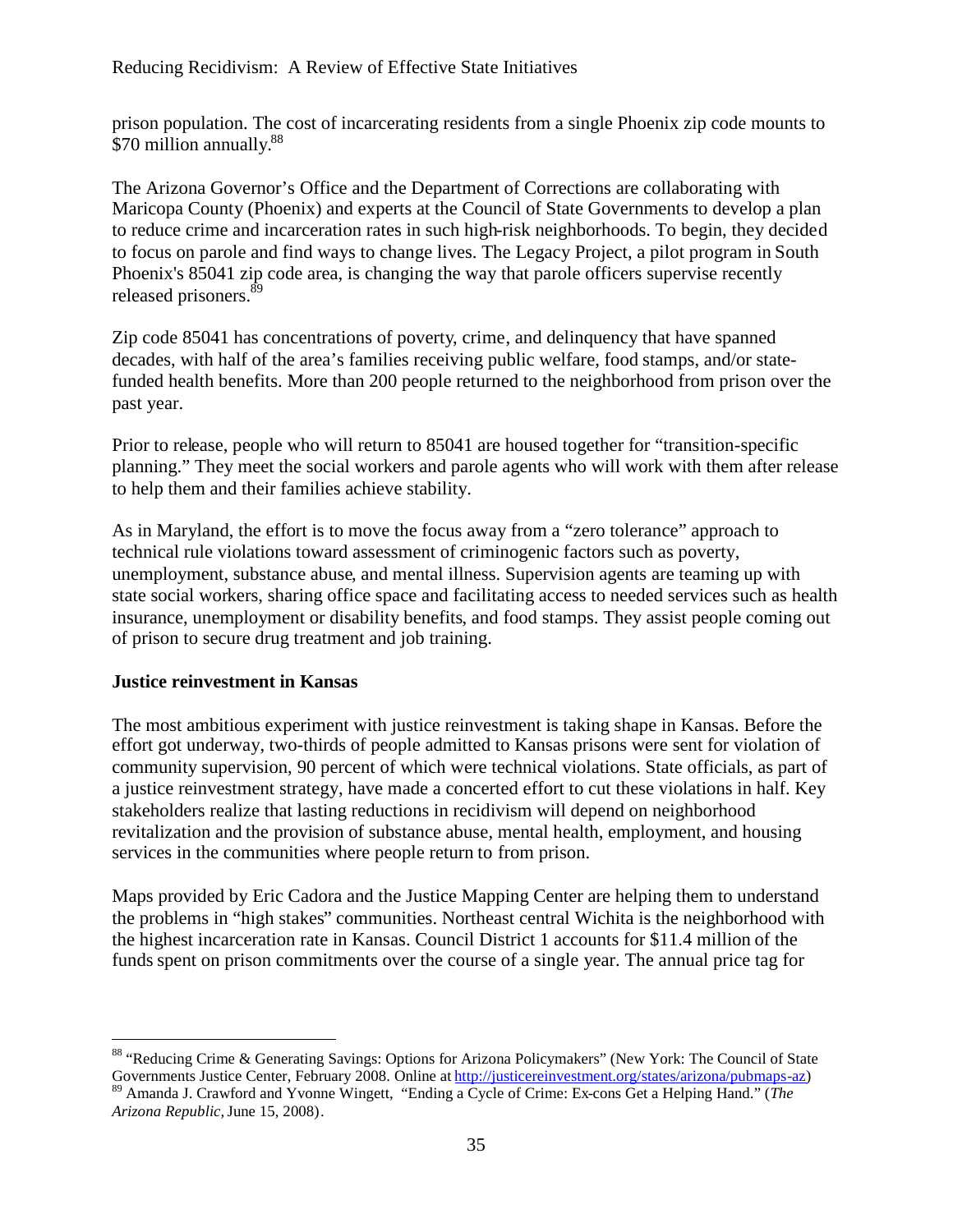imprisonment of probation and parole violators is \$5.5 million. People from District 1 occupy almost 600 prison beds, more than twice the number used by any other council district.<sup>90</sup>

Nearly a third of those released from prison in Kansas are homeless or lack appropriate housing options. A Department of Corrections' collaboration with the Kansas Housing Resources Commission and the Department of Social and Rehabilitation Services is working to address housing and related needs. A reentry specialist is working in Wichita to expand access to affordable housing opportunities.

A community advisory committee has been formed that includes members of the city council and the state legislature along with representatives of the local housing department, police department, and faith community. The committee is charged with the development and implementation of a neighborhood-based housing development project. They plan to target a neighborhood in Council District 1 that is currently peppered with hundreds of abandoned, boarded-up houses and blighted properties.

The Kansas justice reinvestment project is focused on redevelopment of neighborhood housing. Prisoner labor could contribute to improving the housing stock while prisoners learn construction skills. Richard Baron, partner in McCormick Baron Salazar – an experienced developer of economically integrated urban neighborhoods in St. Louis – traveled to Wichita last year to meet with local officials, local developers, and the heads of state agencies. Plans are underway in Wichita to create a city redevelopment authority empowered to acquire abandoned properties and prepare them for development.

Members of the Governor's Health and Human Services Cabinet have toured the neighborhood and are formulating a plan for integration of state resources now being expended for Medicaid, TANF, child welfare and foster care, parole, and probation to create a more neighborhoodfocused model for service delivery. Last year, leaders of several banks, hospitals, private foundations, schools, and universities joined government officials in Wichita to announce commencement of the New Communities Initiative. Urban Strategies, McCormick Baron's nonprofit partner organization, is facilitating the development of social capital and public services in the target area.

Corrections Secretary Roger Werholtz has championed the justice reinvestment concept. He says that the effort is working well, with the number of parolees being returned to prison dropping from 203 a month in 2003 to 103 a month in 2007, and convictions for new crimes by people on parole plummeting from  $424$  a year in the late 1990s to 280 a year in the past three years.<sup>91</sup>

 $90$  Michael Thompson, Tony Fabelo and Eric Cadora, "Building Community Capacity to Reduce Crime and Save Prison Space" (Council of State Governments PowerPoint presentation to the Wichita Summit, April 18, 2005).

<sup>91</sup> Editorial, "Kansas a Leader on Parole Reform" (*The Wichita Eagle,* May 27, 2008).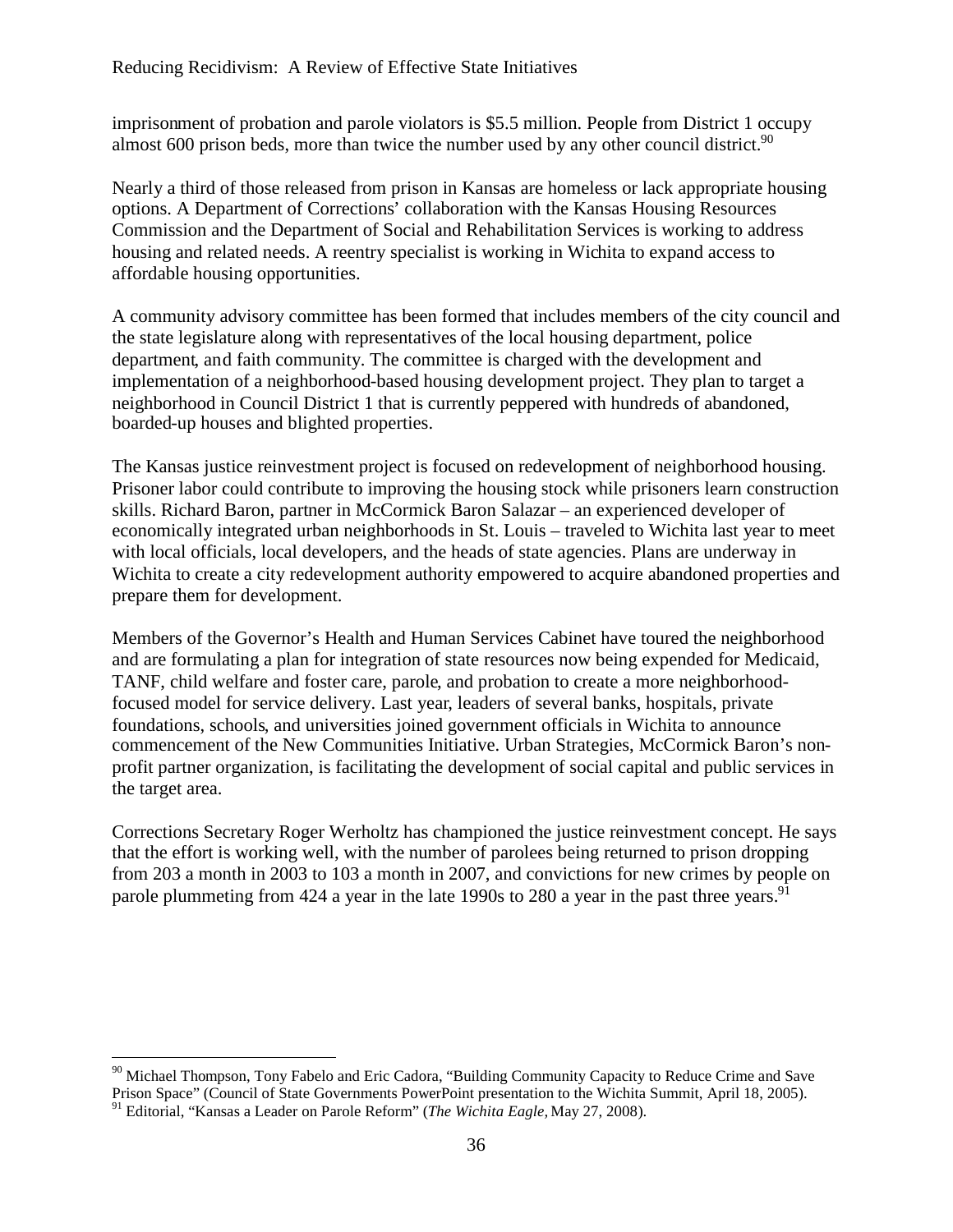## **Conclusion**

High rates of recidivism and technical violations among people supervised in the community by correctional authorities are serious national problems that diminish public safety and increase incarceration costs. More than a decade of research studies have found that simply intensifying community supervision does not reduce recidivism. Rather, it produces a higher rate of technical violations. Responding to these findings, a handful of new reform initiatives, anchored in evidence-based practices, are demonstrating that more effective supervision models can have a positive impact in both regards.

This report has focused primarily on the Maryland Division of Parole and Probation's Proactive Community Supervision model as a highly effective alternative to traditional supervision. A rigorous evaluation of the Maryland model has shown that very significant improvements can be won with relatively few new resources. By improving the operating environment for supervision agents – providing them with new tools for assessment and new skills for supervision – correctional managers have transformed the relationship between agents and the people they supervise. This was accomplished through astute planning, judicious introduction of evidencebased practices, and uncommon dedication to training agents and their supervisors. The remarkable results achieved in Maryland prove that improvements in public safety can go hand in hand with reducing correctional costs.

Finally, the research findings from Dr. Steen's investigation in Colorado of the disparate impact on blacks of sanctions for technical parole violations, while not yet conclusive because of the size of the study's sample, are nonetheless alarming, given the statistical strength of the findings. This suggests that a focus on racial disparity be considered a high priority in the work of the Colorado Commission on Criminal and Juvenile Justice. The subject warrants continued careful study and additional resources if we are to maintain necessary public confidence in equal justice and the fair administration of our laws.

Colorado's crime rate has been sustained at a historic low for the past eight years.<sup>92</sup> Yet current correctional policies and practices show high rates of failure, the prison system mushrooming in size, and correctional costs on an upward spiral. The situation – given the current economic crisis – cannot continue. Proven models for reform are available. It is time to take action to implement these reforms in Colorado. We hope the information contained in this report will prove useful as policymakers in Colorado, particularly the Commission on Criminal and Juvenile Justice, evaluate and implement strategies for reform.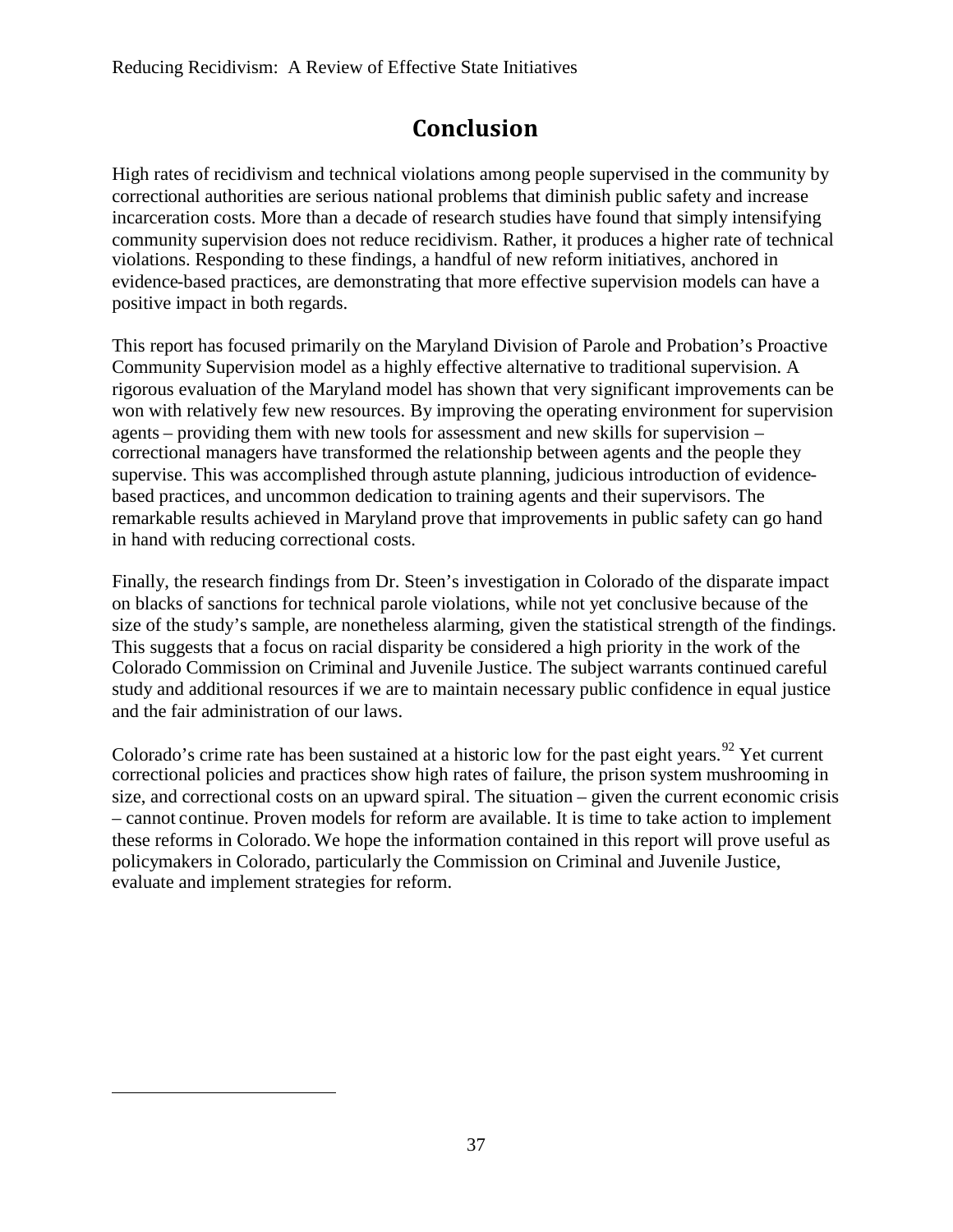## Appendix of Statistical Tables

These tables are drawn from Dr. Faye Taxman's research to illustrate the implementation and impact of PCS in Maryland, as discussed on pages 29 and 30.

| Development and Implementation of Responsibilities and Actions in Case Plans      |                                  |                                     |                              |                            |                                                     |
|-----------------------------------------------------------------------------------|----------------------------------|-------------------------------------|------------------------------|----------------------------|-----------------------------------------------------|
|                                                                                   | <b>Typology</b>                  |                                     |                              |                            |                                                     |
|                                                                                   | <b>Disassociated</b><br>$(n=71)$ | Drug<br><b>Involved</b><br>$(n=36)$ | <b>DV/MH/Sex</b><br>$(n=16)$ | <b>Violent</b><br>$(n=30)$ | <b>Typology</b><br><b>Unidentified</b><br>$(n=121)$ |
| Mean # of Agent<br><b>Responsibilities in Case Plan</b>                           | 3.4                              | 6.4                                 | 4.3                          | 2.9                        | 0.5                                                 |
| Mean # of Offender<br><b>Responsibilities in Case Plan</b>                        | 3.8                              | 5.0                                 | 4.2                          | 4.0                        | 2.0                                                 |
| <b>Mean # of Responsibilities</b><br>where Agent Took Action                      | 2.3                              | 4.2                                 | 3.1                          | 2.5                        | 0.3                                                 |
| <b>Mean # of Responsibilities</b><br>where Action by Offender<br><b>Was Taken</b> | 0.7                              | 2.2                                 | 2.7                          | 2.0                        | 0.9                                                 |

Source: Faye S. Taxman, "No Illusions: Offender and OrganizationalChange in Maryland's Proactive Community Supervision Efforts" (*Criminology and Public Policy*, vol. 7, no. 2 ,Table 3, June 2008) p. 291,

| <b>Supervision Contacts and Drug Tests</b>                        |                       |     |  |  |
|-------------------------------------------------------------------|-----------------------|-----|--|--|
|                                                                   | <b>Had a Typology</b> |     |  |  |
|                                                                   | Yes                   | No  |  |  |
| <b>Mean Number of Contacts per Month</b>                          | 1.7                   | 1.3 |  |  |
|                                                                   |                       |     |  |  |
| Mean Number of Drug Tests per Month for People with Court-Ordered |                       |     |  |  |
| <b>Conditions</b>                                                 | 2.0                   |     |  |  |
|                                                                   |                       |     |  |  |
| <b>Mean Days Between Contacts</b>                                 | 24                    |     |  |  |

Source: Faye S. Taxman, "No Illusions: Offender and OrganizationalChange in Maryland's Proactive Community Supervision Efforts" (*Criminology and Public Policy*, vol. 7, no. 2 ,Table 4, June 2008) p. 292,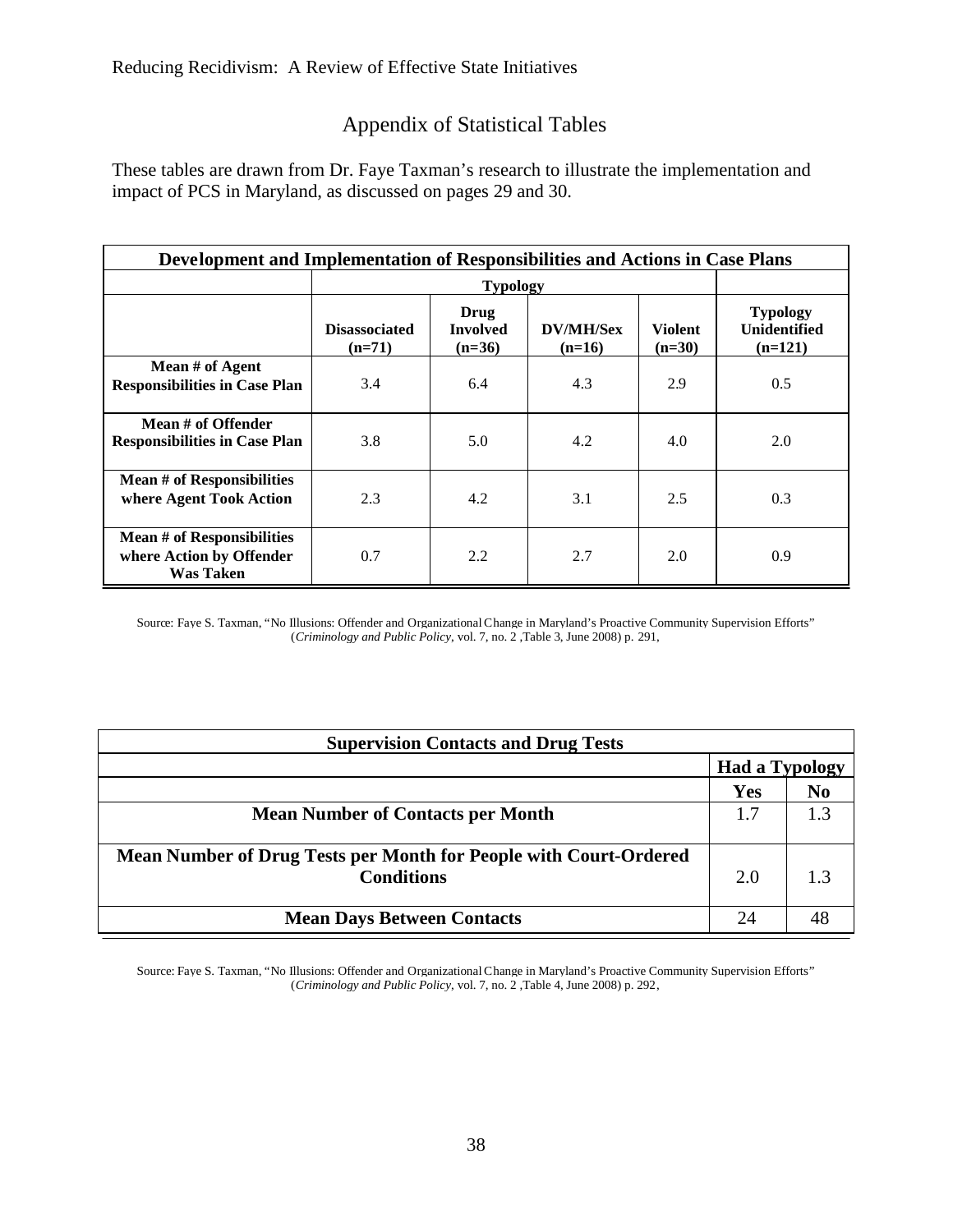| <b>Noncompliant Behaviors and Sanctions</b>            |                                  |                                     |                              |                            |                                                     |
|--------------------------------------------------------|----------------------------------|-------------------------------------|------------------------------|----------------------------|-----------------------------------------------------|
|                                                        |                                  | <b>Typology</b>                     |                              |                            |                                                     |
|                                                        | <b>Disassociated</b><br>$(n=71)$ | Drug<br><b>Involved</b><br>$(n=36)$ | <b>DV/MH/Sex</b><br>$(n=16)$ | <b>Violent</b><br>$(n=30)$ | <b>Typology</b><br><b>Unidentified</b><br>$(n=121)$ |
| <b>No Noncompliant</b><br><b>Behaviors</b>             | 17%                              | 6%                                  | 13%                          | 17%                        | 9%                                                  |
| <b>Mean Number of</b><br><b>Noncompliant Incidents</b> | 19.2                             | 26.1                                | 11.3                         | 6.3                        | 18.8                                                |
| <b>Noncompliant Incidents</b><br><b>Sanctioned</b>     | 33%                              | 27%                                 | 44%                          | 26%                        | 39%                                                 |

Source: Faye S. Taxman, "No Illusions: Offender and OrganizationalChange in Maryland's Proactive Community Supervision Efforts" (*Criminology and Public Policy*, vol. 7, no. 2 ,Table 5, June 2008) p. 292,

| <b>Survival Days on Supervision</b> |         |          |                                           |          |  |
|-------------------------------------|---------|----------|-------------------------------------------|----------|--|
| <b>Arrest Free</b>                  |         |          | <b>Technical Violation Warrants Filed</b> |          |  |
|                                     | 30 Days | 365 Days | 50 Days                                   | 365 Days |  |
| <b>PCS</b>                          | 95%     | 71%      | 2%                                        | 20%      |  |
| <b>Non-PCS</b>                      | 95%     | 62%      | 6%                                        | 29%      |  |

Source: Taxman, Faye S., Christina Yancey and Jeanne E. Bilanin, Proactive community supervision in Maryland: Changing offender outcomes, Maryland Division of Parole and Probation, February 2006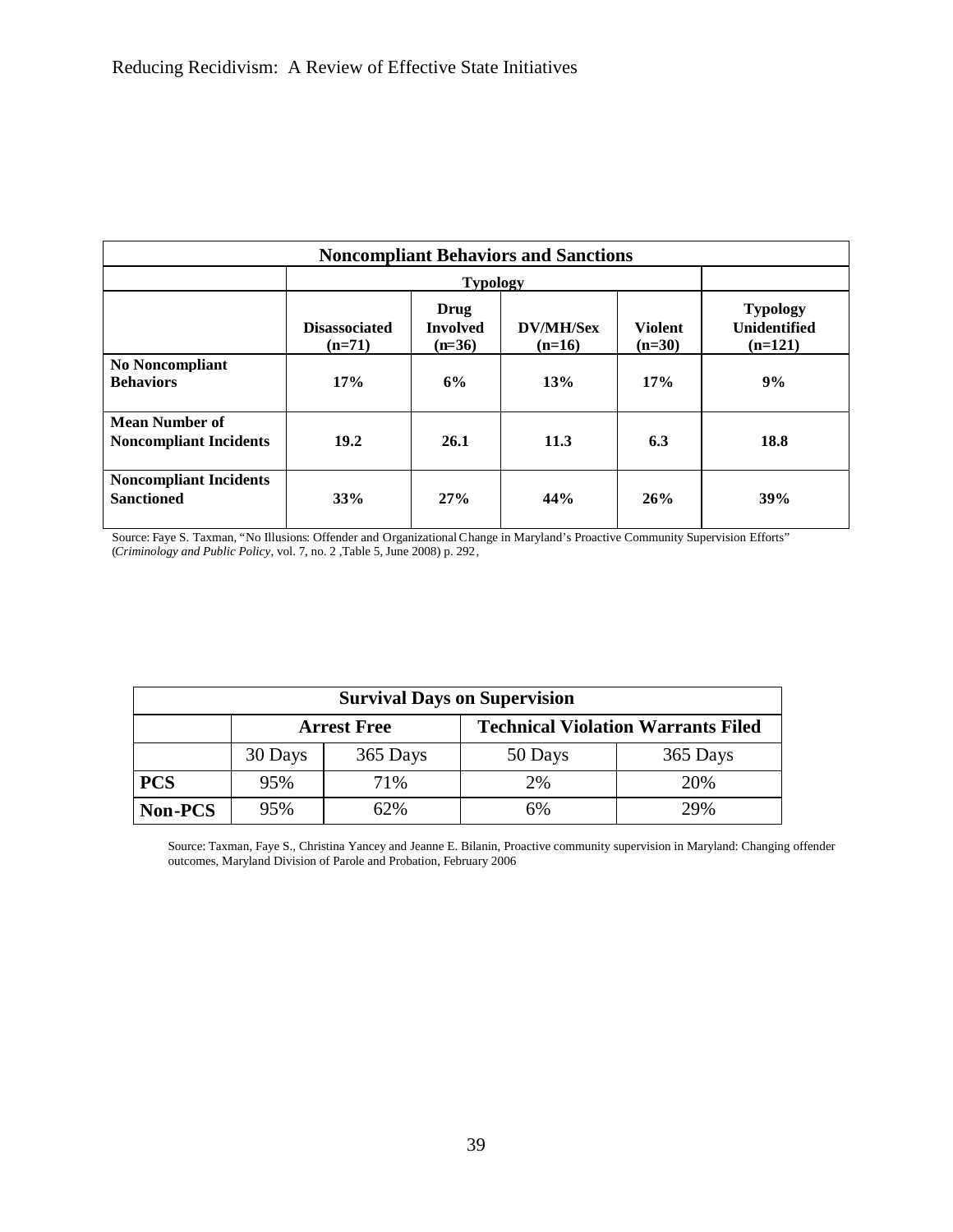## **Works Cited**

- Austin, James, Michael Jacobson and Eric Cadora. "Building Bridges: From Conviction to Employment: A Proposal to Reinvest Corrections Savings in an Employment Initiative." 15 January 2003. New York: Council of State Governments Justice Center. <http://www.csgeast.org/pdfs/justicereinvest/BuildingBridges.pdf>.
- Burke, Peggy, Adam Gelb and Jake Horowitz. "When Offenders Break the Rules: Smart Responses to Parole and Probation Violations." 19 November 2007. The Pew Charitable Trusts. The report may be accessed from <http://www/pewtrusts.org/our\_work\_detail.aspx?id-74>.
- Clear, Todd R., Dina R. Rose, Elin Waring and Kristen Scully. "Coercive Mobility and Crime: A Preliminary Examination of Concentrated Incarceration and Social Disorganization." *Justice Quarterly* 20:1 (March 2003). Academy of Criminal Justice Sciences. <http://www.soc.umn.edu/~uggen/Clear\_JQ\_03.pdf>.
- Colorado Commission on Criminal and Juvenile Justice, Probation Advisory Committee, Report from the Technical Violations Work Group, January 2008.
- "Colorado Probation State of the State Report 2007." Denver: Office of the State Court Administrator, November 2007.

"Colorado Probation's Year in Summary 2008." Denver: Office of the State Court Administrator, March 2009.

- Crawford, Amanda J. and Yvonne Wingett. "Ending a Cycle of Crime: Ex-cons Get a Helping Hand." *The Arizona Republic,* 15 June 2008. <http://www/azcentral.com/news/articles/2008/06/15/20080615crimezip0615.html>.
- "Crime and No Punishment Crisis: As Judges Are Told to Avoid Jail Sentences, Overburdened Probation Machinery Crumbles." Editorial. *The Baltimore Sun*, 19 November 2000.
- English, Kim. *Colorado Commission on Criminal and Juvenile Justice Annual Report December 2008*. Denver: Office of Research and Statistics. Division of Criminal Justice. Colorado Department of Public Safety. <http://cdpsweb.state.co.us/cccjj/2008recommendations.html>.
- Glaze, Lauren E. and Thomas P. Bonczar. "Probation and Parole in the United States, 2006." Bureau of Justice Statistics Bulletin (December 2007). U.S. Department of Justice Office of Justice Programs. <http://www.ojp.usdoj.gov/bjs/pub/pdf/ppus06.pdf.>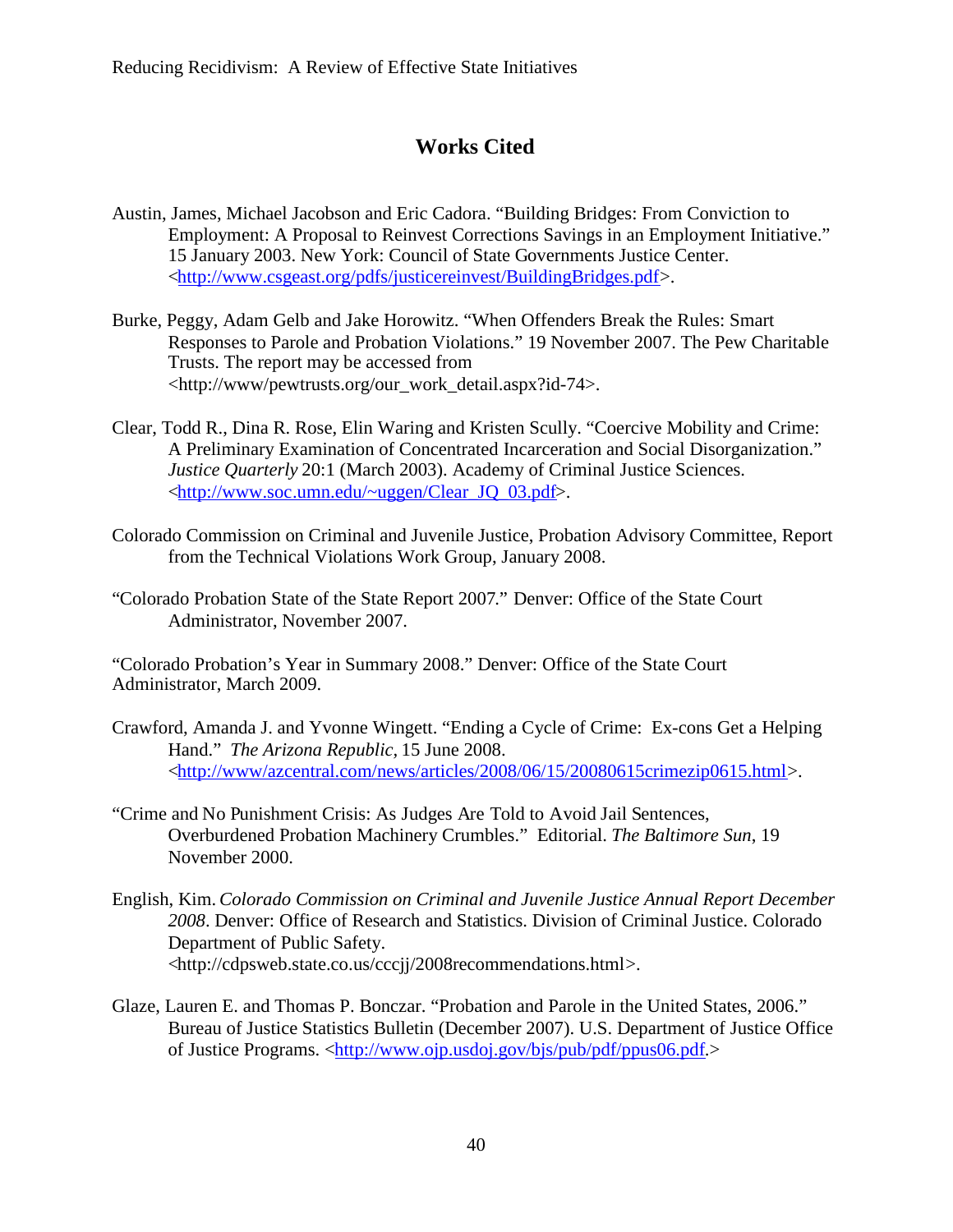Hetz-Burrell, Nicole and Kim English. "Community Corrections in Colorado: A Study of Program Outcomes and Recidivism, FY00-FY04." May 2006. Denver: Office of Research and Statistics. Division of Criminal Justice. Colorado Department of Public Safety. <http://dcj.state.co.us/ors/pdf/docs/Comm\_Corr\_05\_06.pdf>.

"Kansas a Leader on Parole Reform." Editorial. *The Wichita Eagle, 27* May 2008.

- Lowden, Kerry, Kim English, Linda Harrison, Diane Pasini-Hill and Pat Lounders. *Crime and Justice in Colorado 2006.* Denver: Office of Research and Statistics. Division of Criminal Justice. Colorado Department of Public Safety. June 2007. http://dcj.state.co.us/ors/pdf/docs/Crime and Justice 2006 Report Files/complete Crime Justice-2006.pdf.
- Petersilia, Joan and Susan Turner. "Intensive Probation and Parole." *Crime and Justice: A Review of Research, Volume 17.* Ed. Michael Tonry. Chicago: University of Chicago Press, 1993.
- Przybylski, Roger. *What Works: Effective Recidivism Reduction and Risk-Focused Prevention Programs, A Compendium of Evidence-Based Options for Preventing New and Persistent Criminal Behavior.* Prepared for the Colorado Division of Criminal Justice. February 2008. RKC Group. http://cdpsweb.state.co.us/cccjj/PDF/WW08\_022808.pdf>.
- "Reducing Crime & Generating Savings: Options for Arizona Policymakers." February 2008. New York: The Council of State Governments Justice Center. <http://justicereinvestment.org/states/arizona/pubmaps-az>.

Report from the Colorado Technical Violations Work Group, Denver, January 2008.

- Rosten, Kristi L. "Colorado Department of Corrections Statistical Report Fiscal Year 2007." CDOC Office of Planning and Analysis, June 2008. <https://exdoc.state.co.us/secure/combo2.0.0/userfiles/folder\_18/StatRpt2007.pdf>.
- Rosten, Kristi, Bonnie Barr and Kim Mersman. "Colorado Department of Corrections Recidivism and Cumulative Return Rates, Calendar Year Releases from 1998 through 2005." CDOC Office of Planning and Analysis, November 2007. <http://www.doc.state.co.us/Statistics/pdfs/Recidivism/2007RecidBulletin.pdf>.
- Sachwald, Judith. "Proactive Community Supervision: A Plan for Making Maryland Communities Safer." A Report to the Budget Committees of the Maryland General Assembly. Parris N. Glendening, Governor; Kathleen Kennedy Townsend, Lt. Governor. October 2000. <http://nicic.org/Library/016595>.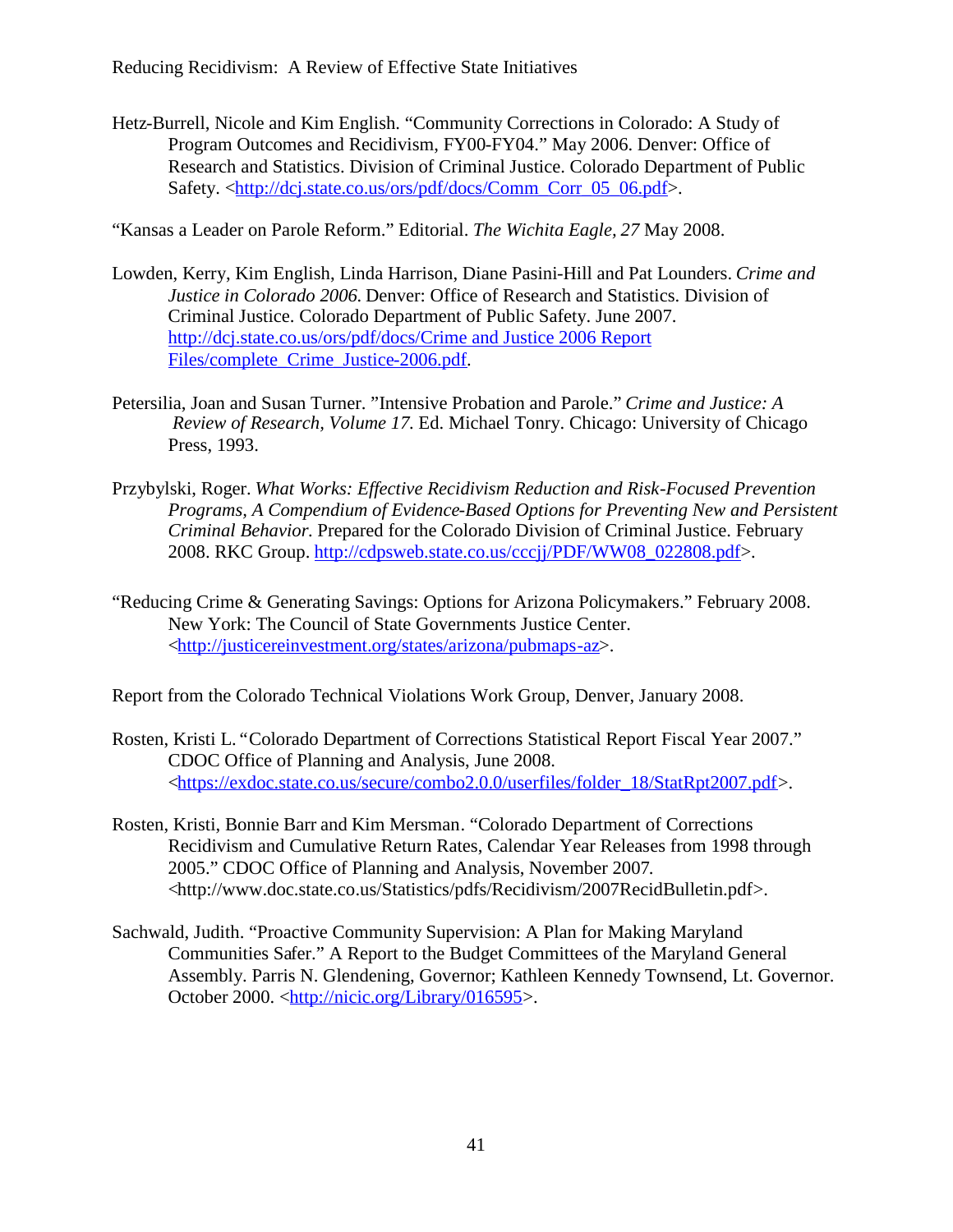- Sachwald, Judith and Ernest Eley, Jr. "Proactive Community Supervision: A Second Chance for Community Corrections and Supervision." American Probation and Parole Association, *Perspectives*, Summer 2007. pp.28-35. <http://www.dpscs.state.md.us/publicinfo/publications/pdfs/dpp\_2007\_PCS\_APPA.pdf>.
- Sachwald, Judith, Ernest Eley, Jr., and Faye S. Taxman. "An Ounce of Prevention: Proactive Community Supervision Reduces Violation Behavior." Topics in Community Corrections—2006. pp. 31-38. <http://nicic.org/Downloads/PDF/Library/period307.pdf>.

Solomon, Amy L., Jenny Osborne, Laura Winterfield, et.al. *Putting Public Safety First: 13 Parole Supervision Strategies to Enhance Reentry Outcomes (Paper)* Washington, DC: Urban Institute, 2 December 2008. <http://www.urban.org/url.cfm?ID=411791>.

- Solomon, Amy L., Vera Kachnowski and Avi Bhati. "Does Parole Work? Analyzing the Impact of Postprison Supervision on Rearrest Outcomes." Washington, DC: Urban Institute, 31 March 2005. <http://www.urban.org/publications/311156.html>.
- Steen, Sara, Peter Lovegrove, Shelby McKinzey and Tara Opsal, "Parole Revocation in Colorado." Unpublished manuscript, February 2009. Department of Sociology, U of Colorado, Boulder.
- Taxman, Faye S. "No Illusions: Offender and Organizational Change in Maryland's Proactive Community Supervision Efforts." *Criminology and Public Policy* 7:2, June 2008. pp. 275-302. <http://criminologycenter.fsu.edu/p/cpp-media-arc-v7n2.php>.
- Taxman, Faye S. "Supervision: Exploring the Dimensions of Effectiveness." *Federal Probation* 66:2, September 2002. pp. 14-27. <http://www.uscourts.gov/fedprob/2002sepfp.pdf>.
- Taxman, Faye S., Eric S. Shepardson, Jayme Delano, Suzanne Mitchell and James M. Bryne. "Tools of the Trade: A Guide to Incorporating Science into Practice*.*" The National Institute of Corrections, US Department of Justice and the Maryland Department of Public Safety and Correctional Services, December 2004. <www.nicic.org/pubs/2004/020095.pdf>.
- Taxman, Faye S., Christina Yancey and Jeanne E. Bilanin. "Proactive Community Supervision in Maryland: Changing Offender Outcomes." Maryland Division of Parole and Probation, February 2006. <http://www.nicic.org/Library/021333>
- The Pew Center on the States. "One in 100: Behind Bars in America 2008." February 2008. The Pew Charitable Trust. <http://www/pewcenteronthestates.org/uploadedFiles/8015PCTS Prison08\_FINAL\_2-2-2\_FORWEB.pdf>.
- The Public Safety Performance Project. "Public Safety, Public Spending: Forecasting America's Prison Population 2007-2011." June 2007. The Pew Charitable Trust. <http://wwwpewcenteronthestates.org/uploadedFiles/Public Safety Public Spending.pdf>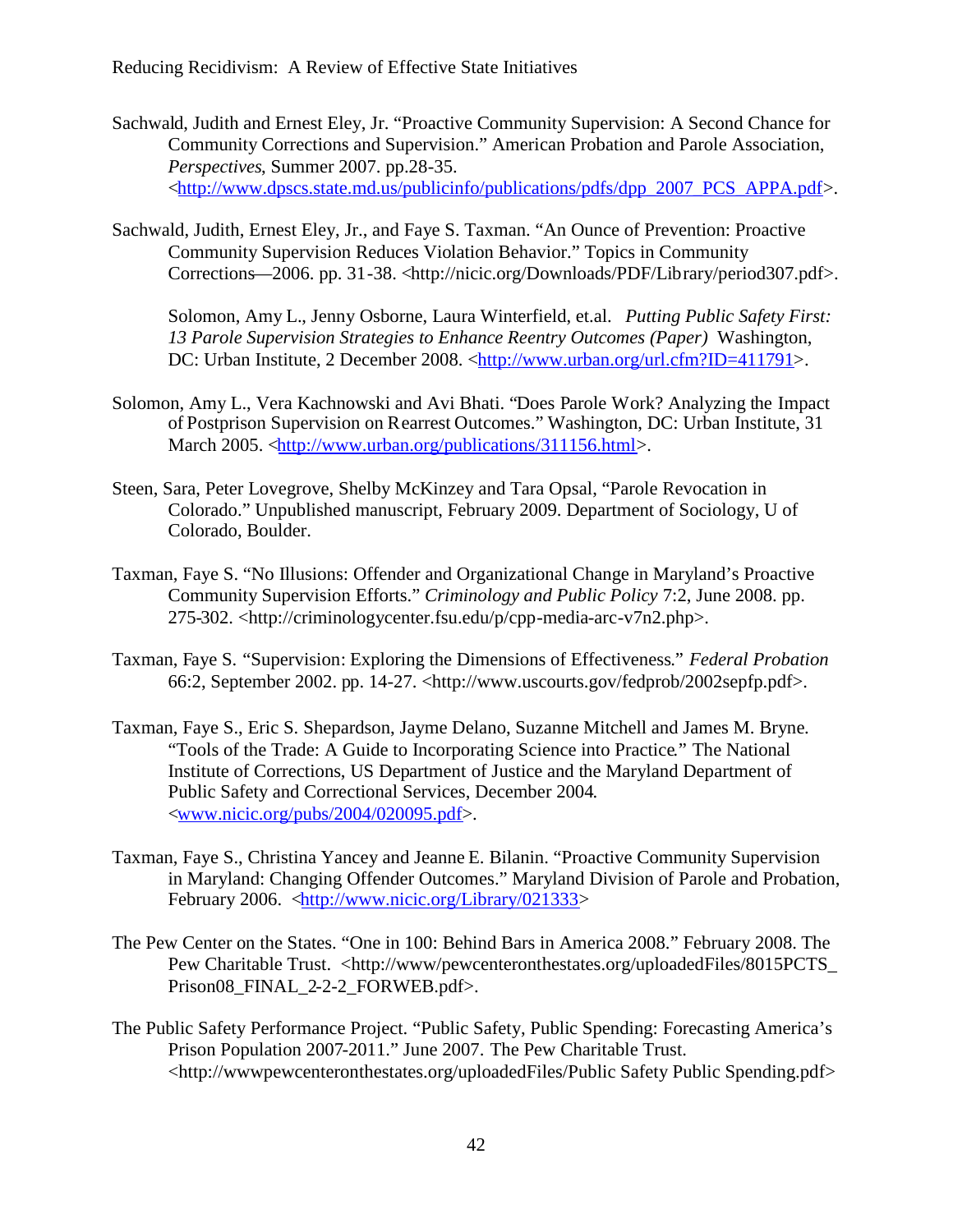Thomlinson, Ken. "Colorado Probation and Technical Revocations: Information for the Colorado Bar Association Drug Policy Task Force." Denver: Office of the State Court Administrator, Division of Probation Services, May 2006.

Thompson, Michael, Tony Fabelo and Eric Cadora. "Building Community Capacity to Reduce Crime and Save Prison Space." Council of State Governments, PowerPoint presentation to the Wichita Summit, April 18, 2005.

<http://www.csgeast.org/pdfs/justicereinvest/KSSummit41805Final.pdf>